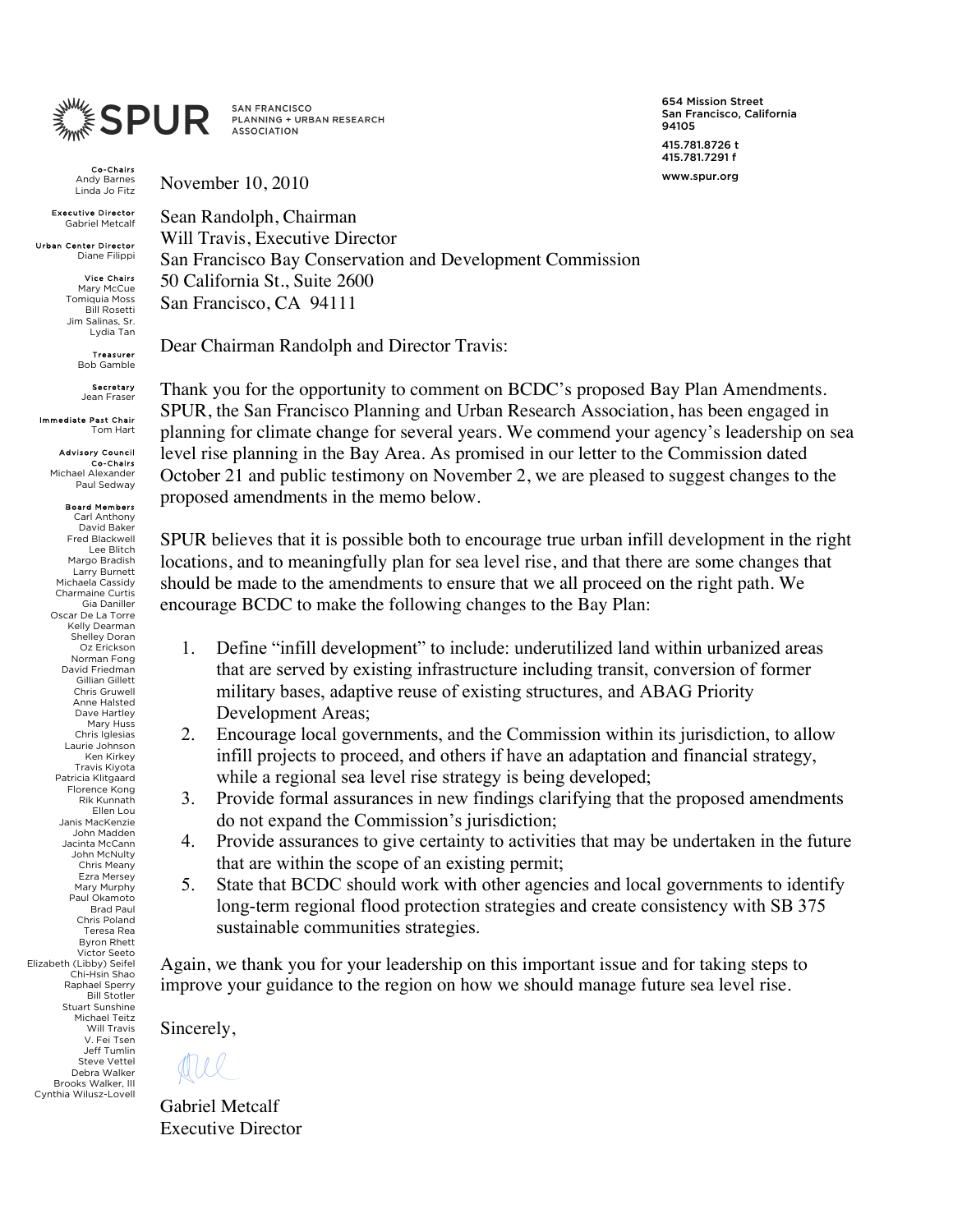| <b>Tidal Marshes and Tidal Flats</b>                                                                                                                                                                                                                                                                                                                                                                                                                                                                                                                                                                                                                                                                                                                                                  |                                                                                                                                                                                                                                     |  |
|---------------------------------------------------------------------------------------------------------------------------------------------------------------------------------------------------------------------------------------------------------------------------------------------------------------------------------------------------------------------------------------------------------------------------------------------------------------------------------------------------------------------------------------------------------------------------------------------------------------------------------------------------------------------------------------------------------------------------------------------------------------------------------------|-------------------------------------------------------------------------------------------------------------------------------------------------------------------------------------------------------------------------------------|--|
| <b>Findings</b>                                                                                                                                                                                                                                                                                                                                                                                                                                                                                                                                                                                                                                                                                                                                                                       | <b>Staff Analysis</b>                                                                                                                                                                                                               |  |
| Add underlined language and delete struck-through<br>language as follows:<br>The Baylands Ecosystem Habitat Goals report<br>g.<br>provides a regional vision of the types, amounts, and<br>distribution of wetlands and related habitats that are<br>needed to restore and sustain a healthy Bay<br>ecosystem, including-restoration of 65,000 acres of<br>tidal marsh. These recommendations were based on<br>conditions of tidal inundation, salinity, and<br>sedimentation in the 1990s. While achieving the<br>regional vision would help promote a healthy,<br>resilient Bay ecosystem, global climate change and<br>sea level rise are expected to alter ecosystem<br>processes in ways that require new, regional targets<br>for types, amounts, and distribution of habitats. | The finding has been updated to reflect<br>the currency of the Habitat Goals and the<br>potential need to update them in light of<br>new information regarding climate<br>change.                                                   |  |
| Add underlined language and delete struck-through<br>language as follows:<br>Tidal marshes are an interconnected and essential<br>i.<br>part of the Bay's food web. Decomposed plant and<br>animal material and seeds from tidal marshes wash<br>onto surrounding tidal flats and into subtidal areas,<br>providing food for numerous animals, such as the<br>Northern pintail. In addition, tidal marshes provide<br>habitat for insects, crabs and small fish, which in<br>turn, are food for larger animals, such as the salt<br>marsh song sparrow, harbor seal and great blue<br>heron. Diking and filling have fragmented the<br>remaining tidal marshes, degrading the quality of<br>habitat and resulting in a loss of species and an<br>altered community structure.         | The finding has been updated to include<br>impacts from past activities that will<br>affect the sustainability of tidal marshes<br>as sea level rises.                                                                              |  |
| Add underlined language as follows:<br>Landward marsh migration may be necessary to<br>k.<br>sustain marsh acreage around the Bay as sea level<br>rises. As sea level rises, high-energy waves erode<br>inorganic mud from tidal flats and deposit that<br>sediment onto adjacent tidal marshes. Marshes trap<br>sediment and contribute additional material to the<br>marsh plain as decaying plant matter accumulates.<br>Tidal habitats respond to sea level rise by moving<br>landward, a process referred to as transgression or<br>migration. Low sedimentation rates, natural<br>topography, development, and shoreline protection<br>can block wetland migration.                                                                                                             | The new finding describes the process of<br>marsh migration—essential to sustain<br>marshes as sea level rises—and further<br>elaborates on the roles of plants and<br>sediment in that process and potential<br>impediments to it. |  |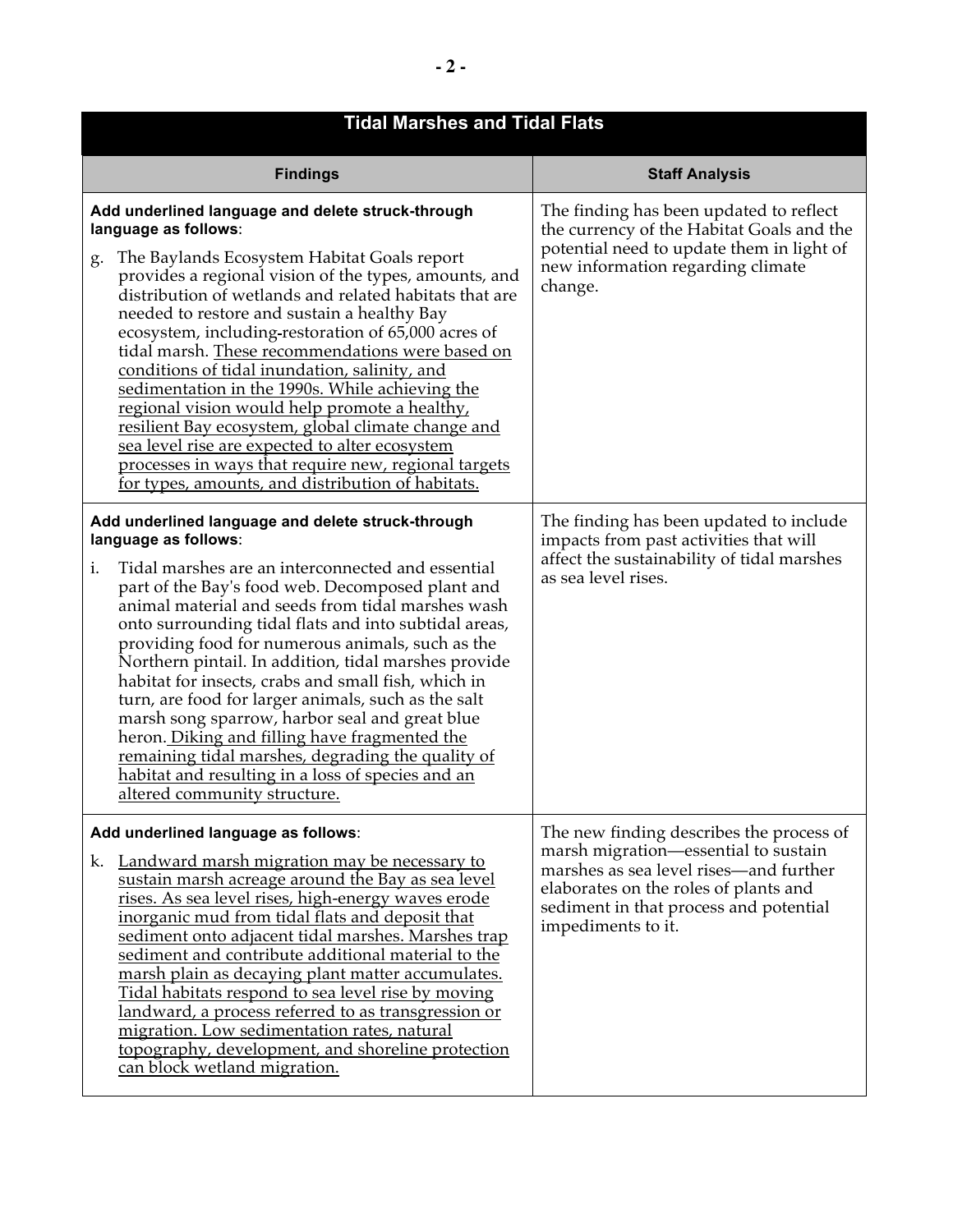| <b>Tidal Marshes and Tidal Flats</b>                                                                                                                                                                                                                                                                                                                                                                                                                                                                                                                                                                                                                                                                                                                                                                                                                                                                                                                                                                                                               |                                                                                                                                                                                                                                                                                  |  |
|----------------------------------------------------------------------------------------------------------------------------------------------------------------------------------------------------------------------------------------------------------------------------------------------------------------------------------------------------------------------------------------------------------------------------------------------------------------------------------------------------------------------------------------------------------------------------------------------------------------------------------------------------------------------------------------------------------------------------------------------------------------------------------------------------------------------------------------------------------------------------------------------------------------------------------------------------------------------------------------------------------------------------------------------------|----------------------------------------------------------------------------------------------------------------------------------------------------------------------------------------------------------------------------------------------------------------------------------|--|
| <b>Findings</b>                                                                                                                                                                                                                                                                                                                                                                                                                                                                                                                                                                                                                                                                                                                                                                                                                                                                                                                                                                                                                                    | <b>Staff Analysis</b>                                                                                                                                                                                                                                                            |  |
| Add underlined language and delete struck-through<br>language as follows:<br>$\underline{k}$ l. Sedimentation is an essential factor in the creation,<br>maintenance and growth of tidal marsh and tidal flat<br>habitat. However, Scientists studying the Bay<br>estimate observed that sedimentation will not be able<br>to keep pace with accelerating sea level rise, due<br>largely to declines in the volume of sediment<br>entering the Bay annually from the Sacramento and<br>San Joaquin Delta is declining. As a result, the<br>importance of sediment from local watersheds as a<br>source of sedimentation in tidal marshes is<br>increasing. As sea level rise accelerates, the erosion of<br>tidal flats may also accelerate, thus potentially<br>exacerbating shoreline erosion and adversely<br>affecting the ecosystem and the sustainability of<br>future wetland ecosystem restoration projects. An<br>adequate supply of sediment is necessary to ensure<br>resilience of the Bay ecosystem as sea level rise<br>accelerates. | The finding has been updated to reflect<br>the most current information on sediment<br>supply and how the supply has been<br>altered and how reduced sediment will<br>impact these habitats in combination<br>with climate change. The finding was re-<br>lettered from k. to l. |  |
| Add underlined language as follows:<br>m. Human actions, such as dredging, disposal,<br>ecosystem restoration, and watershed management,<br>can affect the distribution and amount of sediment<br>available to sustain and restore wetlands. Research<br>on Bay sediment transport processes is needed to<br>understand the volume of sediment available to<br>wetlands, including sediment imported to and<br>exported from the Bay. Monitoring of these processes<br>can inform management efforts to maintain an<br>adequate supply of sediment for wetlands.                                                                                                                                                                                                                                                                                                                                                                                                                                                                                   | The new finding describes information<br>that is needed to understand sediment<br>transport and volumes in the Bay so that<br>efforts can be made to effectively manage<br>sediment supply.                                                                                      |  |
| Add underlined language and delete struck-through<br>language as follows:<br>n. Buffers are areas established adjacent to a habitat to<br>reduce the adverse impacts of surrounding land use<br>and activities. Buffers also minimize additional loss<br>of habitat from shoreline erosion resulting from<br>accelerated sea level rise and allow tidal habitats to<br>move landward. Buffer areas may be critical for<br>achieving the regional goals for the types, amounts,<br>and distribution of habitats in the Baylands<br><b>Ecosystem Habitat Goals report or future updates to</b><br>these targets.                                                                                                                                                                                                                                                                                                                                                                                                                                     | The new finding defines buffer areas,<br>describes their current benefits, and<br>highlights the need for them as space<br>where marshes can migrate as sea level<br>rises.                                                                                                      |  |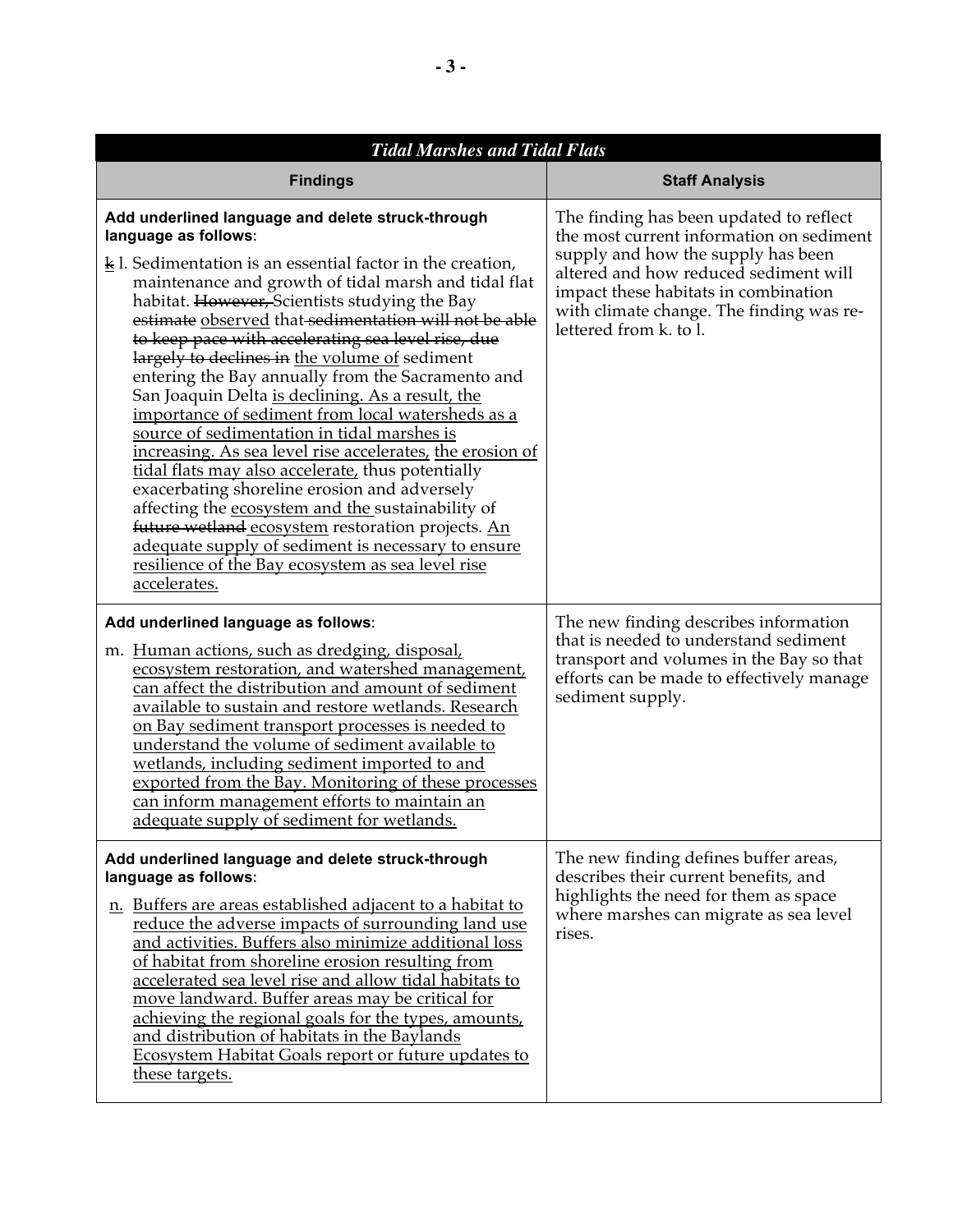| <b>Tidal Marshes and Tidal Flats</b>                                                                                                                                                                                                                                                                                                                                                                                                                                                                                                                                                                                                                                                                                                                                                                                                                                                                                                                                                                                                                                                                                                                                                                                                                                 |                                                                                                                                                                                                                                                                                                                                                                                                                                          |
|----------------------------------------------------------------------------------------------------------------------------------------------------------------------------------------------------------------------------------------------------------------------------------------------------------------------------------------------------------------------------------------------------------------------------------------------------------------------------------------------------------------------------------------------------------------------------------------------------------------------------------------------------------------------------------------------------------------------------------------------------------------------------------------------------------------------------------------------------------------------------------------------------------------------------------------------------------------------------------------------------------------------------------------------------------------------------------------------------------------------------------------------------------------------------------------------------------------------------------------------------------------------|------------------------------------------------------------------------------------------------------------------------------------------------------------------------------------------------------------------------------------------------------------------------------------------------------------------------------------------------------------------------------------------------------------------------------------------|
| <b>Findings</b>                                                                                                                                                                                                                                                                                                                                                                                                                                                                                                                                                                                                                                                                                                                                                                                                                                                                                                                                                                                                                                                                                                                                                                                                                                                      | <b>Staff Analysis</b>                                                                                                                                                                                                                                                                                                                                                                                                                    |
| 1. <b>o.Plant and animal species not present in San Francisco</b><br>Bay prior to European contact in the late 18th<br>century, known as non-native species, which thrive<br>and reproduce outside of their natural range have<br>made vast ecological alterations to the Bay and have<br>contributed to the serious reduction of native<br>regulations of certain plants and animals through: (1)<br>predation; (2) competition for food, habitat, and other<br>necessities; $(3)$ disturbance of habitat; $(4)$<br>displacement; or (5) hybridization. Many non-native<br>species enter the Bay from commercial ship ballast<br>water that is discharged into the Bay. Approximately<br>170 species have invaded the Bay since 1850, and<br>possibly an additional 115 species have been<br>deliberately introduced. By 2001, over 1,200 acres of<br>recently restored tidal marshes have been invaded by<br>introduced cordgrass species, such as salt meadow<br>cordgrass, dense-flowered cordgrass, English<br>cordgrass and smooth cordgrass. At present an<br>average of one new non-native species establishes<br>itself in the Bay every 14 weeks. Control or<br>eradication is a critical step in reducing the harm<br>associated with non-native species. | The finding was re-lettered from l. to o.                                                                                                                                                                                                                                                                                                                                                                                                |
| <b>m.p.</b> Fill material, such as rock and sediments dredged<br>from the Bay, can enhance or beneficially contribute<br>to the restoration of tidal marsh and tidal flat habitat<br>by: (1) raising areas diked from the Bay to an<br>elevation that will help accelerate establishment of<br>tidal marsh; and (2) establishing or recreating rare<br>Bay habitat types.                                                                                                                                                                                                                                                                                                                                                                                                                                                                                                                                                                                                                                                                                                                                                                                                                                                                                            | The finding was re-lettered from m. to p.                                                                                                                                                                                                                                                                                                                                                                                                |
| Policies 1 through 3—no changes                                                                                                                                                                                                                                                                                                                                                                                                                                                                                                                                                                                                                                                                                                                                                                                                                                                                                                                                                                                                                                                                                                                                                                                                                                      |                                                                                                                                                                                                                                                                                                                                                                                                                                          |
| Add underlined language-and delete-struck-through<br>language as follows:<br>4. Where and whenever possible feasible, former tidal<br>marshes and tidal flats that have been diked from the<br>Bay should be restored to tidal action in order to<br>replace lost historic wetlands or should be managed<br>to provide important Bay habitat functions, such as<br>resting, foraging and breeding habitat for fish, other<br>aquatic organisms and wildlife. As recommended in<br>the Baylands Ecosystem Habitat Goals report, around<br>65,000 acres of areas diked from the Bay should be                                                                                                                                                                                                                                                                                                                                                                                                                                                                                                                                                                                                                                                                          | The policy has been modified to<br>recommend periodic updates to the<br>Habitat Goals report so that it reflects the<br>effects of climate change on wetlands.<br>Also the purpose of purchasing land to<br>facilitate wetland migration was also<br>added. Deleted "from willing sellers"<br>because it conflicts with the power of<br>eminent domain held by many<br>jurisdictions that overlap with the<br>Commission's jurisdiction. |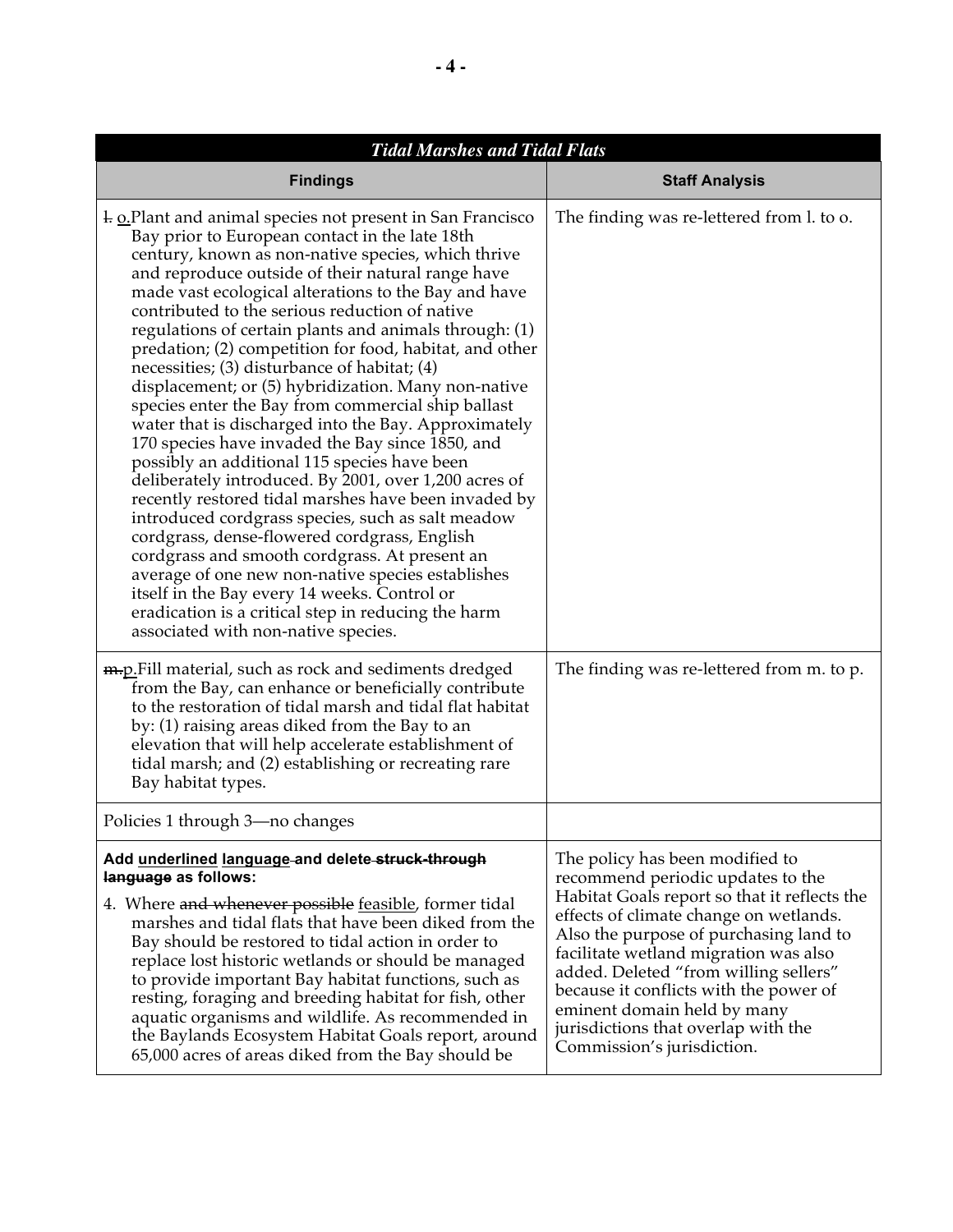| <b>Tidal Marshes and Tidal Flats</b>                                                                                                                                                                                                                                                                                                                                                                                                                                                                                                                                                                                                                                                                                                                                                                                                                                                                                                                                                                                                                                                                                                                                                                                                     |                                                                                                                                                                                                                                                                                       |  |
|------------------------------------------------------------------------------------------------------------------------------------------------------------------------------------------------------------------------------------------------------------------------------------------------------------------------------------------------------------------------------------------------------------------------------------------------------------------------------------------------------------------------------------------------------------------------------------------------------------------------------------------------------------------------------------------------------------------------------------------------------------------------------------------------------------------------------------------------------------------------------------------------------------------------------------------------------------------------------------------------------------------------------------------------------------------------------------------------------------------------------------------------------------------------------------------------------------------------------------------|---------------------------------------------------------------------------------------------------------------------------------------------------------------------------------------------------------------------------------------------------------------------------------------|--|
| <b>Policies</b>                                                                                                                                                                                                                                                                                                                                                                                                                                                                                                                                                                                                                                                                                                                                                                                                                                                                                                                                                                                                                                                                                                                                                                                                                          | <b>Staff Analysis</b>                                                                                                                                                                                                                                                                 |  |
| restored to tidal action to maintain a healthy Bay<br>ecosystem on a regional scale. Regional ecosystem<br>targets should be updated periodically to guide<br>conservation, restoration, and management efforts<br>that result in a Bay ecosystem resilient to climate<br>change and sea level rise. Further, local government<br>land use and tax policies should not lead to the<br>conversion of these restorable lands to uses that<br>would preclude or deter potential restoration. The<br>public should make every effort to acquire these<br>lands from willing sellers for the purpose of habitat<br>restoration and wetland migration.                                                                                                                                                                                                                                                                                                                                                                                                                                                                                                                                                                                         |                                                                                                                                                                                                                                                                                       |  |
| Add underlined language and delete struck-through<br>language as follows:<br>The Commission should support comprehensive Bay<br><u>5.</u><br>sediment research and monitoring to understand<br>sediment processes necessary to sustain and restore<br>wetlands. Monitoring methods should be updated<br>periodically based on current scientific information.                                                                                                                                                                                                                                                                                                                                                                                                                                                                                                                                                                                                                                                                                                                                                                                                                                                                            | The new policy recommends supporting<br>sediment research and monitoring that<br>can inform future management decisions<br>on projects in the Bay, particularly<br>wetland restoration projects.                                                                                      |  |
| Add underlined language and delete struck-through<br>language as follows:<br>56. Any ecosystem tidal restoration project should<br>include clear and specific long-term and short-term<br>biological and physical goals, and success criteria,<br>and a monitoring program to assess the sustainability<br>of the project. Design and evaluation of the project<br>should include an analysis of: (a) the effects of<br>relative how the system's adaptive capacity can be<br>enhanced so that it is resilient to sea level rise and<br>climate change; (b) the impact of the project on the<br>Bay's sediment budget; (c) localized sediment erosion<br>and accretion; (d) the role of tidal flows; (e) potential<br>invasive species introduction, spread, and their<br>control; (f) rates of colonization by vegetation; (g) the<br>expected use of the site by fish, other aquatic<br>organisms and wildlife; (h) an appropriate buffer,<br>where feasible, between shoreline development and<br><u>habitats to protect wildlife and provide space for</u><br>marsh migration as sea level rises; and (j) site<br>characterization. If success criteria are not met,<br>appropriate corrective adaptive measures should be<br>taken. | The policy has been updated to add and<br>revise criteria restoration project by<br>focusing on restoring resilient<br>ecosystems, and to include new analysis<br>of the potential for buffer areas for marsh<br>migration where feasible. The policy was<br>re-numbered from 5 to 6. |  |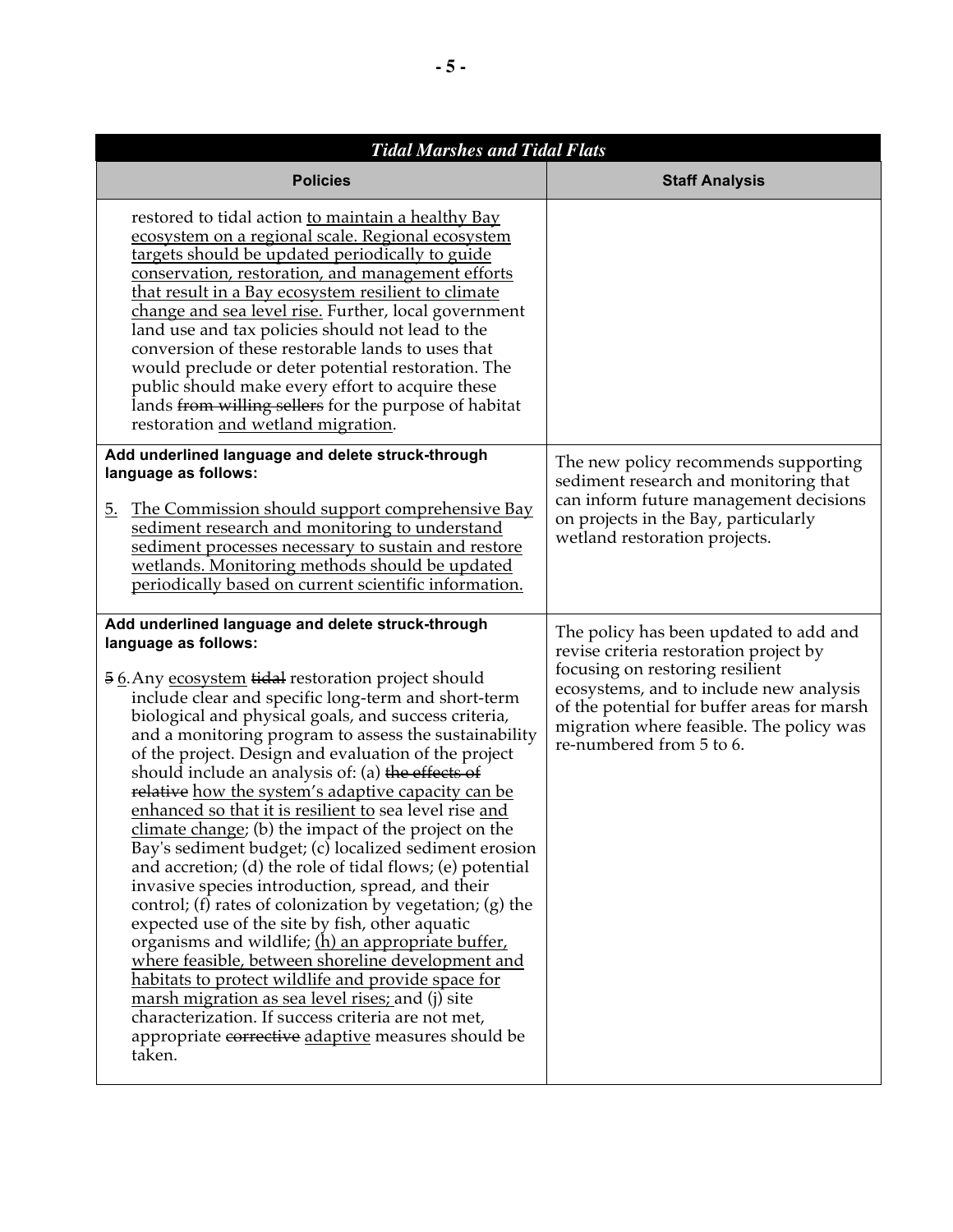**Climate Change.** The staff preliminarily recommends the Commission add a new Bay Plan "Climate Change" policy section at the beginning of Part IV of the Plan - Developing the Bay and its Shoreline - and include the proposed findings and policies below.

## **Revised Climate Change Section**

| <b>Climate Change</b>                                                                                                                                                                                                                                                                                                                                                                                                                                                                                                                                                                                                                                                                                                                                                                                                                                                                                                                                                                                                                                                                                                                                                                                            |                                                                                                                                                                                                                                                                                                                                                                                                                                                                                                                                                                                                                                                                       |  |
|------------------------------------------------------------------------------------------------------------------------------------------------------------------------------------------------------------------------------------------------------------------------------------------------------------------------------------------------------------------------------------------------------------------------------------------------------------------------------------------------------------------------------------------------------------------------------------------------------------------------------------------------------------------------------------------------------------------------------------------------------------------------------------------------------------------------------------------------------------------------------------------------------------------------------------------------------------------------------------------------------------------------------------------------------------------------------------------------------------------------------------------------------------------------------------------------------------------|-----------------------------------------------------------------------------------------------------------------------------------------------------------------------------------------------------------------------------------------------------------------------------------------------------------------------------------------------------------------------------------------------------------------------------------------------------------------------------------------------------------------------------------------------------------------------------------------------------------------------------------------------------------------------|--|
| <b>Findings</b>                                                                                                                                                                                                                                                                                                                                                                                                                                                                                                                                                                                                                                                                                                                                                                                                                                                                                                                                                                                                                                                                                                                                                                                                  | <b>Staff Analysis</b>                                                                                                                                                                                                                                                                                                                                                                                                                                                                                                                                                                                                                                                 |  |
| Add underlined language as follows:<br>Greenhouse gases naturally reside in the earth's<br>a.<br>atmosphere, absorb heat emitted from the earth's<br>surface and radiate heat back to the surface causing<br>the planet to warm. This natural process is called the<br>"greenhouse effect." Human activities since<br>industrialization have increased the emissions of<br>greenhouse gases through the burning of fossil fuels.<br><u>The accumulation of these gases in the atmosphere is</u><br>causing the planet to warm at an accelerated rate.                                                                                                                                                                                                                                                                                                                                                                                                                                                                                                                                                                                                                                                            | The new finding describes the causes of<br>climate change.                                                                                                                                                                                                                                                                                                                                                                                                                                                                                                                                                                                                            |  |
| Add underlined language as follows:<br><u>The future extent of global warming is uncertain. It</u><br><u>b.</u><br>will be driven largely by future greenhouse gas<br>emissions levels, which will depend on how global<br>development proceeds. The United Nations<br>Intergovernmental Panel on Climate Change (IPCC)<br>developed a series of global development scenarios<br>and greenhouse gas emissions scenarios for each<br>development scenario. These emissions scenarios<br>have been used in global models to develop<br>projections of future climate, including global<br>surface temperature and precipitation changes.                                                                                                                                                                                                                                                                                                                                                                                                                                                                                                                                                                           | The new finding describes how United<br>Nations scenarios are used to address<br>uncertainty regarding future global<br>development and the corresponding<br>impacts of development on climate<br>change.                                                                                                                                                                                                                                                                                                                                                                                                                                                             |  |
| Add underlined language as follows:<br>Global surface temperature increases are accelerating<br>$\underline{C}$ .<br>the rate of sea level rise worldwide through thermal<br>expansion of ocean waters and melting of land-based<br><u>ice (e.g., ice sheets and glaciers). Bay water level is</u><br>likely to rise by a corresponding amount. In the last<br>century, sea level in the Bay rose nearly eight inches<br>Current science-based projections of global sea level<br>rise over the next century vary widely. As new<br>information on climate change becomes available<br>and factors that have regional effects on sea level<br>rise, such as the Pacific Decadal Oscillation are better<br>understood, future sea level rise projections are<br>likely to change. Using IPCC greenhouse gas<br>emissions scenarios, the California Climate Action<br>Team developed sea level rise projections (relative to<br>sea level in 2000) for the state that range from 11 to<br>18 inches at mid-century and 23 to 55 inches at the<br>end of century. Although these are currently the best<br>science-based sea level rise projections for the West<br>Coast, recent observations of global greenhouse | The new finding explains the connection<br>between global warming and sea level<br>rise. It describes the Commission's<br>responsibility to use a prudent approach<br>to protect the public from flooding and to<br>protect the Bay ecosystem from climate<br>change impacts. This finding also<br>explains the sound science that supports<br>such an approach. The finding also<br>acknowledges regional factors affecting<br>sea level rise and, references the<br>California Climate Action Team's<br>projections for California (a mid-century<br>range (11-18 inches) and a end-of-century<br>range (20-55 inches) as a guide for<br>implementing the policies. |  |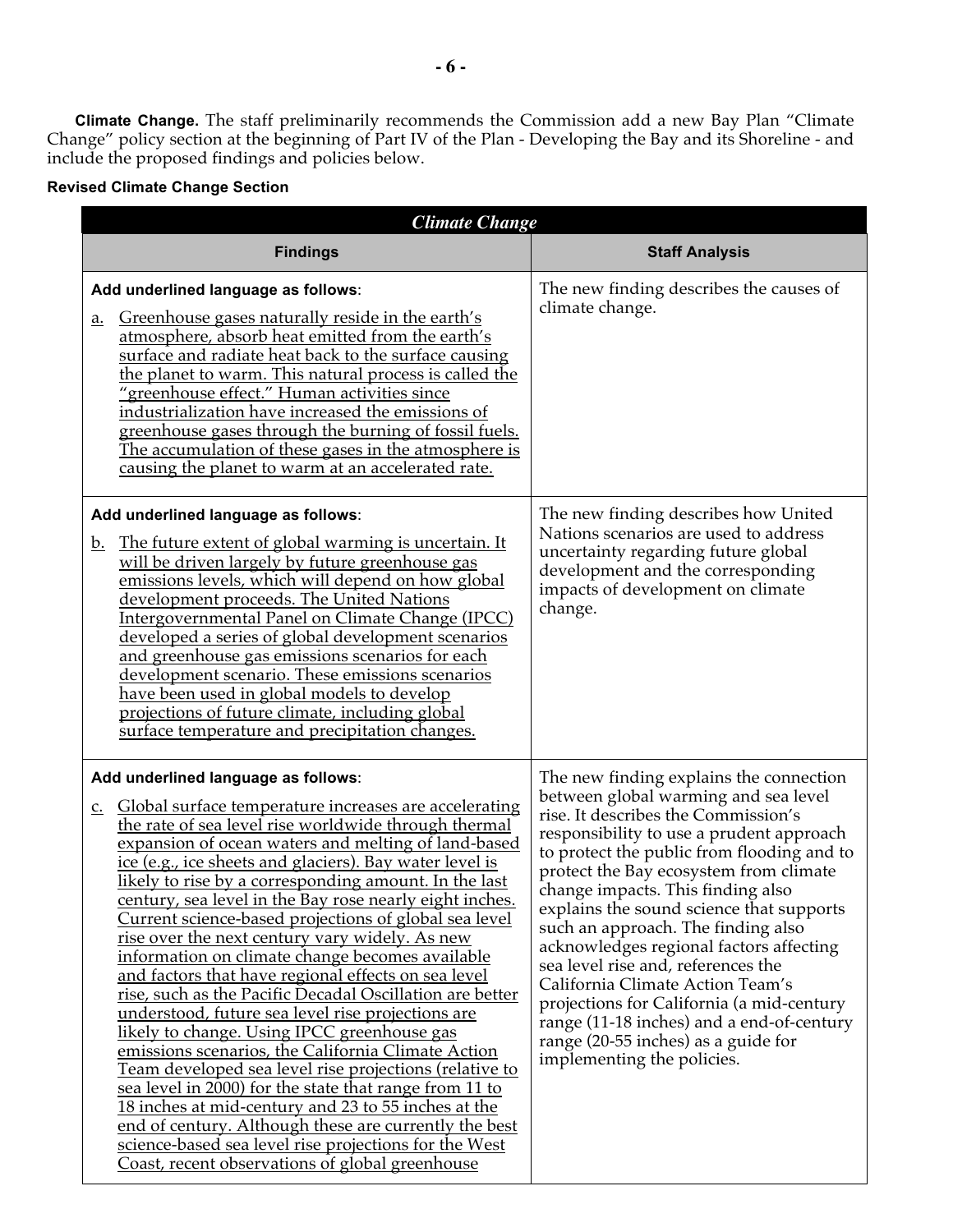| <b>Climate Change</b>                                                                                                                                                                                                                                                                                                                                                                                                                                                                                                                                                                                                                                                                                                                                                                                                                         |                                                                                                                                                                                                                                                       |  |
|-----------------------------------------------------------------------------------------------------------------------------------------------------------------------------------------------------------------------------------------------------------------------------------------------------------------------------------------------------------------------------------------------------------------------------------------------------------------------------------------------------------------------------------------------------------------------------------------------------------------------------------------------------------------------------------------------------------------------------------------------------------------------------------------------------------------------------------------------|-------------------------------------------------------------------------------------------------------------------------------------------------------------------------------------------------------------------------------------------------------|--|
| <b>Findings</b>                                                                                                                                                                                                                                                                                                                                                                                                                                                                                                                                                                                                                                                                                                                                                                                                                               | <b>Staff Analysis</b>                                                                                                                                                                                                                                 |  |
| <u>gas emissions show higher trajectories than the</u><br>IPCC's most intensive emissions scenario. Moreover,<br>melting of the Greenland and Antarctic ice sheets is<br>not currently well reflected in sea level rise<br>projections. Sea level rise projections will change<br>over time. Therefore, to minimize flood risk For<br>purposes of analysis of future flood risk, it is prudent<br>to rely on higher projections in the a range of<br>possible future sea level rise scenarios based on the<br>best available science at the time of the analysis.                                                                                                                                                                                                                                                                             |                                                                                                                                                                                                                                                       |  |
| Add underlined language as follows:<br>Climate change will alter key factors that contribute<br>d.<br>to shoreline flooding, including sea level and storm<br>frequency and intensity. During a storm, low air<br>pressure can cause storm surge (a rapid rise in water<br>level) and increased wind and wave activity can<br>cause wave run up, which will be higher as sea level<br>rises. These storm events can be exacerbated by El<br>Niño events, which generally result in persistent low<br>air pressure, greater rainfall, high winds and higher<br>sea level. The coincidence of intense winter storms,<br>extreme high tides, and high runoff, in combination<br>with higher sea level, will increase the frequency and<br>duration of shoreline flooding long before areas are<br>permanently inundated by sea level rise alone. | The new finding makes the point<br>that most flooding will occur during<br>storm events before sea level rise<br>regularly inundates shoreline areas.<br>The finding describes how sea level<br>rise and storm activity combine to<br>cause flooding. |  |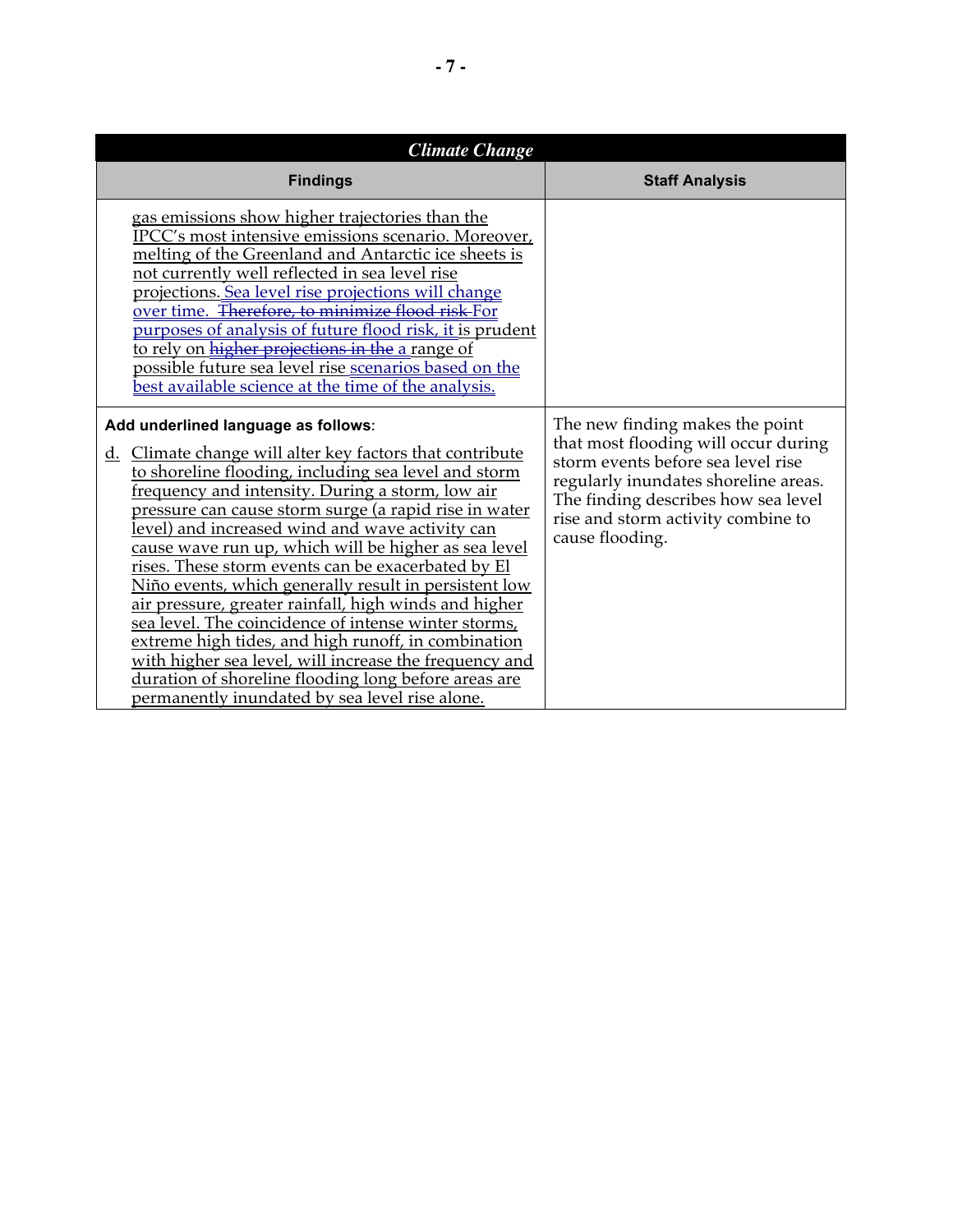| Add underlined language as follows:<br>Shoreline areas currently vulnerable to a 100-year<br>e.<br>flood event may be subjected to inundation by high<br>tides at mid-century. Much of the developed<br><u>shoreline may require new or upgraded shoreline</u><br>protection to reduce damage from flooding.<br>Shoreline areas that have subsided are especially<br>vulnerable to sea level rise and may require more<br>extensive shoreline protection. The Commission,<br>along with other agencies such as the National<br>Oceanic and Atmospheric Agency, the Federal<br><b>Emergency Management Agency and the United</b><br><b>States Army Corps of Engineers, is responsible for</b><br>protecting the public and the Bay ecosystem from<br>flood hazards. This can be best achieved by using a<br>range of scientifically based-higher emissions<br>scenarios, including projections which correspond to<br>higher rates of sea level rise. In planning and<br>designing projects for the Bay shoreline, it is prudent<br>to rely on the most current science-based and<br>regionally specific projections of future sea level rise,<br>develop strategies and policies that can<br>accommodate sea level rise over a specific planning<br>horizon (i.e., adaptive management strategies), and<br>preclude new development that cannot be adapted<br>to sea level rise. | The new finding describes the<br>potential for shoreline flooding as<br>sea level rises and the likely need for<br>new shoreline protection to address<br>it, particularly in subsided areas. It<br>recommends using the most current,<br>science-based, regionally specific<br>projections of future sea level rise. |
|----------------------------------------------------------------------------------------------------------------------------------------------------------------------------------------------------------------------------------------------------------------------------------------------------------------------------------------------------------------------------------------------------------------------------------------------------------------------------------------------------------------------------------------------------------------------------------------------------------------------------------------------------------------------------------------------------------------------------------------------------------------------------------------------------------------------------------------------------------------------------------------------------------------------------------------------------------------------------------------------------------------------------------------------------------------------------------------------------------------------------------------------------------------------------------------------------------------------------------------------------------------------------------------------------------------------------------------------------------------------------------|-----------------------------------------------------------------------------------------------------------------------------------------------------------------------------------------------------------------------------------------------------------------------------------------------------------------------|
|----------------------------------------------------------------------------------------------------------------------------------------------------------------------------------------------------------------------------------------------------------------------------------------------------------------------------------------------------------------------------------------------------------------------------------------------------------------------------------------------------------------------------------------------------------------------------------------------------------------------------------------------------------------------------------------------------------------------------------------------------------------------------------------------------------------------------------------------------------------------------------------------------------------------------------------------------------------------------------------------------------------------------------------------------------------------------------------------------------------------------------------------------------------------------------------------------------------------------------------------------------------------------------------------------------------------------------------------------------------------------------|-----------------------------------------------------------------------------------------------------------------------------------------------------------------------------------------------------------------------------------------------------------------------------------------------------------------------|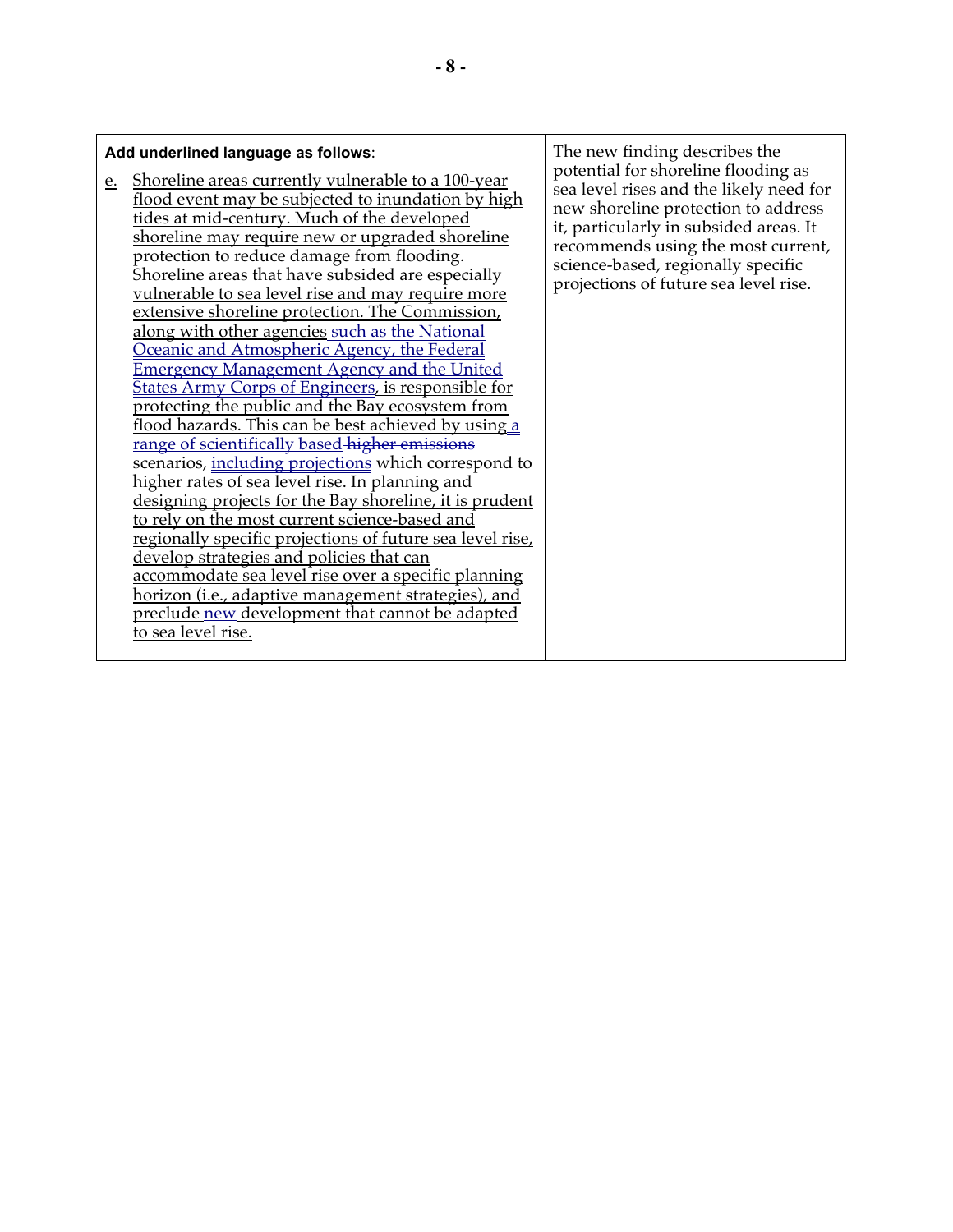| <b>Climate Change</b>                                                                                                                                                                                                                                                                                                                                                                                                                                                                                                                                                                                                                                                                                                                                                                                                                                                                                                                                                                                                                                                                          |                                                                                                                                                                                                                                                                                                  |  |
|------------------------------------------------------------------------------------------------------------------------------------------------------------------------------------------------------------------------------------------------------------------------------------------------------------------------------------------------------------------------------------------------------------------------------------------------------------------------------------------------------------------------------------------------------------------------------------------------------------------------------------------------------------------------------------------------------------------------------------------------------------------------------------------------------------------------------------------------------------------------------------------------------------------------------------------------------------------------------------------------------------------------------------------------------------------------------------------------|--------------------------------------------------------------------------------------------------------------------------------------------------------------------------------------------------------------------------------------------------------------------------------------------------|--|
| <b>Findings</b>                                                                                                                                                                                                                                                                                                                                                                                                                                                                                                                                                                                                                                                                                                                                                                                                                                                                                                                                                                                                                                                                                | <b>Staff Analysis</b>                                                                                                                                                                                                                                                                            |  |
| Add underlined language as follows:<br>Natural systems and human communities are<br>f.<br>considered to be resilient when they can absorb and<br>rebound from the impacts of weather extremes or<br>climate change and continue functioning without<br>substantial outside assistance. Systems that are<br>currently under stress often have lower adaptive<br>capacity and may be more vulnerable or susceptible<br>to harm from climate change impacts. Human<br>communities with adaptive capacity can adjust to<br>climate change impacts by taking actions to reduce<br>the potential damages, taking advantage of new<br>opportunities arising from climate change, and<br>accommodating the impacts. Understanding<br>vulnerabilities to climate change is essential for<br>assessing climate change risks to a project, the Bay or<br>the shoreline. Risk is a function of the likelihood of<br><u>an impact occurring and the consequence of that</u><br>impact. Climate change risk assessments identify and<br>prioritize issues that can be addressed by adaptation<br>strategies. | The new finding defines two<br>important concepts in climate<br>adaptation planning: shoreline<br>resilience and adaptive capacity. It<br>also defines the related practices of<br>vulnerability and risk assessment<br>and describes the outcomes of these<br>practices.                        |  |
| Add underlined language as follows:<br>g. In the context of climate change, mitigation refers to<br>actions taken to reduce greenhouse gas emissions,<br>and adaptation refers to actions taken to address<br>potential or experienced impacts of climate change<br>that reduce risks. Adaptation actions can include<br>relocating structures out of flood and inundation<br>zones, protecting shorelines, and designing new<br>construction to be resilient to sea level rise. Some<br>actions can integrate adaptation and mitigation<br>strategies, such as restoring tidal marshes that both<br>sequester carbon and provide flood protection.<br>Adaptation and mitigation measures that are<br>implemented before sea level rises may be cost<br>effective and may protect lives, property and<br>ecosystems.                                                                                                                                                                                                                                                                           | The new finding defines mitigation<br>as it is commonly used to address<br>climate change. The finding also<br>defines adaptation, points out that<br>mitigation and adaptation efforts can<br>be integrated, and describes the<br>benefits of implementing some<br>adaptation strategies early. |  |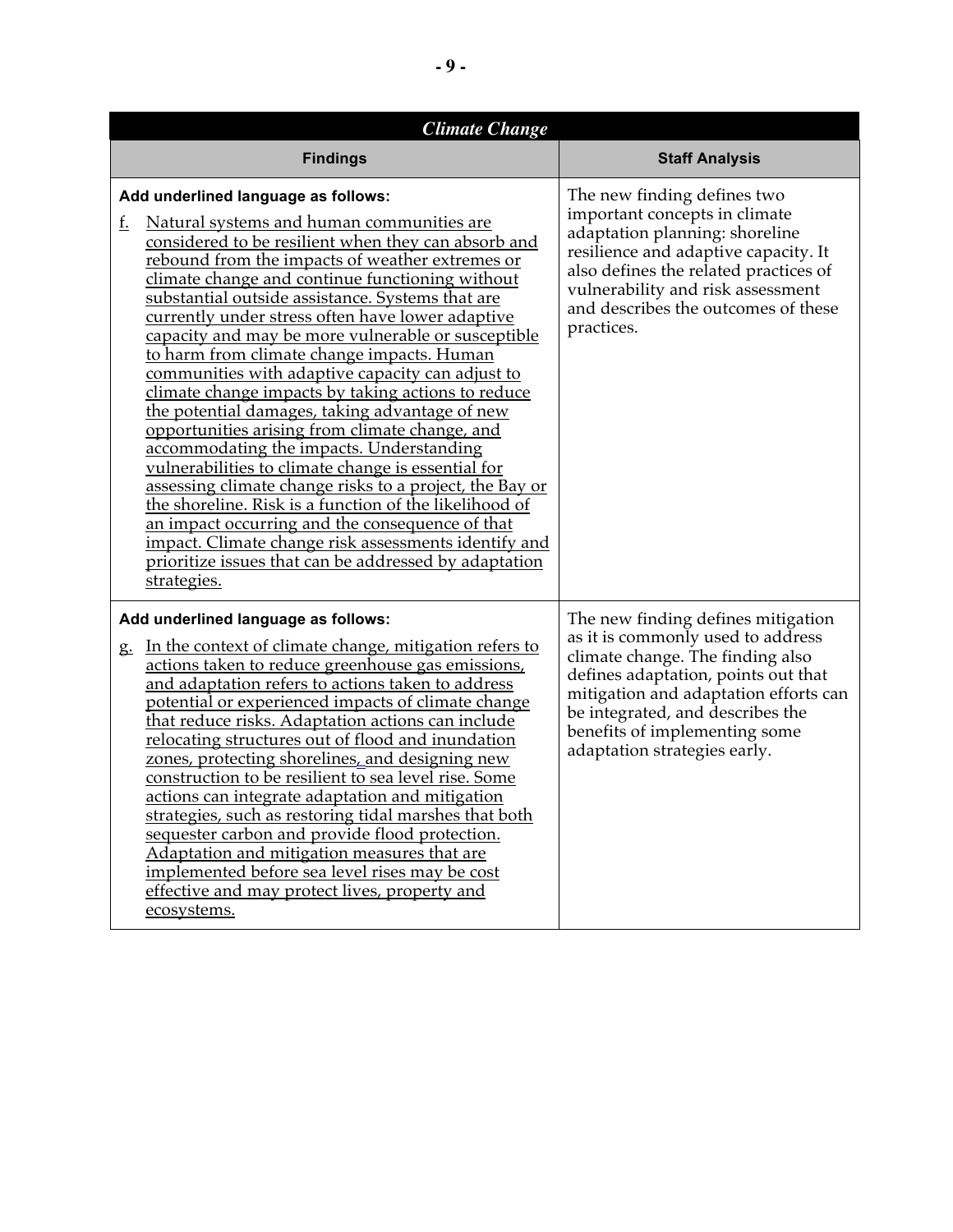| The new finding describes the range<br>Add underlined language as follows:<br>In the context of sea level rise adaptation, innovative<br>h.<br>approaches will likely include financing<br>mechanisms, design concepts and land management<br>practices. Effective, innovative adaptation<br>approaches minimize public safety risks; maximize<br>compatibility with and integration of natural<br>processes; are resilient over a range of sea level,<br>potential flooding impacts and storm intensities; and<br>are adaptively managed. Developing innovative<br>adaptation approaches will require financial<br>resources, testing and refinement to ensure that they<br>effectively protect the Bay ecosystem and public | of likely innovative adaptation<br>approaches and sets criteria for what<br>would constitute an effective<br>innovative strategy. It outlines some<br>of the challenges for developing<br>innovative strategies |
|-------------------------------------------------------------------------------------------------------------------------------------------------------------------------------------------------------------------------------------------------------------------------------------------------------------------------------------------------------------------------------------------------------------------------------------------------------------------------------------------------------------------------------------------------------------------------------------------------------------------------------------------------------------------------------------------------------------------------------|-----------------------------------------------------------------------------------------------------------------------------------------------------------------------------------------------------------------|
| safety before they are implemented on a large scale.                                                                                                                                                                                                                                                                                                                                                                                                                                                                                                                                                                                                                                                                          |                                                                                                                                                                                                                 |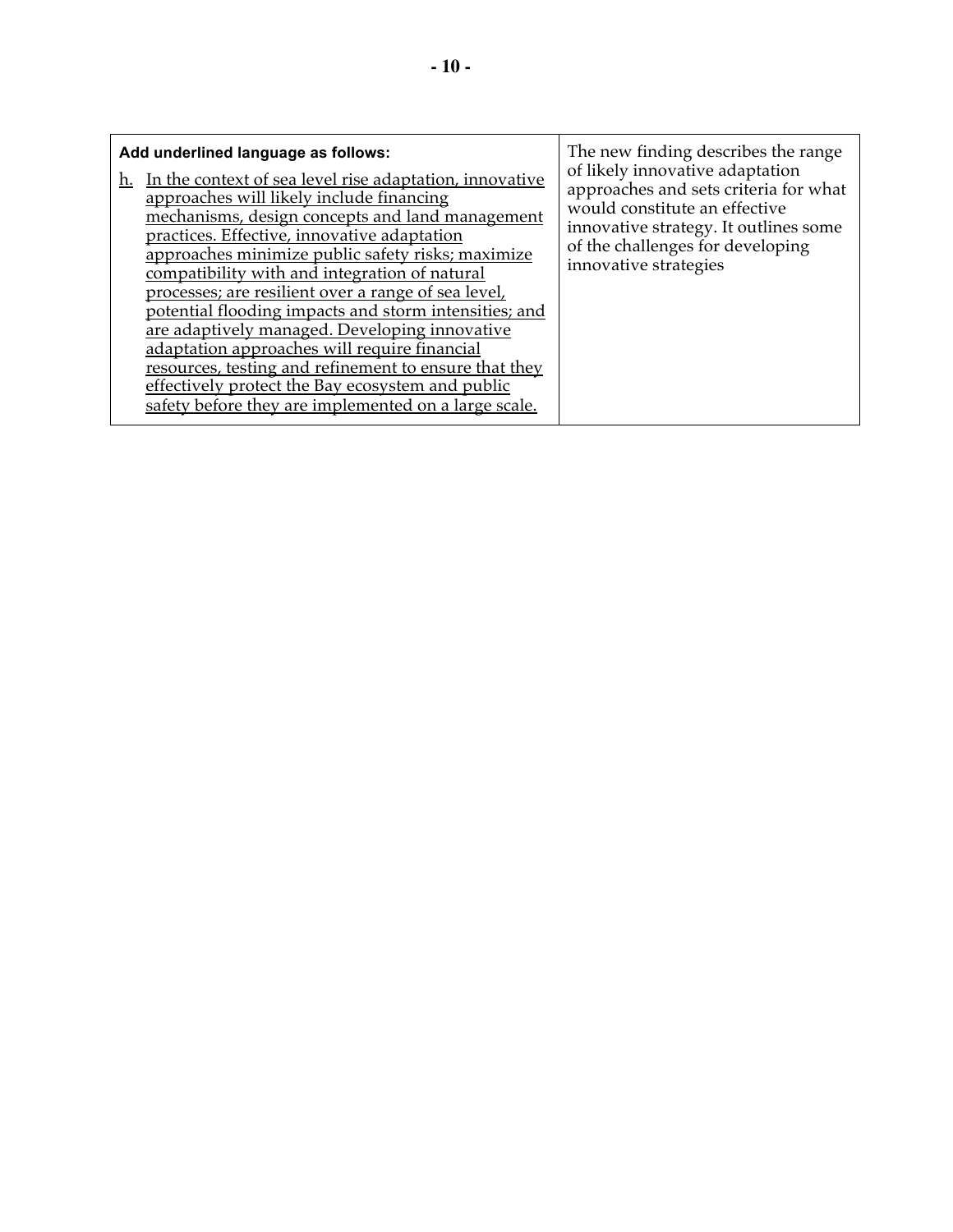| <b>Climate Change</b>                                                                                                                                                                                                                                                                                                                                                                                                                                                                                                                                                                                                                                                                                                                                                                                                                                                                                        |                                                                                                                                                                                                                          |  |
|--------------------------------------------------------------------------------------------------------------------------------------------------------------------------------------------------------------------------------------------------------------------------------------------------------------------------------------------------------------------------------------------------------------------------------------------------------------------------------------------------------------------------------------------------------------------------------------------------------------------------------------------------------------------------------------------------------------------------------------------------------------------------------------------------------------------------------------------------------------------------------------------------------------|--------------------------------------------------------------------------------------------------------------------------------------------------------------------------------------------------------------------------|--|
| <b>Findings</b>                                                                                                                                                                                                                                                                                                                                                                                                                                                                                                                                                                                                                                                                                                                                                                                                                                                                                              | <b>Staff Analysis</b>                                                                                                                                                                                                    |  |
| Add underlined language as follows:<br>Adaptive management is a cyclic, learning-oriented<br><u>i.</u><br>approach that is especially useful for complex<br>environmental systems characterized by high levels<br>of uncertainty about system processes and the<br>potential for different ecological, social and economic<br>impacts from alternative management options.<br>Effective adaptive management requires setting clear<br>and measurable objectives, collecting data, reviewing<br>current scientific observations, monitoring the results<br>of policy implementation or management actions,<br>and integrating this information into future actions.                                                                                                                                                                                                                                           | The new finding defines adaptive<br>management, as it is commonly<br>understood in managing human<br>interventions in complex systems. It<br>also describes how effective adaptive<br>management is implemented.         |  |
| Add underlined language as follows:<br>The principle of sustainability embodies values of<br>j.<br>equity, environmental and public health protection,<br>economic vitality and safety. The goal of<br>sustainability is to conduct human endeavors in a<br>manner that will avoid depleting natural resources<br>for future generations and producing no more than<br>can be assimilated through natural processes. Efforts<br>to improve the sustainability of natural systems and<br>human communities can improve their resilience to<br>climate change by increasing their adaptive capacity.                                                                                                                                                                                                                                                                                                           | The new finding defines<br>sustainability in the context of<br>climate change, resilience and<br>adaptive capacity.                                                                                                      |  |
| Add underlined language as follows:<br>k. Shoreline development and infrastructure, critical to<br>public and environmental health and the region's<br>economic prosperity, are potentially vulnerable to<br>flooding from sea level rise and storm activity. Public<br>safety may be compromised and personal property<br>may be damaged or lost during floods. Important<br>public shoreline infrastructure and facilities, such as<br>airports, ports, regional transportation facilities,<br>landfills, contaminated lands and wastewater<br>treatment facilities are at risk of flood damage that<br>could require costly repairs, result in the interruption<br>or loss of vital services or degraded water quality. A<br>lack of funding to address projected impacts from<br>sea level rise will limit the Bay Area's ability to meet<br>environmental, public health, equity and economic<br>goals. | The new finding describes the<br>impacts of flooding on the developed<br>shoreline. It also acknowledges<br>funding limitations for adaptation<br>planning and implementation, and<br>the potential impacts of inaction. |  |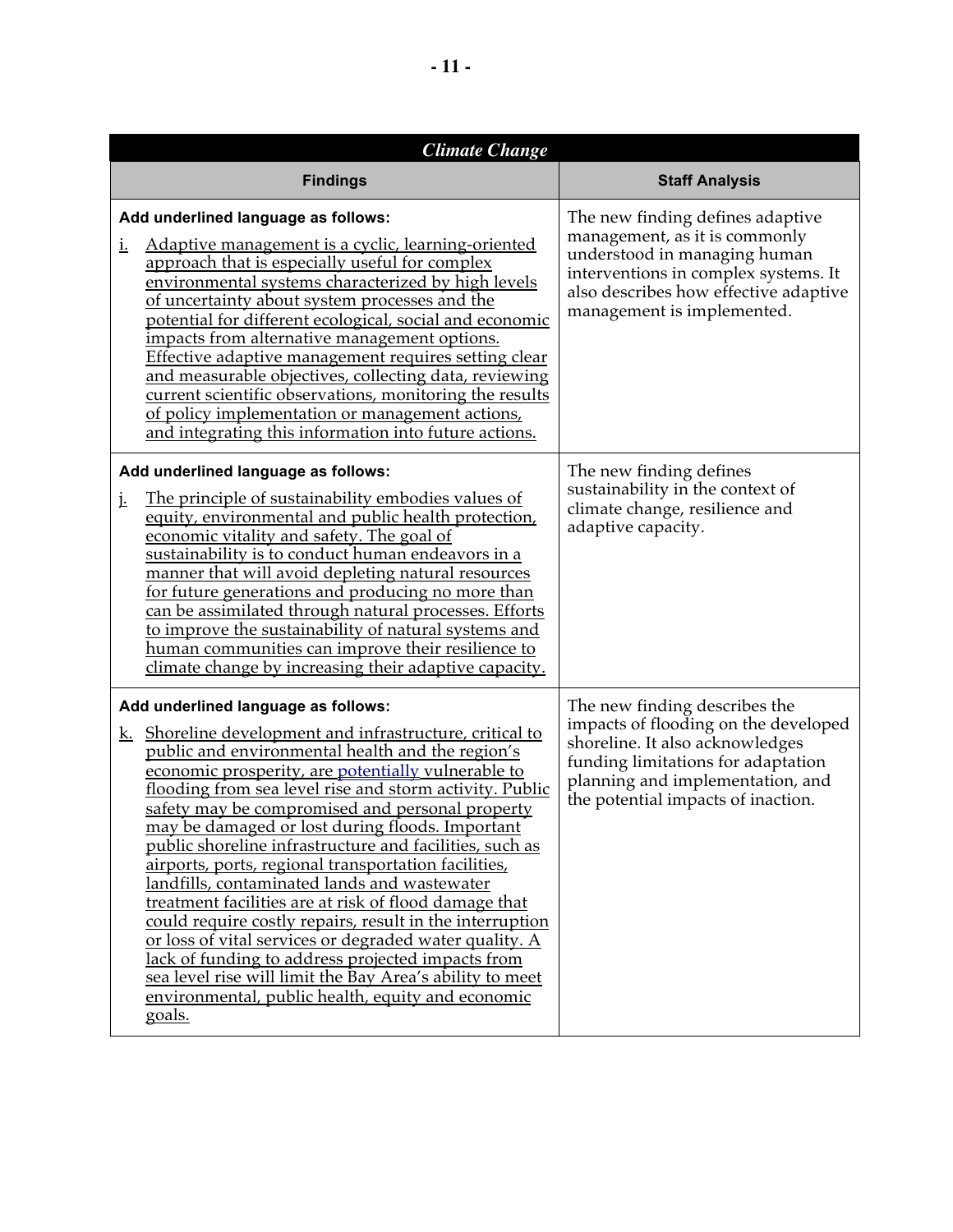| <b>Climate Change</b>                                                                                                                                                                                                                                                                                                                                                                                                                                                                                                                                                                                                                                                                                                                                                                                                                                                                                                                                                                                                                                                  |                                                                                                                                                                                                                                                                                                              |  |
|------------------------------------------------------------------------------------------------------------------------------------------------------------------------------------------------------------------------------------------------------------------------------------------------------------------------------------------------------------------------------------------------------------------------------------------------------------------------------------------------------------------------------------------------------------------------------------------------------------------------------------------------------------------------------------------------------------------------------------------------------------------------------------------------------------------------------------------------------------------------------------------------------------------------------------------------------------------------------------------------------------------------------------------------------------------------|--------------------------------------------------------------------------------------------------------------------------------------------------------------------------------------------------------------------------------------------------------------------------------------------------------------|--|
| <b>Findings</b>                                                                                                                                                                                                                                                                                                                                                                                                                                                                                                                                                                                                                                                                                                                                                                                                                                                                                                                                                                                                                                                        | <b>Staff Analysis</b>                                                                                                                                                                                                                                                                                        |  |
| Add underlined language as follows:<br>Waterfront parks, beaches, public access sites, and<br>$\overline{1}$ .<br>the Bay Trail are particularly vulnerable to flooding<br>from sea level rise and storm activity because they<br>are located immediately adjacent to the Bay.<br>Flooding of, or damage to these areas would<br>adversely affect the region's quality of life, if<br>important public spaces and recreational<br>opportunities are lost.                                                                                                                                                                                                                                                                                                                                                                                                                                                                                                                                                                                                              | The new finding describes the<br>impacts of flooding on shoreline<br>recreation areas and trails.                                                                                                                                                                                                            |  |
| Add underlined language as follows:<br>m. The Bay ecosystem contains diverse and unique<br>plants and animals and provides many benefits to<br>humans. For example, tidal wetlands provide critical<br>flood protection, improve water quality, and<br>sequester carbon. Tidal high marsh and adjacent<br>ecotones are essential to many tidal marsh species,<br>including endangered species. The Bay ecosystem is<br>already stressed by human activities that lower its<br>adaptive capacity, such as diversion of freshwater<br>inflow and loss of tidal wetlands. Climate change<br>will further alter the ecosystem by inundating or<br>eroding wetlands and ecotones, changing sediment<br>dynamics, altering species composition, raising the<br>acidity of Bay waters, changing freshwater inflow or<br>salinity, altering the food web, and impairing water<br>quality, all of which may overwhelm the system's<br>ability to rebound and continue functioning.<br>Moreover, further loss of tidal wetlands will increase<br>the risk of shoreline flooding. | The new finding describes the<br>importance of the Bay ecosystem and<br>some of the benefits humans derive<br>from the Bay and the impacts of<br>climate change on the Bay ecosystem.<br>The finding was re-lettered from <i>j</i> . to <i>k</i> .<br>The word demand was changed to<br>dynamics for clarity |  |
| Add underlined language as follows:<br>Some Bay Area residents, particularly those with low<br>n.<br>incomes or disabilities and the elderly, may lack the<br>resources or capacity to respond effectively to the<br>impacts of sea level rise and storm activity. Financial<br>and other assistance is needed to achieve regional<br>equity goals and help everyone be part of resilient<br>shoreline communities.                                                                                                                                                                                                                                                                                                                                                                                                                                                                                                                                                                                                                                                    | The new finding describes the<br>particular vulnerabilities of<br>residential communities to flooding,<br>especially low-income residents, the<br>elderly and those with disabilities.                                                                                                                       |  |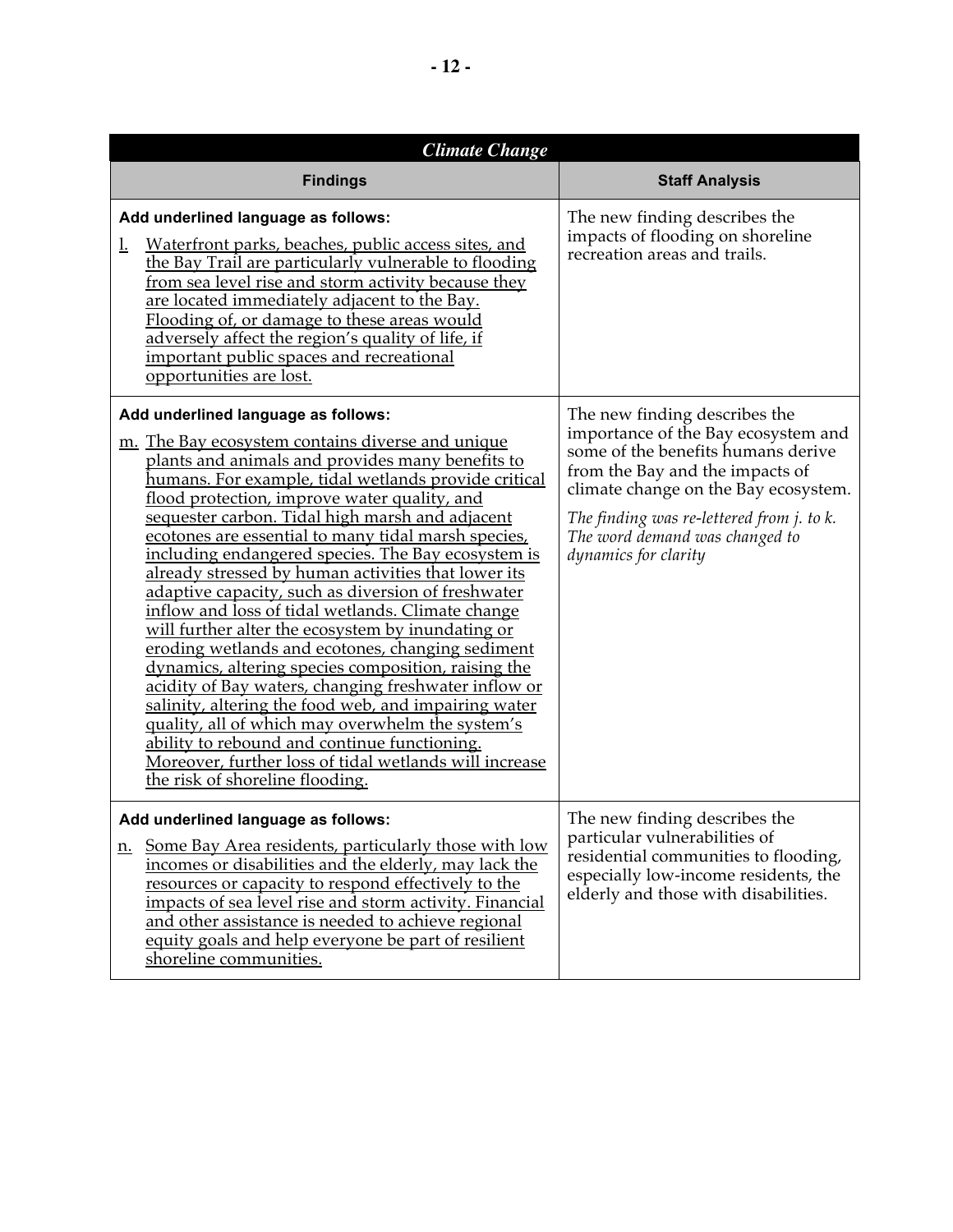| 0. | Add underlined language as follows:<br>Approaches for ensuring public safety in developed<br>vulnerable shoreline areas through adaptive<br>management strategies include but are not limited to:<br>(1) protecting existing and planned infill<br>development; (2) accommodating flooding by<br>building structures that or infrastructure systems<br>that are resilient or adaptable over time; (3)<br>discouraging permanent new development when<br>adaptive management strategies cannot protect<br><u>public safety; <math>(\overline{4})</math> allowing only interiment new uses that</u><br>can be removed or phased out if adaptive<br><u>management strategies are not available as </u><br>inundation threats increase; and (5) <u>over time and</u><br>where feasible, removing existing development | The new finding describes the range<br>of potential human development<br>responses to sea level rise. |
|----|-------------------------------------------------------------------------------------------------------------------------------------------------------------------------------------------------------------------------------------------------------------------------------------------------------------------------------------------------------------------------------------------------------------------------------------------------------------------------------------------------------------------------------------------------------------------------------------------------------------------------------------------------------------------------------------------------------------------------------------------------------------------------------------------------------------------|-------------------------------------------------------------------------------------------------------|
|    | where public safety cannot otherwise be ensured.                                                                                                                                                                                                                                                                                                                                                                                                                                                                                                                                                                                                                                                                                                                                                                  |                                                                                                       |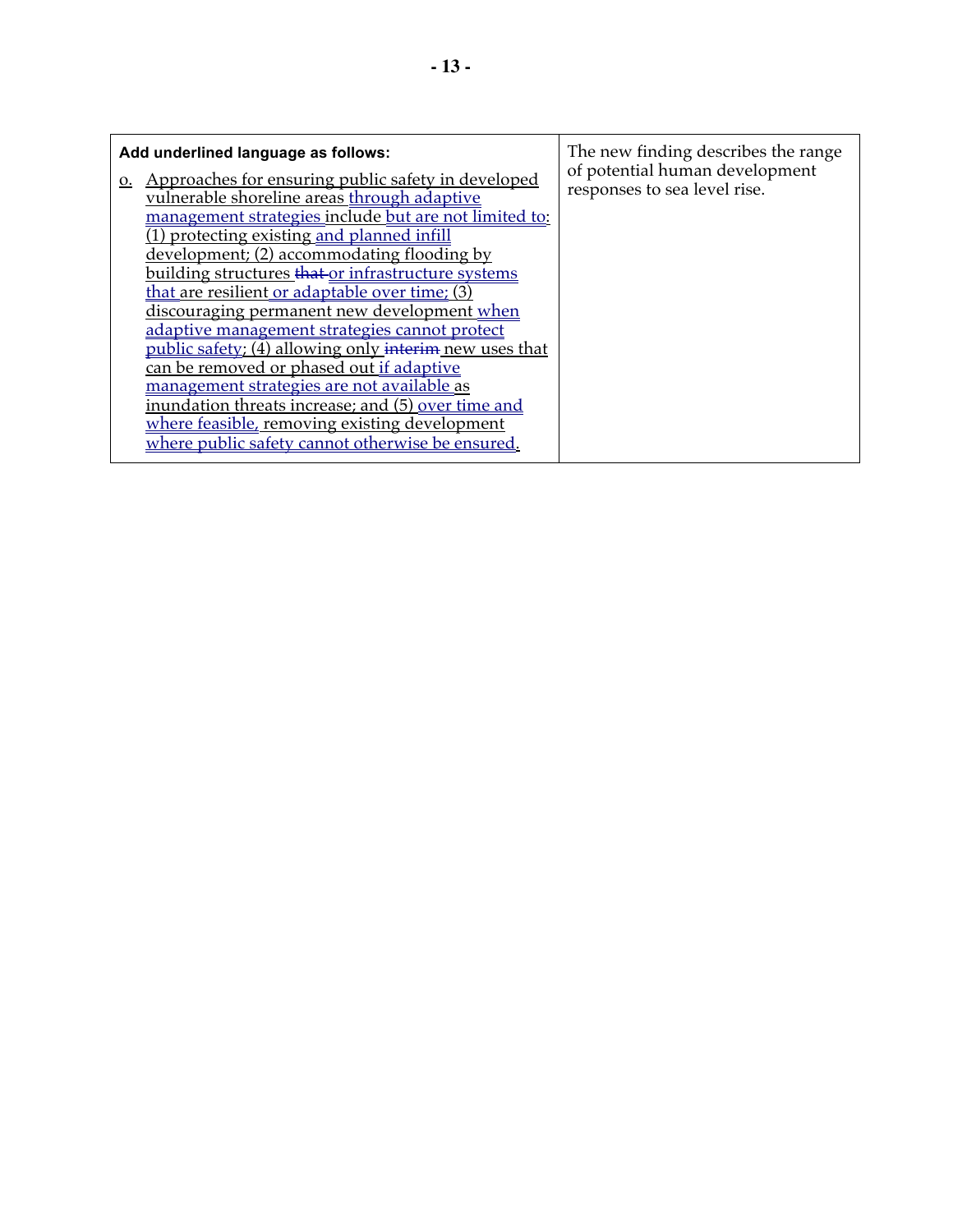| <b>Climate Change</b>                                                                                                                                                                                                                                                                                                                                                                                                                                                                                                                                                                                                                                                                                                                                                                                                                                                                                                                                                                                                                                                                                                                                                                                                                                                                                                                      |                                                                                                                                                                 |  |
|--------------------------------------------------------------------------------------------------------------------------------------------------------------------------------------------------------------------------------------------------------------------------------------------------------------------------------------------------------------------------------------------------------------------------------------------------------------------------------------------------------------------------------------------------------------------------------------------------------------------------------------------------------------------------------------------------------------------------------------------------------------------------------------------------------------------------------------------------------------------------------------------------------------------------------------------------------------------------------------------------------------------------------------------------------------------------------------------------------------------------------------------------------------------------------------------------------------------------------------------------------------------------------------------------------------------------------------------|-----------------------------------------------------------------------------------------------------------------------------------------------------------------|--|
| <b>Findings</b>                                                                                                                                                                                                                                                                                                                                                                                                                                                                                                                                                                                                                                                                                                                                                                                                                                                                                                                                                                                                                                                                                                                                                                                                                                                                                                                            | <b>Staff Analysis</b>                                                                                                                                           |  |
| Add underlined language as follows:<br>p. Infill development is the economic use of<br>underutilized or vacant land, or the rehabilitation of<br>existing structures or infrastructure located in an<br>area where supporting infrastructure is in place and<br>that is surrounded by existing development that<br>either is or will be served by transit. Infill<br>development has been identified as an important<br>strategy for reducing greenhouse gas emissions in<br>the Bay Area by providing jobs and housing in<br>locations and at densities that can be served by<br>transit. Infill development is building homes,<br>businesses, institutions and/or public uses, facilities<br>and infrastructure on vacant, underutilized and/or<br>environmentally degraded lands within existing<br>urbanized areas that are served by existing or<br>planned transit and other supporting infrastructure.<br>Infill development includes the conversion of former<br>military bases, and property adjacent to former<br>military bases, to job-producing or other productive<br>uses, and the adaptive reuse of existing structures.<br>Some vulnerable Bay shoreline areas are already<br>improved with development that has regionally<br>significant economic, cultural or social value, and can<br>accommodate infill development. | The new finding defines infill<br>development in the context of Bay<br>Area shoreline development that<br>considers sea level rise.                             |  |
| Add underlined language as follows:<br>q. Infill development has been identified in state law as<br>an important strategy for reducing vehicle miles<br>traveled and greenhouse gas emissions. To further<br>these policy objectives, the Association of Bay Area<br><u>Governments and the Metropolitan Transportation</u><br>Commission initiated the FOCUS program to<br>develop a regional development strategy that<br>promotes a more compact Bay Area land use<br>pattern. In consultation with local governments and<br>the Commission, the FOCUS program identified<br><b>Priority Development Areas for infill development in</b><br>the Bay Area.                                                                                                                                                                                                                                                                                                                                                                                                                                                                                                                                                                                                                                                                               | This new finding articulates the<br>value of infill development to the<br>region, and the designation of PDAs<br>as regionally significant infill<br>locations. |  |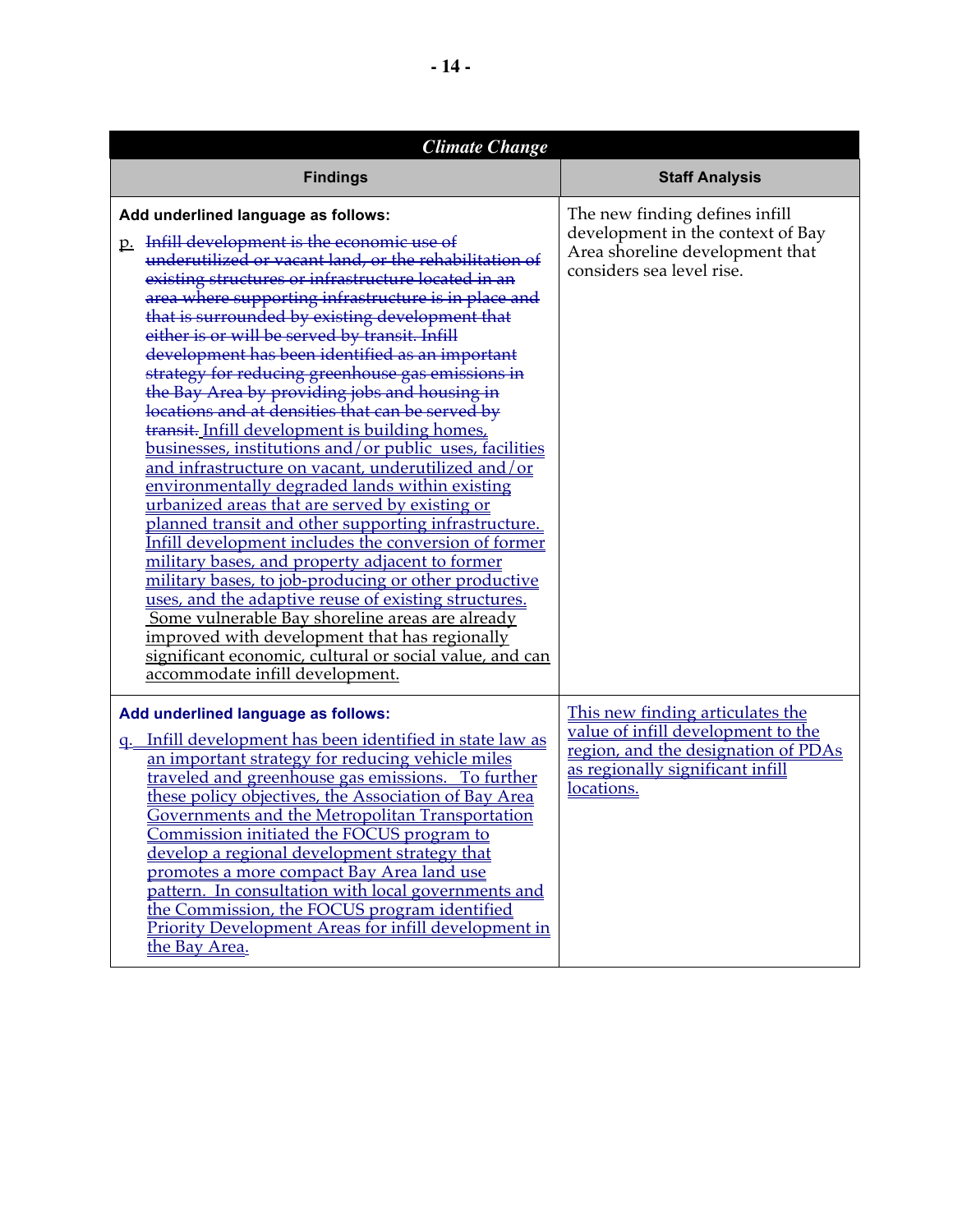| Add underlined language as follows:<br><u>er. When planning or regulating development within</u><br>areas vulnerable to flooding from sea level rise,<br>allowing small projects, such as minor repairs of<br>existing facilities, and interim uses may be acceptable<br>should be subject to a simpler and more streamlined<br>review and approval process if they do not<br>significantly increase overall risks to public safety.                                                                                                                                                                                                                                                                                                                                                                                                                                                                                                                                                                                                                                                                                                                                                                                                                                                                                                                                                                                                                                                        | The new finding acknowledges the<br>need to provide a different approach<br>to regulating <i>minor-</i> repairs, small<br>projects or interim uses that do not<br>increase public safety risks.                                                                                          |
|---------------------------------------------------------------------------------------------------------------------------------------------------------------------------------------------------------------------------------------------------------------------------------------------------------------------------------------------------------------------------------------------------------------------------------------------------------------------------------------------------------------------------------------------------------------------------------------------------------------------------------------------------------------------------------------------------------------------------------------------------------------------------------------------------------------------------------------------------------------------------------------------------------------------------------------------------------------------------------------------------------------------------------------------------------------------------------------------------------------------------------------------------------------------------------------------------------------------------------------------------------------------------------------------------------------------------------------------------------------------------------------------------------------------------------------------------------------------------------------------|------------------------------------------------------------------------------------------------------------------------------------------------------------------------------------------------------------------------------------------------------------------------------------------|
| Add underlined language as follows:<br><b>FS.</b> In some cases, the regional goals of encouraging infill<br>development, remediating environmentally<br>degraded land, redeveloping closed military bases<br>and concentrating housing and job density near<br>transit may conflict with the goal of minimizing<br>flood risk by avoiding development in low-lying<br>areas vulnerable to flooding. To minimize this<br>conflict, local agencies may employ methods<br>including but not limited to: clustering infill or<br>redevelopment in low-lying areas can be clustered<br>on a portion of the property to reduce the area that<br>must be protected; formulating an adaptation<br>strategy for dealing with rising sea level and<br>shoreline flooding can be formulated-with definitive<br>goals and an adaptive management plan for<br>addressing key uncertainties for the life of the<br>project; and incorporating measures-can be<br>incorporated that will enhance project achieve<br>resilience and sustainability in all elements of the<br>project; and. Government agencies that approve infill<br>or redevelopment projects in low-lying areas should<br>articulate a financing strategy for future flood<br>protection. a permanent financial strategy can be<br>developed to guarantee that the general public will<br>not be burdened with the cost of protecting the<br>project from any sea level rise or storm damage<br>caused by sea level rise in the future. | The new finding outlines some of the<br>potentially conflicting regional goals<br>and potential safety risks from<br>developing in low-lying areas. It<br>outlines possible methods for<br>minimizing risks and avoiding unfair<br>distribution of costs associated with<br>those risks. |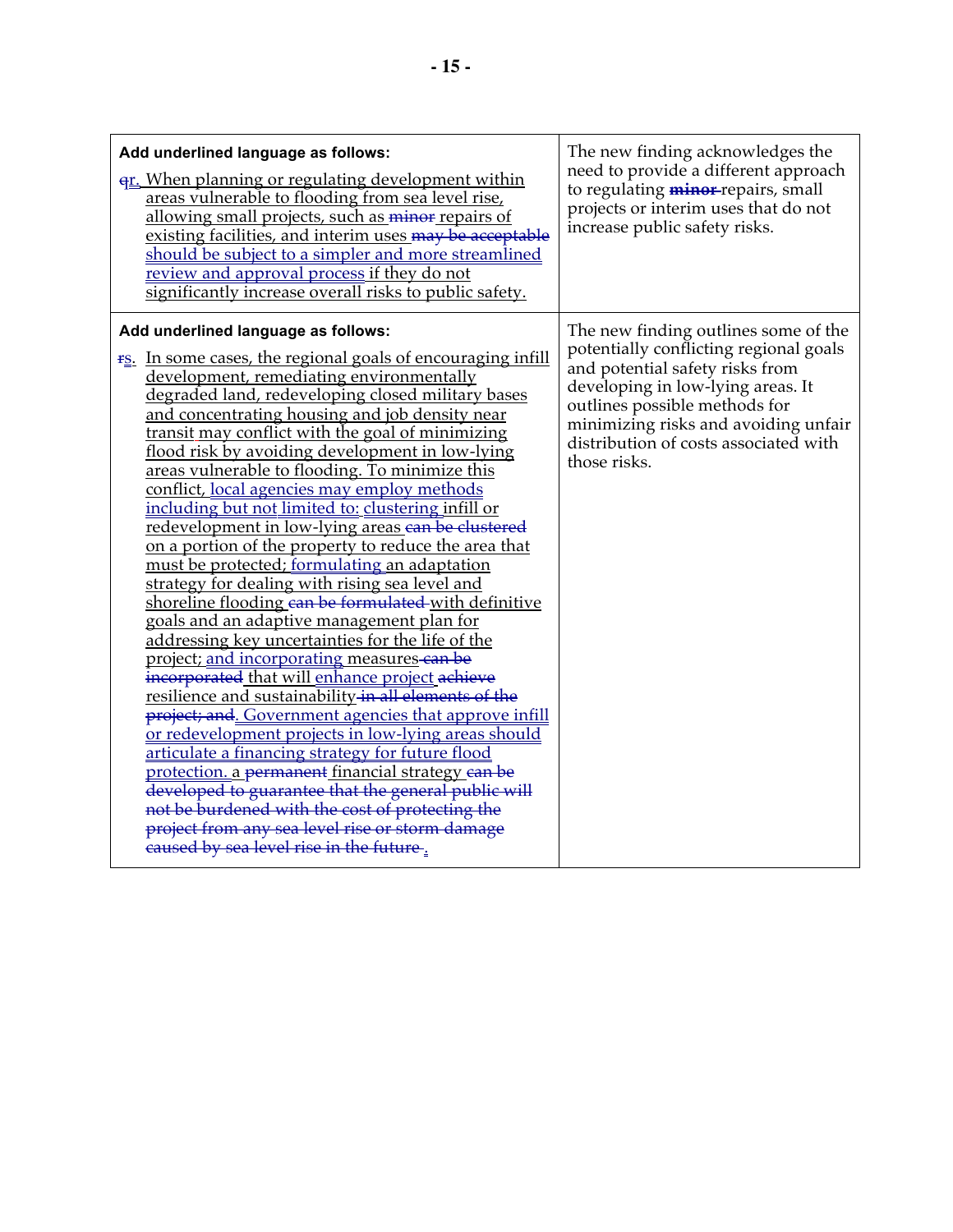| <b>Climate Change</b>                                                                                                                                                                                                                                                                                                                                                                                                                                                                                                                                                                                                                                                                                                                                                                                                                                                                                                                                                                                                                                                   |                                                                                                                                                                                                                                                                                                                                                 |  |
|-------------------------------------------------------------------------------------------------------------------------------------------------------------------------------------------------------------------------------------------------------------------------------------------------------------------------------------------------------------------------------------------------------------------------------------------------------------------------------------------------------------------------------------------------------------------------------------------------------------------------------------------------------------------------------------------------------------------------------------------------------------------------------------------------------------------------------------------------------------------------------------------------------------------------------------------------------------------------------------------------------------------------------------------------------------------------|-------------------------------------------------------------------------------------------------------------------------------------------------------------------------------------------------------------------------------------------------------------------------------------------------------------------------------------------------|--|
| <b>Findings</b>                                                                                                                                                                                                                                                                                                                                                                                                                                                                                                                                                                                                                                                                                                                                                                                                                                                                                                                                                                                                                                                         | <b>Staff Analysis</b>                                                                                                                                                                                                                                                                                                                           |  |
| Add underlined language as follows:<br>st. Some undeveloped low-lying areas that are<br>vulnerable to shoreline flooding contain critical<br>habitat or provide opportunities for habitat<br>enhancement. Allowing development in these areas<br>would preclude important could potentially conflict<br>with habitat enhancement opportunities. Some<br>developed areas may be suitable for ecosystem<br>restoration if existing development is removed to<br>allow the Bay migrate inland, although relocating<br>communities is very costly and may result in the<br>displacement of neighborhoods.                                                                                                                                                                                                                                                                                                                                                                                                                                                                   | The new finding acknowledges some<br>undeveloped areas contain critical<br>habitat or could be enhanced for<br>habitat, and some developed areas<br>may be ideal for bay migration and<br>habitat enhancement as sea level<br>rises. It also acknowledges that<br>relocating development raises<br>difficult public policy issues and<br>costs. |  |
| Add underlined language as follows:<br><b>tu.</b> There are multiple local, state, federal, and regional<br>government agencies with authority over the Bay<br>and shoreline. Local governments have broad<br>authority over shoreline land use, but limited<br>resources to address climate change adaptation.<br>Working collaboratively can optimize scarce<br>resources and create the flexibility needed to plan<br>amidst a high degree of uncertainty.                                                                                                                                                                                                                                                                                                                                                                                                                                                                                                                                                                                                           | The new finding describes the<br>patchwork of government authority<br>over the Bay and shoreline. It further<br>describes the broad authority and<br>limited capacity of local governments<br>to address climate change and<br>benefits of collaboration.                                                                                       |  |
| Add underlined language as follows:<br><b>uv.</b> Government jurisdictional boundaries and<br>authorities in the Bay Area are incongruent with the<br>regional scale and nature of climate-related<br>challenges. The Joint Policy Committee, which is<br>comprised of regional agencies, provides a<br>framework for regional decision-making to address<br>climate change through consistent and effective<br>regionwide policy and to provide local governments<br>with assistance and incentives for addressing climate<br>change. The Commission is working with other<br>regional agencies to (1) harmonize Bay Plan Climate<br>Change Policies with the Association of Bay Area<br>Governments (ABAG) Priority Development Areas<br>and update Bay Plan policies if necessary to ensure<br>that appropriate infill development projects are<br>encouraged, and (2) support the Metropolitan<br><b>Transportation Commission (MTC) and other state.</b><br>regional and local agencies in the creation of<br>sustainable community strategies required by SB 375. | The new finding describes the need<br>to provide a decision-making<br>framework that resembles the scale<br>of climate change impacts within a<br>manageable scope. It also<br>acknowledges the role the Joint<br>Policy Committee can play in<br>planning for climate change at the<br>regional level.                                         |  |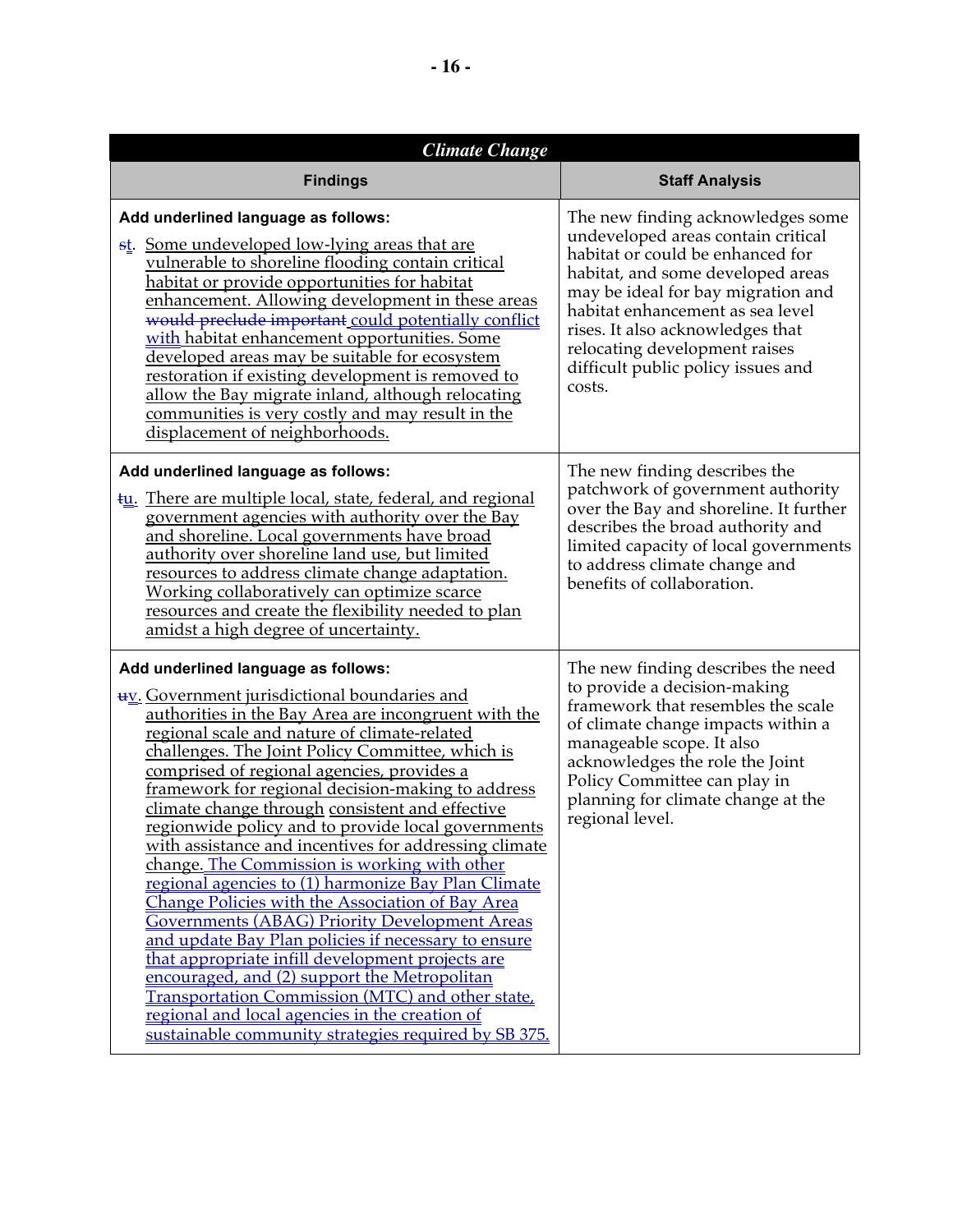| Add underlined language as follows:<br><b>VW.</b> The Commission's current legal authority and<br>regulatory jurisdiction, which were created to allow<br>the Commission to advance the State goals of<br>preventing unnecessary filling of the Bay and<br>increasing public access to the Bay shoreline, limit<br>the Commission's ability to successfully conserve the<br>Bay and guide the wise development of the Bay and<br>its shoreline in the face of current and future rates of<br>sea level rise. Consistent with McAteer Petris Act<br>Section 66610, the Commission's Bay Plan policies<br>only have force of law in the Commission's<br>jurisdiction. Bay Plan policies do not expand the<br>Commission's jurisdiction. However, through its Bay<br>Plan policies the Commission can provide guidance<br>to developers, the general public, local governments,<br>and other governmental agencies that have broader<br>authority over the use and development of areas that<br>are vulnerable to inundation. Local building officials<br>have the primary responsibility for determining the<br>safety of flood mitigation strategies as applied to<br>structures constructed in an inundation or flood risk<br>zone. Local floodplain management administrators<br>are responsible for analyzing future floodplain risks<br>associated with sea level rise and addressing these<br>risks in local floodplain management ordinances. | The new finding was added to staff's<br>preliminary recommendation to<br>acknowledge that the challenges<br>climate change presents to San<br>Francisco Bay, and shoreline<br>development cannot be successfully<br>met by relying solely on the<br>Commission's existing regulatory<br>authority. It also acknowledges that<br>the Commission can provide<br>important guidance for development<br>in low-lying areas outside of its<br>jurisdiction. It also clarifies that the<br>Bay Plan does not expand the<br>Commission's jurisdiction. |
|----------------------------------------------------------------------------------------------------------------------------------------------------------------------------------------------------------------------------------------------------------------------------------------------------------------------------------------------------------------------------------------------------------------------------------------------------------------------------------------------------------------------------------------------------------------------------------------------------------------------------------------------------------------------------------------------------------------------------------------------------------------------------------------------------------------------------------------------------------------------------------------------------------------------------------------------------------------------------------------------------------------------------------------------------------------------------------------------------------------------------------------------------------------------------------------------------------------------------------------------------------------------------------------------------------------------------------------------------------------------------------------------------------------------------------------------------|-------------------------------------------------------------------------------------------------------------------------------------------------------------------------------------------------------------------------------------------------------------------------------------------------------------------------------------------------------------------------------------------------------------------------------------------------------------------------------------------------------------------------------------------------|
| Add underlined language as follows:<br>x. Existing guidelines under the California                                                                                                                                                                                                                                                                                                                                                                                                                                                                                                                                                                                                                                                                                                                                                                                                                                                                                                                                                                                                                                                                                                                                                                                                                                                                                                                                                                 |                                                                                                                                                                                                                                                                                                                                                                                                                                                                                                                                                 |
| <b>Environmental Quality Act provide for analysis of</b><br>whether a project in an inundation zone will expose<br>people or structures to a significant risk of loss,<br>injury or death involving flooding.                                                                                                                                                                                                                                                                                                                                                                                                                                                                                                                                                                                                                                                                                                                                                                                                                                                                                                                                                                                                                                                                                                                                                                                                                                      |                                                                                                                                                                                                                                                                                                                                                                                                                                                                                                                                                 |
| Add underlined language as follows:                                                                                                                                                                                                                                                                                                                                                                                                                                                                                                                                                                                                                                                                                                                                                                                                                                                                                                                                                                                                                                                                                                                                                                                                                                                                                                                                                                                                                |                                                                                                                                                                                                                                                                                                                                                                                                                                                                                                                                                 |
| y. Projects or activities that may be undertaken in the<br>future within the scope of an existing permit for a<br>phased development are governed exclusively by the<br>terms of the existing permit, and are not subject to                                                                                                                                                                                                                                                                                                                                                                                                                                                                                                                                                                                                                                                                                                                                                                                                                                                                                                                                                                                                                                                                                                                                                                                                                       |                                                                                                                                                                                                                                                                                                                                                                                                                                                                                                                                                 |

any Bay Plan policies adopted subsequent to the

approval of the permit.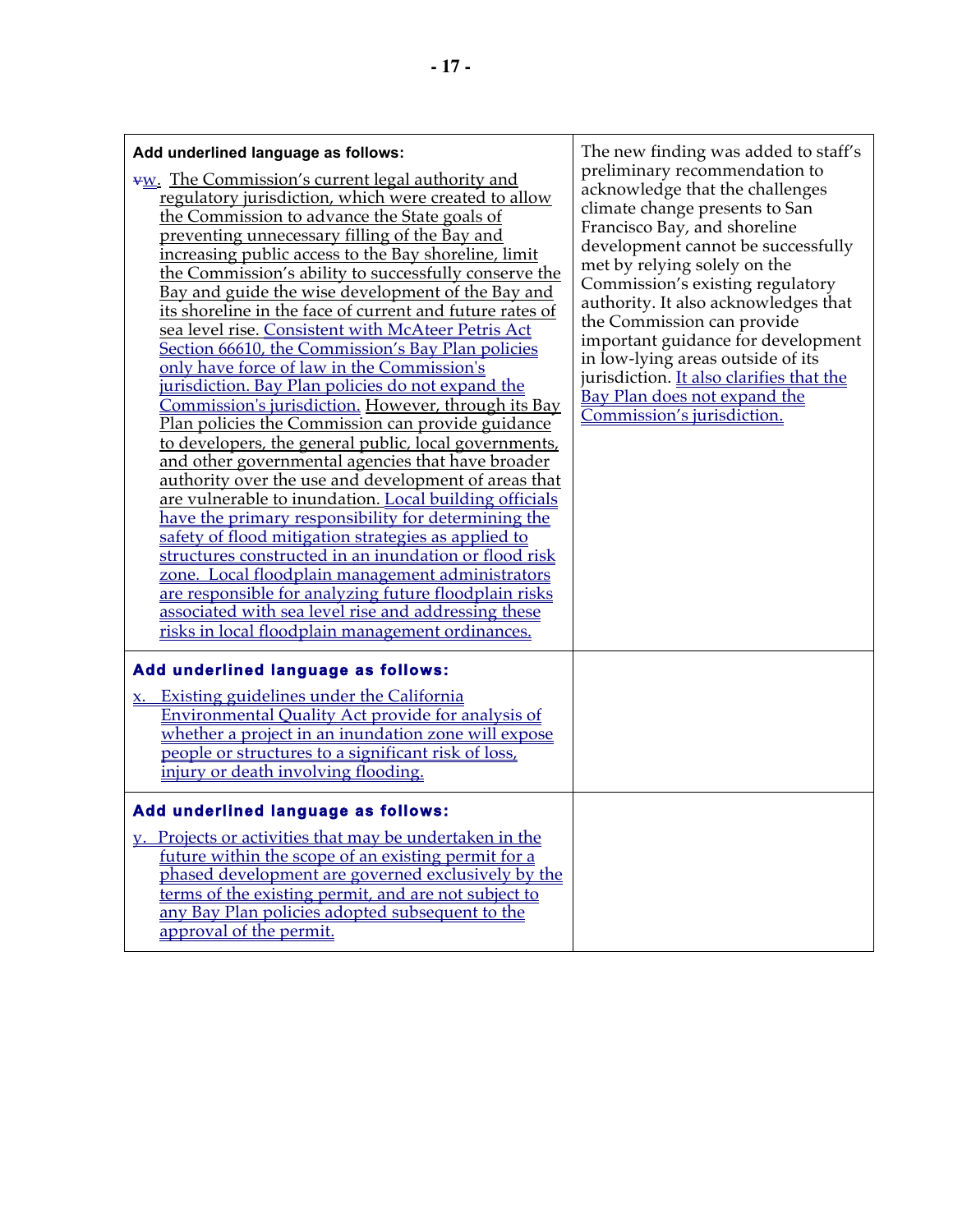| zone. |
|-------|
|-------|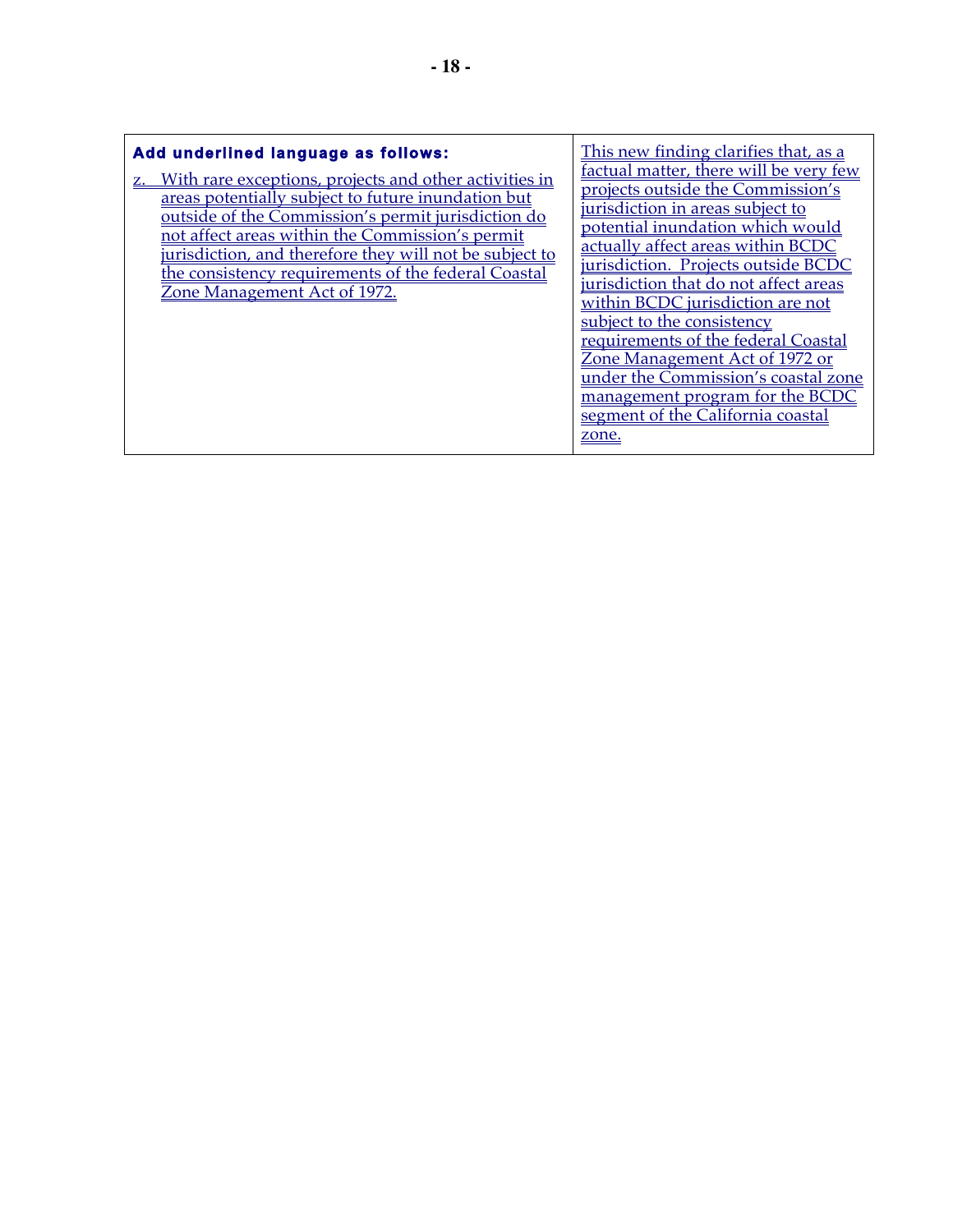| <b>Climate Change</b>                                                                                                                                                                                                                                                                                                                                                                                                                                                                                                                                                                                                                                                                                                                                                                                                                                                             |                                                                                                                                                                                                                                                                                                                                         |  |
|-----------------------------------------------------------------------------------------------------------------------------------------------------------------------------------------------------------------------------------------------------------------------------------------------------------------------------------------------------------------------------------------------------------------------------------------------------------------------------------------------------------------------------------------------------------------------------------------------------------------------------------------------------------------------------------------------------------------------------------------------------------------------------------------------------------------------------------------------------------------------------------|-----------------------------------------------------------------------------------------------------------------------------------------------------------------------------------------------------------------------------------------------------------------------------------------------------------------------------------------|--|
| <b>Findings Policies</b>                                                                                                                                                                                                                                                                                                                                                                                                                                                                                                                                                                                                                                                                                                                                                                                                                                                          | <b>Staff Analysis</b>                                                                                                                                                                                                                                                                                                                   |  |
| Add underlined language as follows:<br><u>When planning shoreline areas or designing larger</u><br><u>1.</u><br>shoreline projects, local agencies should undertake a<br>risk assessment and may should be prepared, coastal<br>inundation maps based on the estimated 100-year<br>flood elevations that take the best available scientific<br>estimates of future sea level rise and current or<br><u>planned flood protection into account. A range of sea</u><br>level rise projections for mid-century and end of<br>century, including at least one high estimate that is<br>based on the best science-based projections currently<br>scientific data available, should be used in the risk<br>assessment. Inundation maps should be prepared<br>under the direction of a coastal engineer.                                                                                  | The new policy requires assessment<br>of sea level rise and flood risks in<br>shoreline area planning and project<br>design for permit applications<br>submitted to BCDC.                                                                                                                                                               |  |
| Add underlined language as follows:<br>To protect public safety and ecosystem services,<br><u>2.</u><br>within areas vulnerable to future shoreline flooding,<br>all projects—other than minor repairs of existing<br>facilities, small projects that do not increase risks to<br>public safety, interim projects, and infill projects as<br>defined in findings $(p)$ and $(q)$ —should be designed<br>to be resilient to a mid-century sea level rise<br>projection based upon a risk assessment conducted<br>for the project by a qualified engineer. If it is likely<br>the project will remain in place longer than mid-<br>century, an adaptive management plan should be<br>developed to address the long term impacts that will<br>arise based on a risk assessment using the best<br>available science-based projection for sea level rise at<br>the end of the century. | The new policy requires certain<br>developments to be designed to be<br>resilient to sea level rise based on a<br>mid-century sea level rise protection<br>and for developments of longer<br>duration to also develop an adaptive<br>management plan for addressing<br>ongoing sea level rise, based on a sea<br>level rise projection. |  |
| Add underlined language as follows:<br><u>Undeveloped, vulnerable shoreline areas that</u><br><u>3.</u><br>currently sustain diverse habitats and species or<br>possess conditions that make the areas especially<br>suitable for ecosystem enhancement should be<br>preserved, enhanced or permanently protected to<br>allow for the inland migration of Bay habitat as sea<br>level rises and to address the adverse environmental<br>impacts of climate change, unless inland migration<br>would be inconsistent with applicable priority use<br>designations, or with an approved environmental<br>remediation remedy prepared in compliance with<br>applicable federal or state laws.                                                                                                                                                                                        | The new policy provides that low-<br>lying areas with diverse habitat<br>values or those that are suitable for<br>natural resource enhancement<br>should be protected or enhanced,<br>and where appropriate, permanently<br>protected for these purposes.                                                                               |  |
| Add underlined language as follows:<br>Wherever feasible and appropriate, effective,<br><u>4.</u><br>innovative sea level rise adaptation approaches<br>should be encouraged.                                                                                                                                                                                                                                                                                                                                                                                                                                                                                                                                                                                                                                                                                                     | The new policy encourages the<br>development and implementation of<br>innovative sea level rise adaptation<br>strategies.                                                                                                                                                                                                               |  |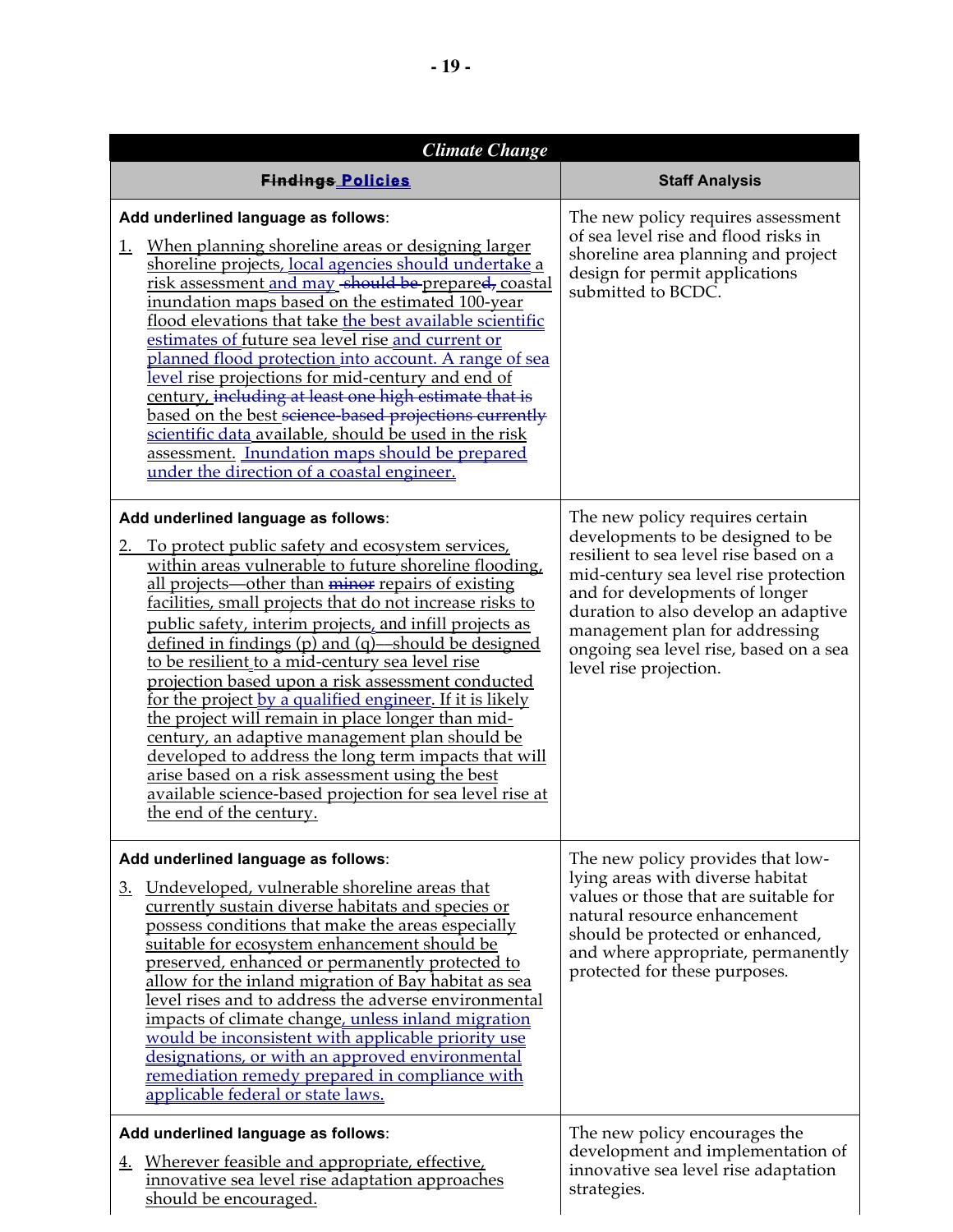| <b>Climate Change</b>                                                                                                                                                                                                                                                                                                                                                                                                                                                                                                                                                                                                                                                                                                                                                                                                                                                                                                                                                                                                                                                                                                                                                                                                                                                                                                                                                                                                                                                                                                                                                          |                                                                                                                                                                                                                                                                                                                                                                                                                                                                                                                                                                                                                        |  |
|--------------------------------------------------------------------------------------------------------------------------------------------------------------------------------------------------------------------------------------------------------------------------------------------------------------------------------------------------------------------------------------------------------------------------------------------------------------------------------------------------------------------------------------------------------------------------------------------------------------------------------------------------------------------------------------------------------------------------------------------------------------------------------------------------------------------------------------------------------------------------------------------------------------------------------------------------------------------------------------------------------------------------------------------------------------------------------------------------------------------------------------------------------------------------------------------------------------------------------------------------------------------------------------------------------------------------------------------------------------------------------------------------------------------------------------------------------------------------------------------------------------------------------------------------------------------------------|------------------------------------------------------------------------------------------------------------------------------------------------------------------------------------------------------------------------------------------------------------------------------------------------------------------------------------------------------------------------------------------------------------------------------------------------------------------------------------------------------------------------------------------------------------------------------------------------------------------------|--|
| <b>Policies</b>                                                                                                                                                                                                                                                                                                                                                                                                                                                                                                                                                                                                                                                                                                                                                                                                                                                                                                                                                                                                                                                                                                                                                                                                                                                                                                                                                                                                                                                                                                                                                                | <b>Staff Analysis</b>                                                                                                                                                                                                                                                                                                                                                                                                                                                                                                                                                                                                  |  |
| Add underlined language as follows:<br>The Commission, in collaboration with the Joint<br>5.<br>Policy Committee, other regional, state and federal<br>agencies, local governments, and the general public,<br>should formulate a regional sea level rise adaptation<br>strategy for protecting critical developed shoreline<br>areas, and natural ecosystems, enhancing the<br>resilience of Bay and shoreline systems and<br>increasing their adaptive capacity.<br>The strategy should incorporate an adaptive<br>management approach, be consistent with<br>sustainable communities strategies required by SB<br>375, be updated regularly to reflect changing<br>conditions and information, and include maps of<br>shoreline areas that are vulnerable to flooding based<br>on projections of future sea level rise and shoreline<br>flooding. The maps should be prepared under the<br>direction of a coastal engineer and should be<br>regularly updated in consultation with government<br>agencies with authority over flood protection.<br>Particular attention should be given to identifying<br>and encouraging the development of long-term<br>regional flood protection strategies that may be<br>beyond the fiscal resources of individual local<br>governments.<br>The regional strategy should determine where and<br>how existing development should be protected and<br>infill development encouraged, where new<br>development should be permitted, and where<br>existing development should eventually be removed<br>to allow the Bay to migrate inland. | The new policy recommends that the<br>region develop and regularly update<br>a regional strategy to adapt to the<br>Bay-related impacts of climate<br>change. The policy suggests a<br>framework is needed to organize<br>multiple jurisdictions and allow for<br>the type of adaptive management<br>planning that is necessary when<br>working with a high degree of<br>uncertainty, complex, interconnected<br>systems, limited resources, and the<br>ongoing release of new scientific<br>information. The framework should<br>also be consistent with sustainable<br>communities strategies required by<br>SB 375. |  |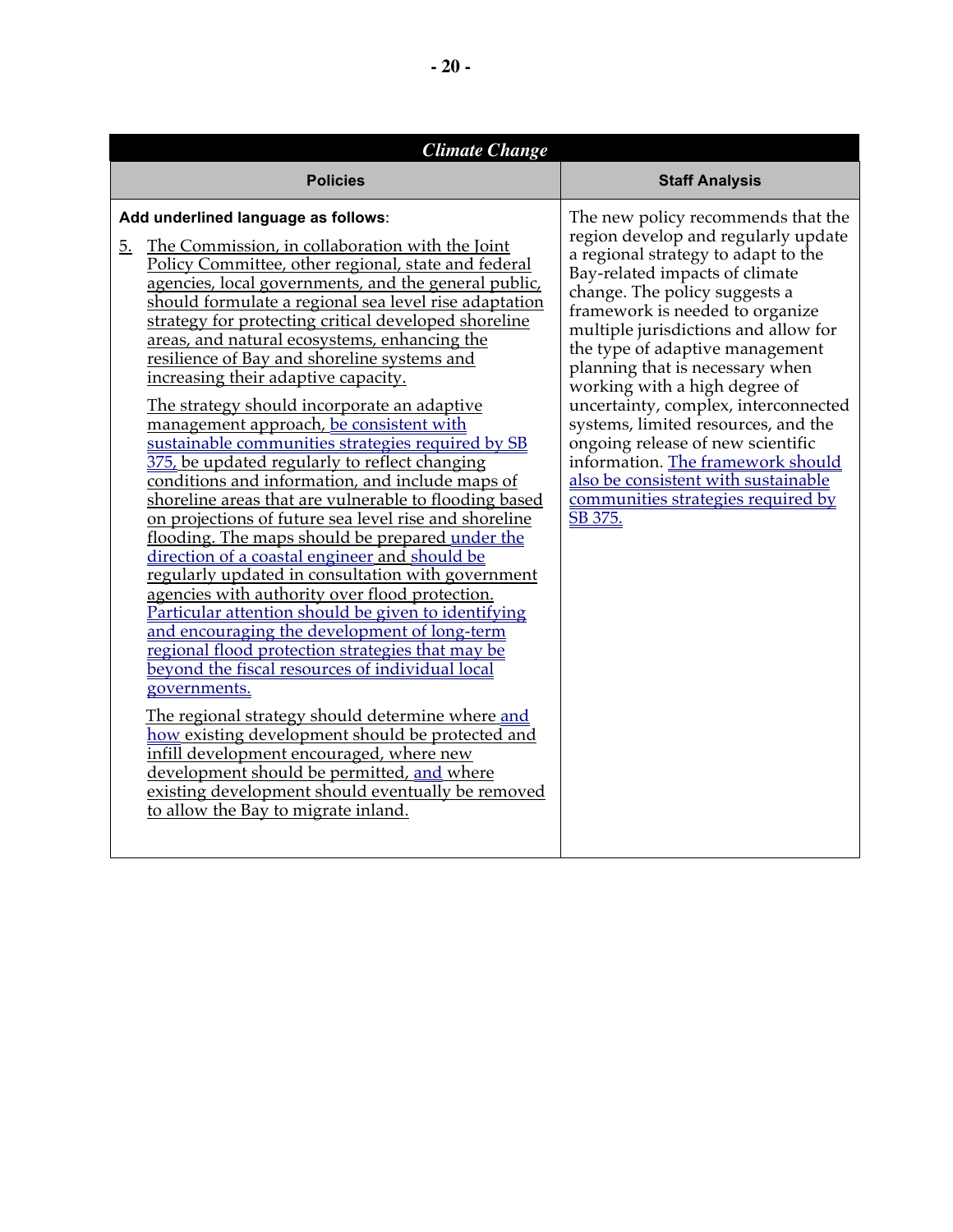| The goals of the strategy should be to:<br>a. advance regional public safety and economic<br>prosperity by protecting most existing and<br>planned shoreline development, especially<br>development that provides regionally significant<br>benefits and by protecting infrastructure that is<br>critical to public health or the region's economy,<br>such as airports, ports, regional transportation,<br>wastewater treatment facilities, major parks,<br>recreational areas and trails;                                                                               | The new policy acknowledges the<br>need to identify areas where existing<br>development should be protected,<br>those areas where development<br>should eventually be removed and<br>those areas where the Bay should be<br>allowed to migrate inland; it<br>includes sustainability as a criteria; |
|---------------------------------------------------------------------------------------------------------------------------------------------------------------------------------------------------------------------------------------------------------------------------------------------------------------------------------------------------------------------------------------------------------------------------------------------------------------------------------------------------------------------------------------------------------------------------|-----------------------------------------------------------------------------------------------------------------------------------------------------------------------------------------------------------------------------------------------------------------------------------------------------|
| <u>b. enhance the Bay ecosystem (e.g., Bay habitats, fish,</u><br>wildlife and other aquatic organisms) by<br>identifying both developed and undeveloped<br>areas where tidal wetlands and tidal flats can<br>migrate landward; assuring adequate volumes of<br>sediment for marsh accretion; identifying priority<br>conservation areas that should be considered for<br>acquisition, preservation or enhancement;<br>developing and planning for flood protection; and<br>maintaining sufficient transitional habitat and<br>upland buffer areas around tidal wetlands; |                                                                                                                                                                                                                                                                                                     |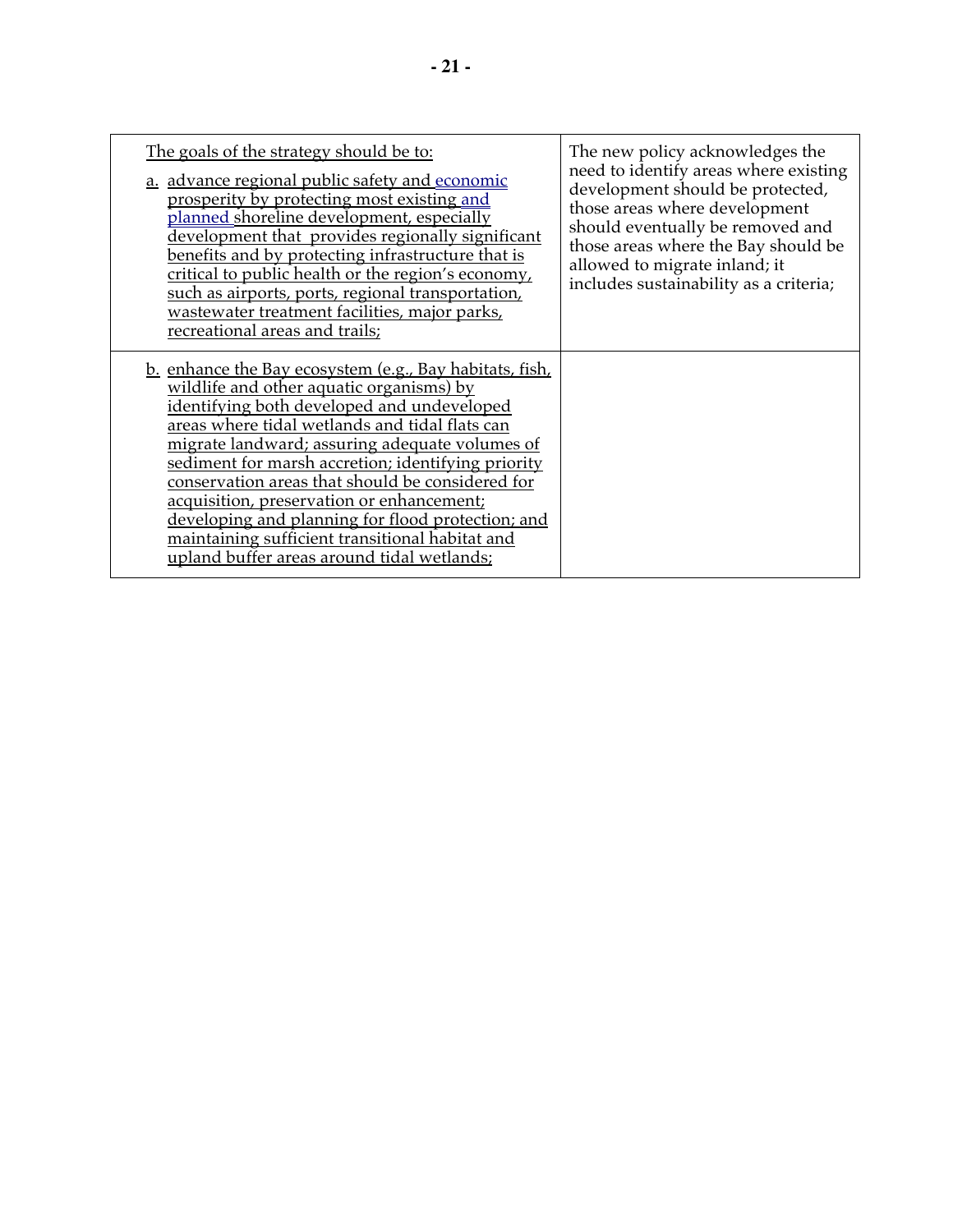| <b>Climate Change</b><br><b>Policies</b>                                                                                                                                                                                                                                                                                                                                                                                                                                                                                                                                                                                                                                                                                                                                                                         | <b>Staff Analysis</b>                                                                                                                                                                                                                                                                                                                                                                                                                                                                                                                                                                                                                        |
|------------------------------------------------------------------------------------------------------------------------------------------------------------------------------------------------------------------------------------------------------------------------------------------------------------------------------------------------------------------------------------------------------------------------------------------------------------------------------------------------------------------------------------------------------------------------------------------------------------------------------------------------------------------------------------------------------------------------------------------------------------------------------------------------------------------|----------------------------------------------------------------------------------------------------------------------------------------------------------------------------------------------------------------------------------------------------------------------------------------------------------------------------------------------------------------------------------------------------------------------------------------------------------------------------------------------------------------------------------------------------------------------------------------------------------------------------------------------|
| c. integrate the protection of existing and future<br>shoreline development with the enhancement of<br>the Bay ecosystem, such as by using feasible<br>shoreline protection measures that incorporate<br>natural Bay habitat for flood control and erosion<br>prevention;                                                                                                                                                                                                                                                                                                                                                                                                                                                                                                                                        |                                                                                                                                                                                                                                                                                                                                                                                                                                                                                                                                                                                                                                              |
| d. encourage innovative approaches to sea level rise<br>adaptation;                                                                                                                                                                                                                                                                                                                                                                                                                                                                                                                                                                                                                                                                                                                                              |                                                                                                                                                                                                                                                                                                                                                                                                                                                                                                                                                                                                                                              |
| e. identify a framework for integrating the adaptation<br>responses of multiple government agencies;                                                                                                                                                                                                                                                                                                                                                                                                                                                                                                                                                                                                                                                                                                             |                                                                                                                                                                                                                                                                                                                                                                                                                                                                                                                                                                                                                                              |
| f. integrate regional mitigation measures designed to<br>reduce greenhouse gas emissions with regional<br>adaptation measures designed to address the<br>unavoidable impacts of climate change;                                                                                                                                                                                                                                                                                                                                                                                                                                                                                                                                                                                                                  |                                                                                                                                                                                                                                                                                                                                                                                                                                                                                                                                                                                                                                              |
| g. advance regional sustainability, encourage infill<br>development and job creation, and provide diverse<br>housing served by transit;                                                                                                                                                                                                                                                                                                                                                                                                                                                                                                                                                                                                                                                                          |                                                                                                                                                                                                                                                                                                                                                                                                                                                                                                                                                                                                                                              |
| h. address any existing contamination and the<br>implications of the contamination on water quality;                                                                                                                                                                                                                                                                                                                                                                                                                                                                                                                                                                                                                                                                                                             |                                                                                                                                                                                                                                                                                                                                                                                                                                                                                                                                                                                                                                              |
| <i>i.</i> support research that provides information useful<br>for planning and policy development on the<br>impacts of climate change on the Bay, particularly<br>those related to shoreline flooding;                                                                                                                                                                                                                                                                                                                                                                                                                                                                                                                                                                                                          |                                                                                                                                                                                                                                                                                                                                                                                                                                                                                                                                                                                                                                              |
| <u>identify actions to prepare and implement the</u><br>strategy, including any needed changes in law; and                                                                                                                                                                                                                                                                                                                                                                                                                                                                                                                                                                                                                                                                                                       |                                                                                                                                                                                                                                                                                                                                                                                                                                                                                                                                                                                                                                              |
| k. identify mechanisms to provide information, tools,<br>and financial resources so local governments can<br>integrate regional climate change adaptation<br>planning into local community design processes.                                                                                                                                                                                                                                                                                                                                                                                                                                                                                                                                                                                                     |                                                                                                                                                                                                                                                                                                                                                                                                                                                                                                                                                                                                                                              |
| Add underlined language as follows:<br><u>Subject to findings <math>(x)</math> and <math>(y)</math> above, until a regional</u><br><u>b.</u><br>sea level rise adaptation strategy can be completed<br>and local adaptive management standards are<br>developed, local governments, together with the<br>Commission in its jurisdiction, should evaluate new<br>development projects in areas vulnerable to future<br>shoreline flooding on a case-by-case basis. Projects<br>that should proceed are: not be limited to:<br>a. minor repairs to be existing facilities or small<br>projects that dowill not increase risks to public<br>safety;<br>b. transportation facilities, public utilities or other<br>critical infrastructure that is necessary for the<br>continued viability of existing development; | The new policy describes an interim<br>approach to authorizing<br>development in low-lying areas, both<br>within and outside of the<br>Commission's jurisdiction. It requires<br>and recommends that development<br>in low-lying areas be limited to infill,<br>natural resource restoration or<br>enhancement, development<br>providing significant regional<br>benefits, ineterim or temporary uses,<br>redevelopment that meets certain<br>criteria, development outside of low-<br>lying areas, or projects in low lying<br>areas that will not require future bay<br>fill for shoreline protection to<br>address future sea level rise. |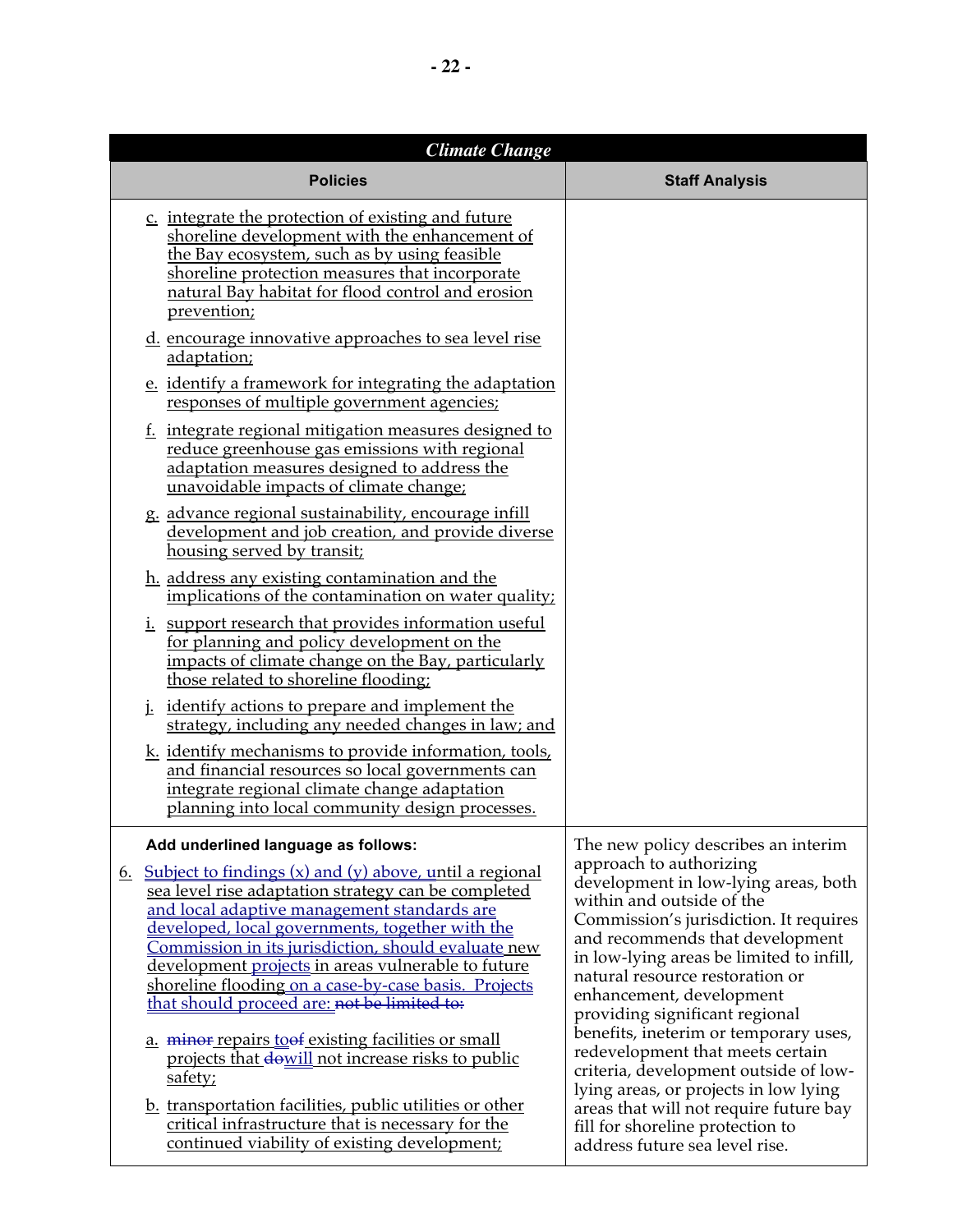| <b>Climate Change</b>                                                                                                                                                                                                                                                                                                                                                                                                                                                                                                                                                                                                                                                                                                                                                                                                                                                                                                    |                       |
|--------------------------------------------------------------------------------------------------------------------------------------------------------------------------------------------------------------------------------------------------------------------------------------------------------------------------------------------------------------------------------------------------------------------------------------------------------------------------------------------------------------------------------------------------------------------------------------------------------------------------------------------------------------------------------------------------------------------------------------------------------------------------------------------------------------------------------------------------------------------------------------------------------------------------|-----------------------|
| <b>Policies</b>                                                                                                                                                                                                                                                                                                                                                                                                                                                                                                                                                                                                                                                                                                                                                                                                                                                                                                          | <b>Staff Analysis</b> |
| e. infill development within existing urbanized areas<br>that contain development and infrastructure of<br>such high value that the areas will likely be<br>protected whether or not the infill takes place;<br>d. redevelopment that will remediate existing<br>environmental degradation or contamination,<br>particularly on closed military bases, if the<br>redevelopment will                                                                                                                                                                                                                                                                                                                                                                                                                                                                                                                                      |                       |
| c. development within planned and potential<br><b>ABAG Priority Development Areas;</b>                                                                                                                                                                                                                                                                                                                                                                                                                                                                                                                                                                                                                                                                                                                                                                                                                                   |                       |
| $d.$ infill development as defined in findings (p) and<br>(q) that is located in an area that will likely be<br>protected whether or not the development takes<br>place;                                                                                                                                                                                                                                                                                                                                                                                                                                                                                                                                                                                                                                                                                                                                                 |                       |
| e. other development or redevelopment that (1)<br>provides significant regional benefits and meets<br>regional goals by concentrating employment or<br>housing near adequate transit service sufficient to<br>serve the project, and and that includes the<br>following elements: (1) an adaptation strategy for<br><u>dealing with rising sea level and shoreline</u><br>flooding with definitive goals and an adaptive<br>management plan for addressing key<br><u>uncertainties for the life of the project; (2)</u><br>measures that will achieve enhance project<br>resilience and sustainability in all elements of the<br>project; (3); a permanent financial strategy that<br>addresses the potential will guarantee the general<br>public will not be burdened with the cost of<br><u>protecting the project from any sea level rise or</u><br>storm damage due to sea level rise in the future;<br>$\Theta$ r; |                       |
| et. projects or uses that are interim or temporary in<br>nature where the use or structures: (1) can be<br>easily removed or relocated to higher ground; (2)<br>can be amortized within a period before removal<br>or relocation of the proposed use is required; and<br>(3) will not require additional shoreline protection<br>during the life of the project beyond those flood<br><u>mitigation strategies that are proposed as part of</u><br>the project; and -<br>fe. public parks, natural resource restoration or<br>environmental enhancement projects.;                                                                                                                                                                                                                                                                                                                                                       |                       |
|                                                                                                                                                                                                                                                                                                                                                                                                                                                                                                                                                                                                                                                                                                                                                                                                                                                                                                                          |                       |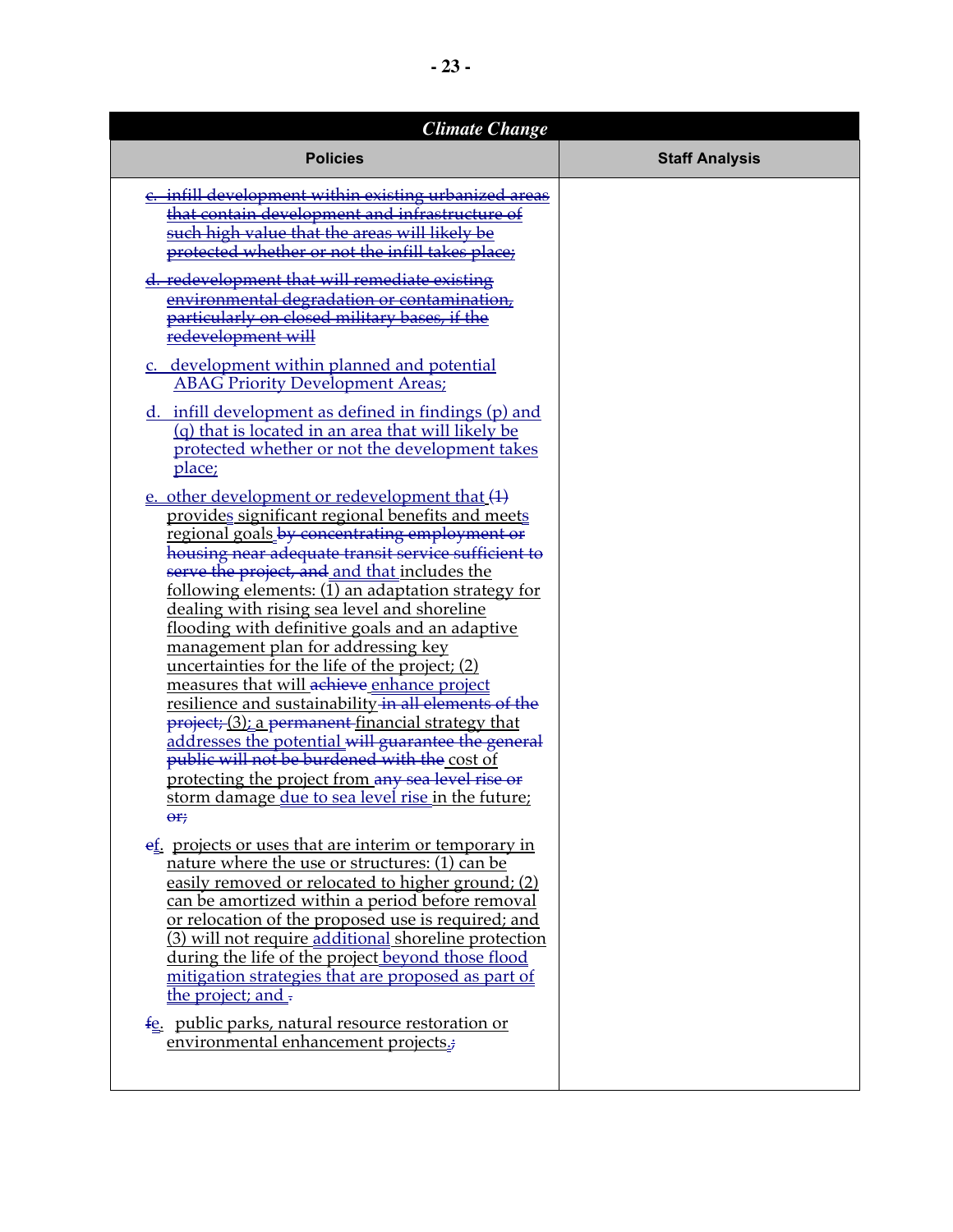| <u>Z.</u> | <u>To effectively address sea level rise and flooding, if</u><br>more than one government agency has authority or<br>jurisdiction over a particular issue or area, project<br>reviews should be coordinated to resolve conflicting<br>guidelines, standards or conditions.                                                                                                                                                                                                                                                                                                                                                                 | The new policy advocates for good<br>government and coordination in<br>project reviews when jurisdictions<br>overlap.                                                                                                                                                                                                                                                                                                                                                                                                                                    |
|-----------|--------------------------------------------------------------------------------------------------------------------------------------------------------------------------------------------------------------------------------------------------------------------------------------------------------------------------------------------------------------------------------------------------------------------------------------------------------------------------------------------------------------------------------------------------------------------------------------------------------------------------------------------|----------------------------------------------------------------------------------------------------------------------------------------------------------------------------------------------------------------------------------------------------------------------------------------------------------------------------------------------------------------------------------------------------------------------------------------------------------------------------------------------------------------------------------------------------------|
|           | Add underlined language as follows:<br>8. In any area potentially subject to future inundation<br>but outside of the Commission's jurisdiction, a<br>project that is or may be inconsistent with any Bay<br><u>Plan climate change policy should not be deemed by</u><br>any lead or responsible agency as inconsistent with<br>the Bay Plan for purposes of environmental review<br>under CEQA; nor will the Commission subject that<br>project to consistency review under the federal<br>Coastal Zone Management Act except in those rare<br>cases where the project will clearly affect areas<br>within the Commission's jurisdiction. | The new policy clarifies that the<br>Commission does not intend that the<br>Climate Change policies should be<br>used by lead and responsible<br>agencies as the basis for Bay Plan<br>inconsistency findings under CEOA.<br>It also clarifies that the policies will<br>not be used the Commission for<br>consistency determinations or<br>certifications under the Coastal Zone<br><b>Management Act in potential</b><br>inundation areas except in those rare<br>situations where the project clearly<br>affects areas within BCDC's<br>jurisdiction. |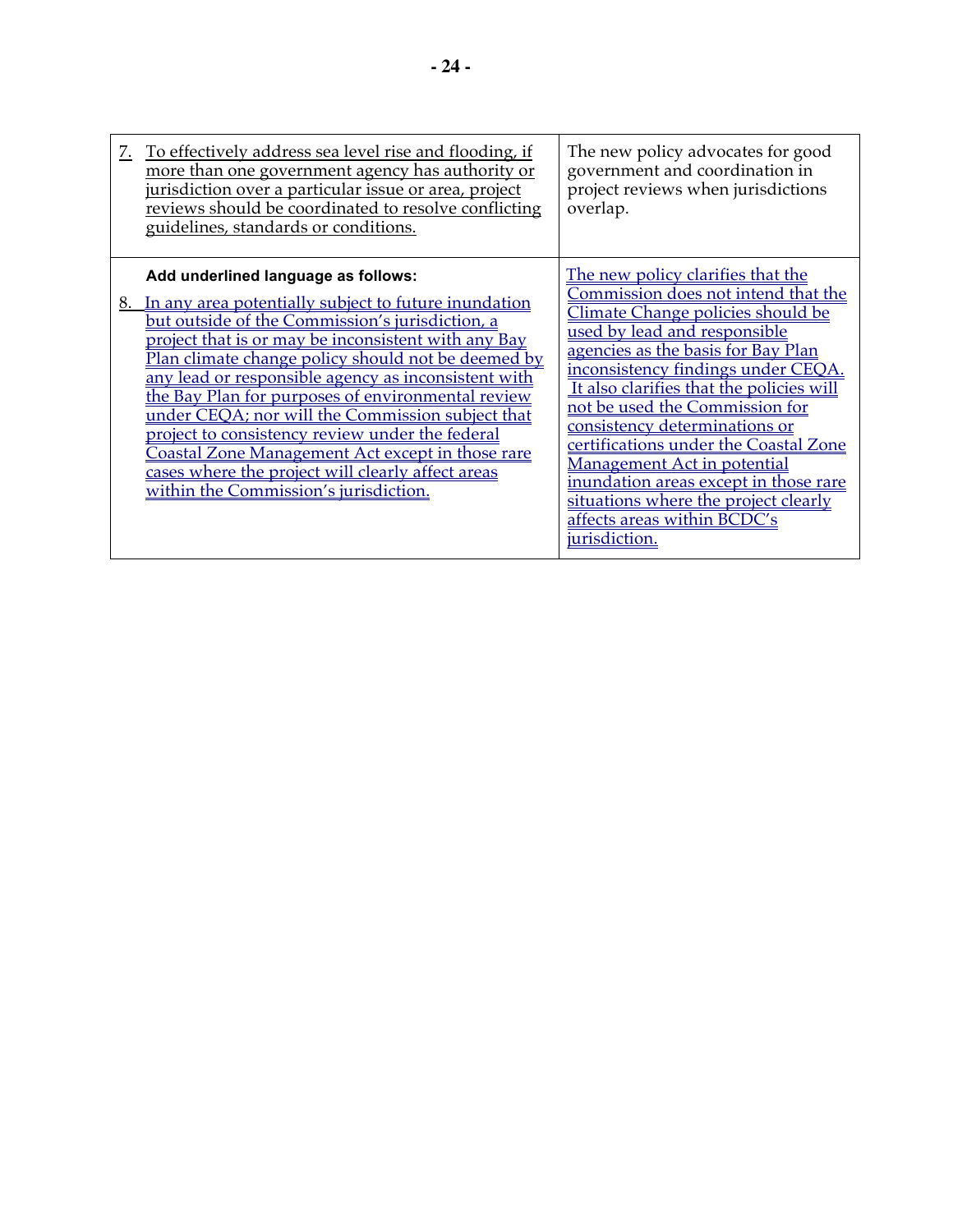**Safety of Fills.** The staff preliminarily recommends the Commission revise the findings and policies in the *Safety of Fills* policy section as shown below.

More context on how other findings and policies in this section of the Bay Plan relate to the proposed changes, especially those that the staff is not proposing to change, is available at http://www.bcdc.ca.gov/laws\_plans/plans/sfbay\_plan.shtml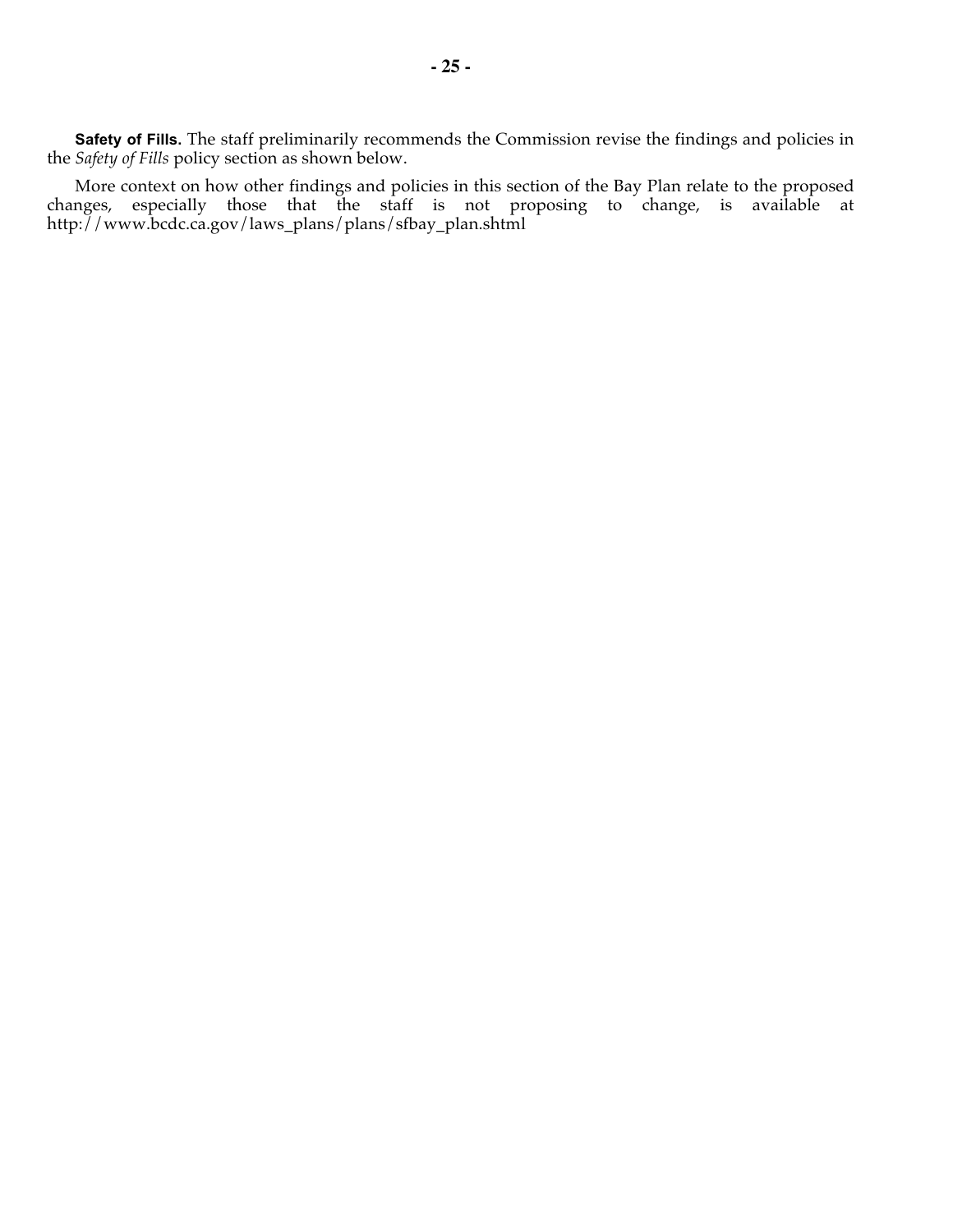| <b>Safety of Fills</b>                                                                                                                                                                                                                                                                                                                                                                                                                                                                                                                                                                                                                                                                                                                                                                                                                                                                                                                                                                                                                                                                                                                                                                                                                                                                                                                                                                                                                                           |                                                                                                                                                                                                                                                                |  |
|------------------------------------------------------------------------------------------------------------------------------------------------------------------------------------------------------------------------------------------------------------------------------------------------------------------------------------------------------------------------------------------------------------------------------------------------------------------------------------------------------------------------------------------------------------------------------------------------------------------------------------------------------------------------------------------------------------------------------------------------------------------------------------------------------------------------------------------------------------------------------------------------------------------------------------------------------------------------------------------------------------------------------------------------------------------------------------------------------------------------------------------------------------------------------------------------------------------------------------------------------------------------------------------------------------------------------------------------------------------------------------------------------------------------------------------------------------------|----------------------------------------------------------------------------------------------------------------------------------------------------------------------------------------------------------------------------------------------------------------|--|
| <b>Findings</b>                                                                                                                                                                                                                                                                                                                                                                                                                                                                                                                                                                                                                                                                                                                                                                                                                                                                                                                                                                                                                                                                                                                                                                                                                                                                                                                                                                                                                                                  | <b>Staff Analysis</b>                                                                                                                                                                                                                                          |  |
| Add underlined language and delete struck-through<br>language as follows:<br>f.<br>Flood damage to fills and shoreline areas can result<br>from a combination of sea level rise, storm surge,<br>heavy rainfall, high tides, and winds blowing<br>onshore. The most effective way Tto prevent such<br>damage, is to locate projects and facilities structures<br>on fill or near the shoreline should be above the a<br>highest expected water level 100-year flood level that<br>takes future sea level rise into account, during the<br>expected life of the project. or should be protected for<br>the expected life of the project by Other approaches<br>that can reduce flood damage include protecting<br>structures or areas with levees, of an adequate height<br>seawalls, tidal marshes, or other protective measures,<br><u>employing innovative design concepts, such as</u><br>building structures that can be easily relocated,<br>tolerate periodic flooding, float, or are adaptively<br>designed and managed to address sea level rise over<br>time.                                                                                                                                                                                                                                                                                                                                                                                           | The finding was updated to be<br>consistent with language in the<br>proposed Climate Change section of<br>the Bay Plan and to include new<br>ideas for shoreline development that<br>might accommodate rising waters<br>levels.                                |  |
| Add underlined language and delete struck-through<br>language as follows:<br>Bay water levels are likely to increase in the future<br>g.<br>because of a relative rise in sea level. Relative rise in<br>sea level is the sum of: (1) a rise in global sea level<br>and (2) land elevation change (lifting or subsidence)<br>around the Bay. If historic trends continue, global sea<br>level should increase between four and five inches in<br>the Bay in the next 50 years and could increase<br>approximately one and one half to five feet by the<br>year 2100 depending on the rate of accelerated rise in<br>sea level caused by the "greenhouse effect," the long-<br>term warming of the earth's surface from heat<br>radiated off the earth and trapped in the earth's<br>atmosphere by gases released into the atmosphere.<br>The warming would bring about an accelerated rise<br>in sea level worldwide through thermal expansion of<br>the upper layers of the oceans and melting of some of<br>the earth's glaciers and polar ice packs. Sea level is<br>rising at an accelerated rate due to global climate<br>change. Land elevation change caused by tectonic<br>(geologic, including seismic) activity, consolidation<br>or compaction of soft soils such as Bay muds, and<br>extraction of subsurface groundwater or natural gas<br>extraction, is variable around the Bay. Consequently,<br>some parts of the Bay will experience a greater | The finding has been revised to<br>update and relocate substantial<br>portions of text regarding climate<br>change and sea level rise to the<br>proposed Climate Change section of<br>the Bay Plan and to reconcile these<br>two findings and policy sections. |  |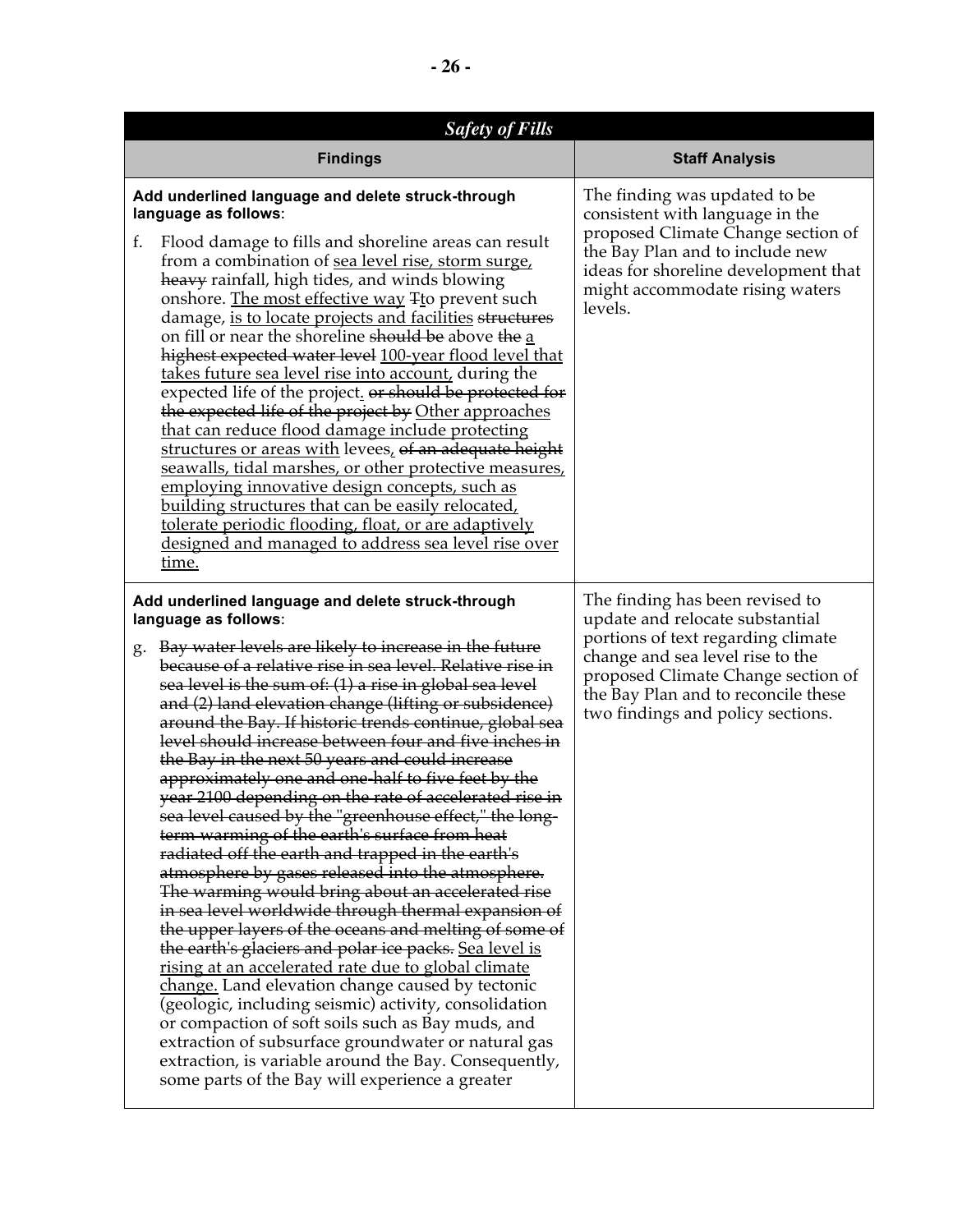| <b>Safety of Fills</b>                                                                                                                                                                                                                                                                                                                                                                                                                                                                                                                                                                                                                                                                                                                                                                                                                                                                                                                                                                                                                                            |                                                                            |
|-------------------------------------------------------------------------------------------------------------------------------------------------------------------------------------------------------------------------------------------------------------------------------------------------------------------------------------------------------------------------------------------------------------------------------------------------------------------------------------------------------------------------------------------------------------------------------------------------------------------------------------------------------------------------------------------------------------------------------------------------------------------------------------------------------------------------------------------------------------------------------------------------------------------------------------------------------------------------------------------------------------------------------------------------------------------|----------------------------------------------------------------------------|
| <b>Findings</b>                                                                                                                                                                                                                                                                                                                                                                                                                                                                                                                                                                                                                                                                                                                                                                                                                                                                                                                                                                                                                                                   | <b>Staff Analysis</b>                                                      |
| relative rise in sea level than other areas. Relative rise<br>in sea level is the sum of: (1) a rise in global sea level<br><u>and (2) land elevation change (lifting or subsidence)</u><br>around the Bay. For example, in Sausalito, the land<br>area has been gradually lifting while in the South Bay<br>excessive pumping from underground fresh water<br>reservoirs has caused extensive subsidence of the<br>ground surface in the San Jose area and as far north<br>as Dumbarton Bridge (map of Generalized<br>Subsidence and Fault Zones shows subsidence from<br>1934 to 1967). Indications are that if heavy<br>groundwater pumping is continued indefinitely in<br>the South Bay area, land in the Alviso area (which<br>has already subsided about seven feet since 1912)<br>could subside up to seven feet more; if this Where<br>subsidence occurs, more extensive levees shoreline<br>protection and wetland restoration projects may be<br>needed to minimize prevent inundation flooding of<br>low-lying areas by the extreme high water level. |                                                                            |
| <b>Policies</b>                                                                                                                                                                                                                                                                                                                                                                                                                                                                                                                                                                                                                                                                                                                                                                                                                                                                                                                                                                                                                                                   | <b>Staff Analysis</b>                                                      |
| Add underlined language and delete struck-through<br>language as follows:                                                                                                                                                                                                                                                                                                                                                                                                                                                                                                                                                                                                                                                                                                                                                                                                                                                                                                                                                                                         | The policy has been updated to<br>include the correct name of the U.S.     |
| To provide vitally-needed information on the effects<br>3.<br>of earthquakes on all kinds of soils, installation of<br>strong-motion seismographs should be required on<br>all future major land fills. In addition, the<br>Commission encourages installation of strong-<br>motion seismographs in other developments on<br>problem soils, and in other areas recommended by<br>the U.S. Coast and Geodetic Geological Survey, for<br>purposes of data comparison and evaluation.                                                                                                                                                                                                                                                                                                                                                                                                                                                                                                                                                                                | Geological Survey.                                                         |
| Add underlined language and delete struck-through<br>language as follows:                                                                                                                                                                                                                                                                                                                                                                                                                                                                                                                                                                                                                                                                                                                                                                                                                                                                                                                                                                                         | Structures on fill or near the                                             |
|                                                                                                                                                                                                                                                                                                                                                                                                                                                                                                                                                                                                                                                                                                                                                                                                                                                                                                                                                                                                                                                                   | shoreline should be above the wave<br>runup level or sufficiently set back |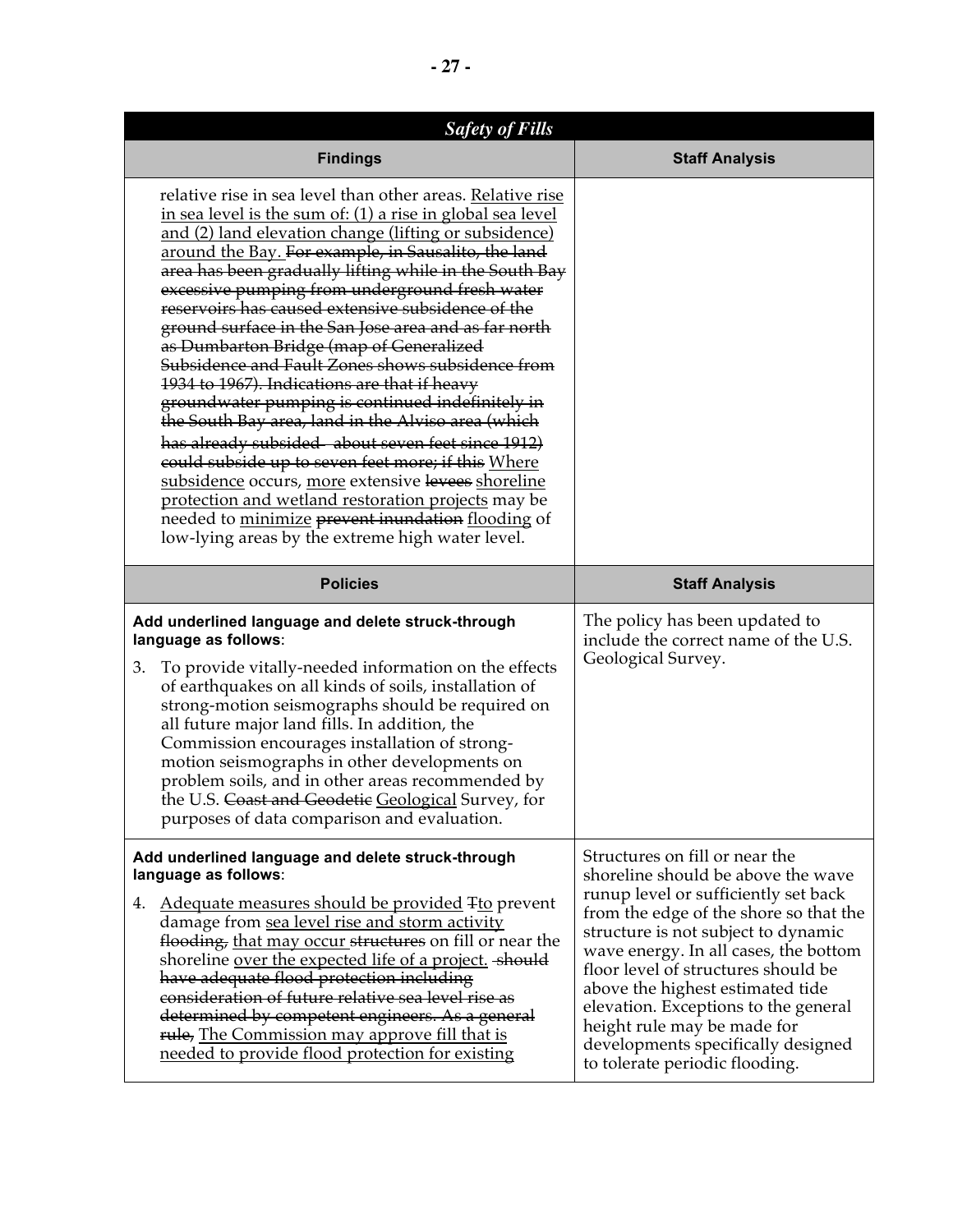| <b>Safety of Fills</b>                                                                                                                                                                                                                                                                                                                                                                                                                                                                                                                                                                                                                                                                                                                                                                                                                                                                                                                                                                                                                                                                                                                                                                                                                                                                                                                                                       |                                                                                                                                                                                                                                                                                                                                                                                                                                                                                                                                        |
|------------------------------------------------------------------------------------------------------------------------------------------------------------------------------------------------------------------------------------------------------------------------------------------------------------------------------------------------------------------------------------------------------------------------------------------------------------------------------------------------------------------------------------------------------------------------------------------------------------------------------------------------------------------------------------------------------------------------------------------------------------------------------------------------------------------------------------------------------------------------------------------------------------------------------------------------------------------------------------------------------------------------------------------------------------------------------------------------------------------------------------------------------------------------------------------------------------------------------------------------------------------------------------------------------------------------------------------------------------------------------|----------------------------------------------------------------------------------------------------------------------------------------------------------------------------------------------------------------------------------------------------------------------------------------------------------------------------------------------------------------------------------------------------------------------------------------------------------------------------------------------------------------------------------------|
| <b>Policies</b>                                                                                                                                                                                                                                                                                                                                                                                                                                                                                                                                                                                                                                                                                                                                                                                                                                                                                                                                                                                                                                                                                                                                                                                                                                                                                                                                                              | <b>Staff Analysis</b>                                                                                                                                                                                                                                                                                                                                                                                                                                                                                                                  |
| projects. Except for priority use areas, Nnew projects<br>structures on fill or near the shoreline should either<br>be above the wave runup level or sufficiently set<br>back from the edge of the shore so that the project<br>structure is will not be subject to dynamic wave<br>energy-, be built so In all cases, the bottom floor level<br>of structures should will be above a the highest<br>estimated tide 100-year flood elevation that takes<br>future sea level rise into account for the expected life<br>of the project-, be Exceptions to the general height<br>rule may be made for developments specifically<br>designed to tolerate periodic flooding, or employ<br>other effective means of addressing the impacts of<br>future sea level rise and storm activity. Within<br>priority use areas, new projects on fill that cannot<br>meet these design criteria may propose alternative<br>measures to address future sea level rise and storm<br>activity, including but not limited to other<br>engineered solutions such as levees or seawalls.<br><u>Rights-of-way for levees or other structures</u><br>protecting inland areas from tidal flooding should be<br>sufficiently wide on the upland side to allow for<br>future levee widening to support additional levee<br><u>height so that no fill for levee widening is placed in</u><br>the Bay. | The policy has been updated for<br>clarity and consistency with new<br>language in other areas of the Bay<br>Plan. The policy also makes it<br>explicit that fill can be approved for<br>shoreline protection-a practice in<br>which the Commission has engaged<br>for most of its existence, consistent<br>with provisions in Section 66605 of<br>the McAteer-Petris Act, which allow<br>fill to establish a permanent<br>shoreline, minimal amounts of fill to<br>improve shoreline appearance, and<br>fill for water-oriented uses. |
| Add underlined language and delete struck-through<br>language as follows:<br>To minimize the potential hazard to Bay fill projects<br>5.<br>and bayside development from subsidence, all<br>proposed developments should be sufficiently high<br>above the highest estimated tide level for the<br>expected life of the project or sufficiently protected<br>by levees to allow for the effects of additional<br>subsidence for the expected life of the project,<br>utilizing the latest information available from the<br>U.S. Geological Survey and the National Ocean<br>Service. Rights-of-way for levees protecting inland<br>areas from tidal flooding should be sufficiently wide<br>on the upland side to allow for future levee widening<br>to support additional levee height so that no fill for<br>levee widening is placed in the Bay.                                                                                                                                                                                                                                                                                                                                                                                                                                                                                                                         | The first part of the policy has been<br>deleted and the last sentence of the<br>policy has been moved to Policy 4.<br>Proposed policy language in the<br>Climate Change policy section and<br>the Shoreline Protection section of<br>the Bay Plan were inconsistent with<br>the first part of this policy.                                                                                                                                                                                                                            |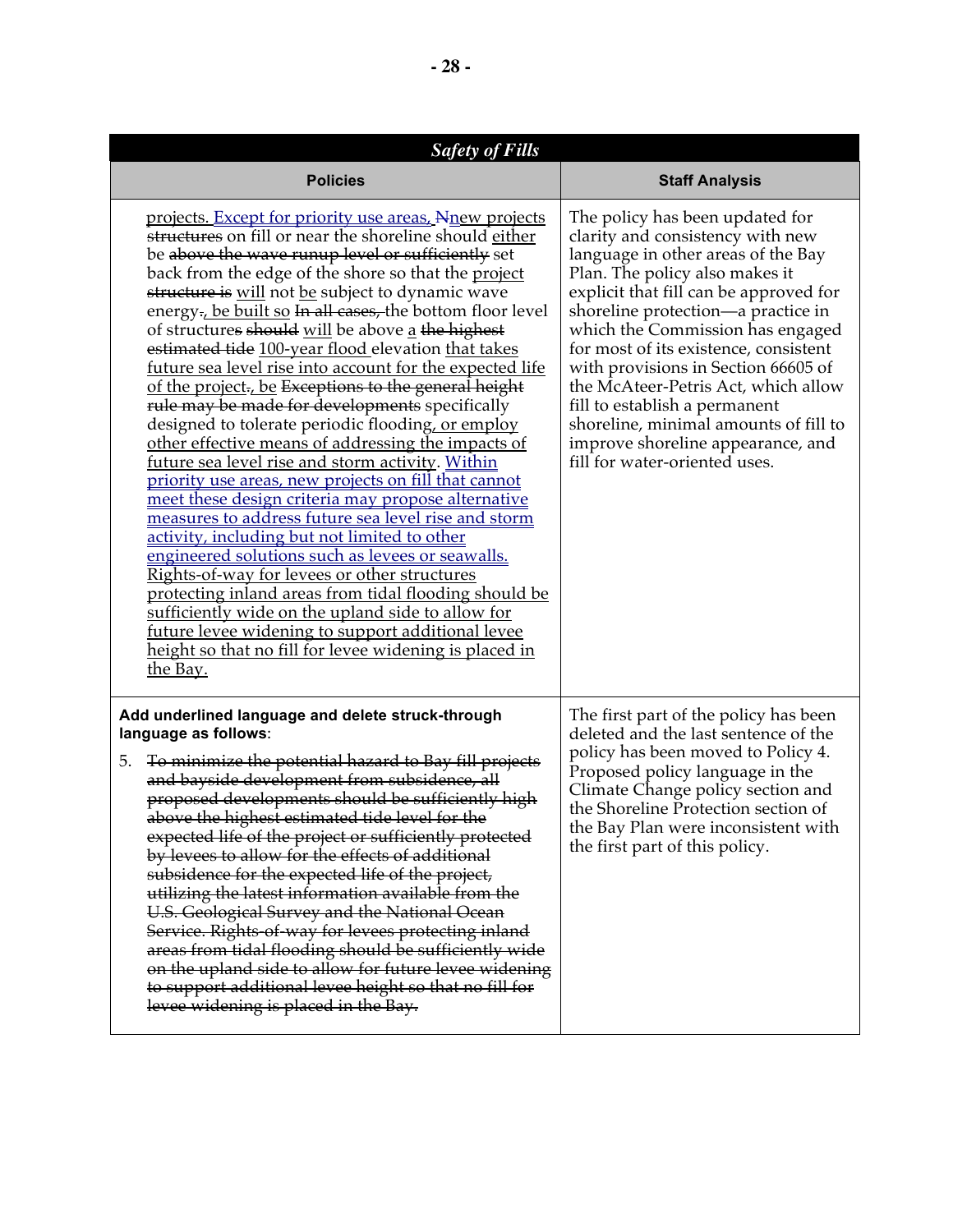| Add underlined language and delete struck-through                                                                                                                                                                                                                                                                                                                                                                                                                                                                                                                                                       | Staff proposes minor revisions to |
|---------------------------------------------------------------------------------------------------------------------------------------------------------------------------------------------------------------------------------------------------------------------------------------------------------------------------------------------------------------------------------------------------------------------------------------------------------------------------------------------------------------------------------------------------------------------------------------------------------|-----------------------------------|
| language as follows:                                                                                                                                                                                                                                                                                                                                                                                                                                                                                                                                                                                    | language for clarification and    |
| 6. Local governments and special districts with<br>responsibilities for flood protection should assure<br>that their requirements and criteria reflect address<br>future relative sea level rise and should assure so that<br>new structures and uses attracting people are not<br>approved in current or future flood prone areas, or in<br>areas that will become flood prone in the future; and<br>that structures and uses that are approved<br>approvable will be built at stable elevations and are<br>properly designed to assure long-term protection<br>from flood hazards shoreline flooding. | consistency with other sections   |

**Protection of the Shoreline.** The staff preliminarily recommends the Commission revise the findings and policies in the *Protection of the Shoreline* policy section as shown below.

More context on how other findings and policies in this section of the Bay Plan relate to the proposed changes, especially those that the staff is not proposing to change, is available at http://www.bcdc.ca.gov/laws\_plans/plans/sfbay\_plan.shtml

| <b>Protection of the Shoreline Protection</b>                                                                                                                                                                                                                                                                                                                                                                                                                                                                                                                                                                                                                                                                                |                                                                                                                                                                                                                      |
|------------------------------------------------------------------------------------------------------------------------------------------------------------------------------------------------------------------------------------------------------------------------------------------------------------------------------------------------------------------------------------------------------------------------------------------------------------------------------------------------------------------------------------------------------------------------------------------------------------------------------------------------------------------------------------------------------------------------------|----------------------------------------------------------------------------------------------------------------------------------------------------------------------------------------------------------------------|
| <b>Findings</b>                                                                                                                                                                                                                                                                                                                                                                                                                                                                                                                                                                                                                                                                                                              | <b>Staff Analysis</b>                                                                                                                                                                                                |
| Add underlined language as follows:<br>Well designed shoreline protection projects, such as<br><u>a.</u><br>levees, wetlands, or riprap, can prevent shoreline<br>erosion and damage from flooding.                                                                                                                                                                                                                                                                                                                                                                                                                                                                                                                          | The new finding explains that well<br>designed shoreline protection provides<br>protection against flooding and erosion.                                                                                             |
| Add underlined language and delete struck-through<br>language as follows:<br>a. b. Erosion control Because vast shoreline areas are<br>vulnerable to flooding and because much of the<br>shoreline consists of soft, easily eroded soils,<br>shoreline protection projects are often needed to<br>protect reduce damage to shoreline property and<br>improvements from erosion. Because so much<br>shoreline consists of soft, easily eroded soils,<br>protective structures are usually required to stabilize<br>and establish a permanent shoreline. These<br>structures Structural shoreline protection, such as<br>riprap, breakwaters, levees, and seawalls, often<br>requires periodic maintenance and reconstruction. | The finding has been updated to reflect<br>why shoreline protection is needed and<br>that it requires periodic maintenance. The<br>finding was re-lettered from a to b.                                              |
| Add underlined language and delete struck-through<br>language as follows:<br>b. c. Most erosion control structural shoreline protection<br>projects involve some fill, which can adversely affect<br>natural resources, such as water surface area and<br>volume, tidal circulation, and wildlife use. marshes,<br>and mudflats. Structural shoreline protection can<br>further cause erosion of tidal wetlands and tidal<br>flats, prevent wetland migration to accommodate                                                                                                                                                                                                                                                 | The finding has been updated and<br>significantly expanded to reflect new<br>information regarding the full suite of<br>impacts from structural shoreline<br>protection. The finding was re-lettered<br>from b to c. |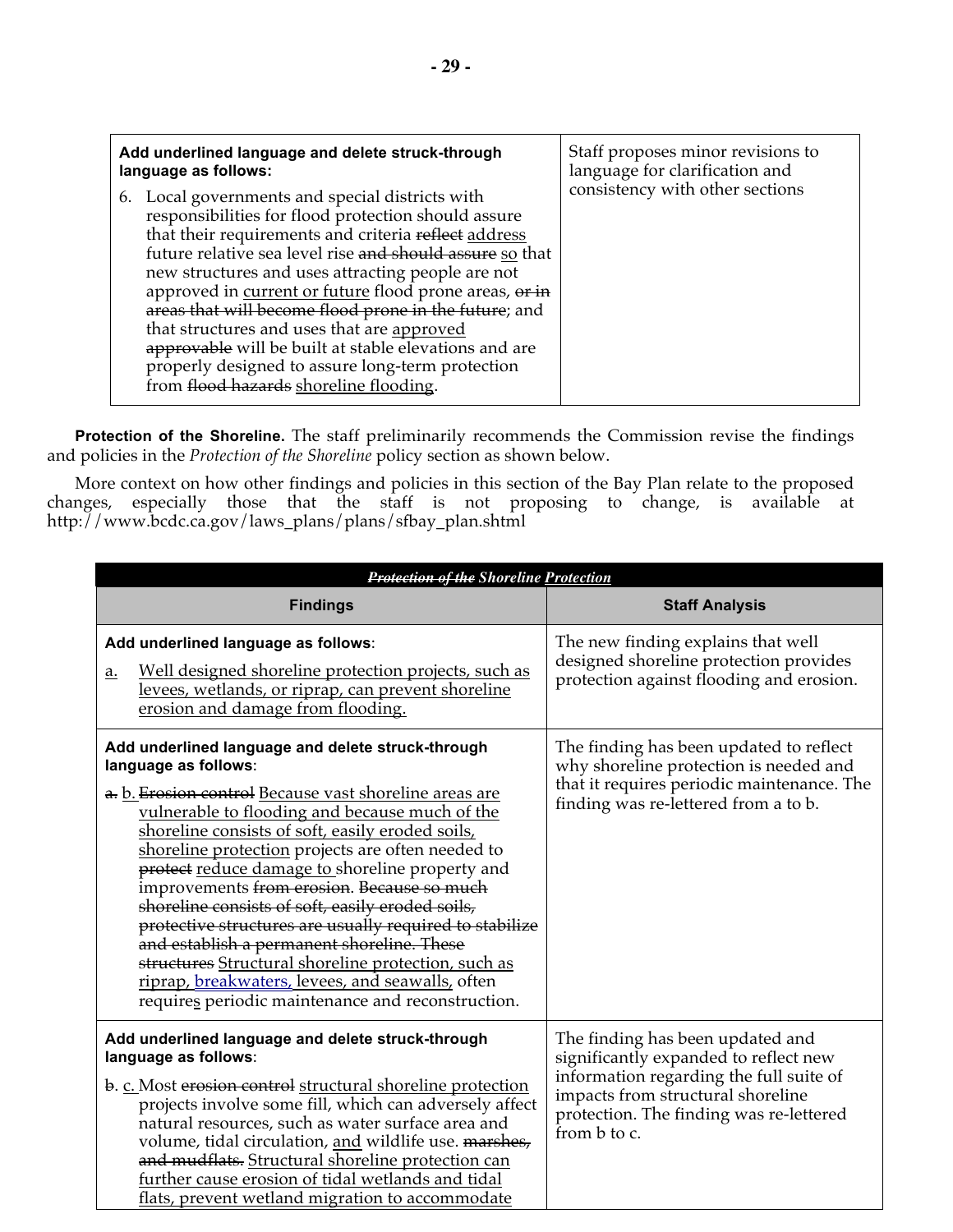| sea level rise, create a barrier to physical and visual |  |
|---------------------------------------------------------|--|
|                                                         |  |
| public access to the Bay, create a false sense of       |  |
| security and may have cumulative impacts. Physical      |  |
| and visual public access can be provided on levees      |  |
| and other protection structures. As the rate of sea     |  |
| level rise accelerates and the potential for shoreline  |  |
| flooding increases, the demand for new shoreline        |  |
| protection projects will likely increase. Some          |  |
| projects may involve extensive amounts of fill.         |  |
|                                                         |  |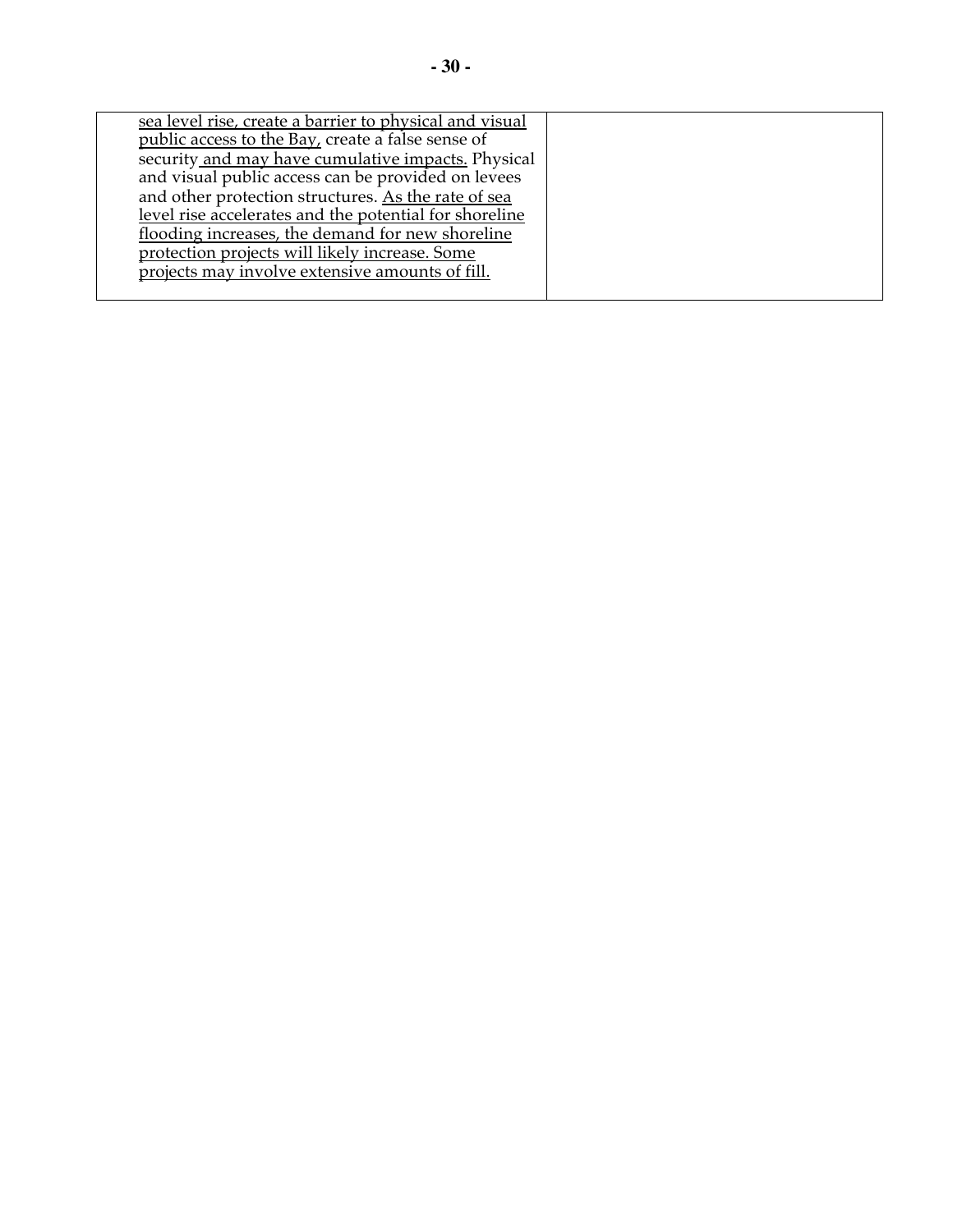| <b>Protection of the Shoreline Protection</b>                                                                                                                                                                                                                                                                                                                                                                                                                                                                                                                                                                                                                                                                                                                                                                                                                                                                                                                                                                     |                                                                                                                                                                                                                                                                                                                                         |  |
|-------------------------------------------------------------------------------------------------------------------------------------------------------------------------------------------------------------------------------------------------------------------------------------------------------------------------------------------------------------------------------------------------------------------------------------------------------------------------------------------------------------------------------------------------------------------------------------------------------------------------------------------------------------------------------------------------------------------------------------------------------------------------------------------------------------------------------------------------------------------------------------------------------------------------------------------------------------------------------------------------------------------|-----------------------------------------------------------------------------------------------------------------------------------------------------------------------------------------------------------------------------------------------------------------------------------------------------------------------------------------|--|
| <b>Findings</b>                                                                                                                                                                                                                                                                                                                                                                                                                                                                                                                                                                                                                                                                                                                                                                                                                                                                                                                                                                                                   | <b>Staff Analysis</b>                                                                                                                                                                                                                                                                                                                   |  |
| Add underlined language and delete struck-through<br>language as follows:<br>e. d. Structural shoreline protection structures, such as<br>riprap and sea walls, are is most effective and less<br>damaging to natural resources if they are it is the<br>appropriate kind of structure for the project site and<br>erosion and flood problem, and are is properly<br>designed, constructed, and maintained. Because<br>factors affecting erosion and flooding vary<br>considerably, no single protective method or<br>structure is appropriate in all situations. When a<br>structure is not appropriate or is improperly<br>designed and constructed to meet the unique site<br>characteristics, flood conditions, and erosion forces<br>at a project site, the structure is more likely to fail,<br>require additional fill to repair, have higher long-<br>term maintenance costs because of higher frequency<br>of repair, and cause greater disturbance and<br>displacement of the site's natural resources. | The finding has been updated to<br>incorporate flooding and to clarify the<br>challenges accompanying structural<br>shoreline protection projects. The<br>finding was re-lettered from c to d.                                                                                                                                          |  |
| Add underlined language as follows:<br><u>Addressing the impacts of sea level rise and</u><br><u>e.</u><br>shoreline flooding may require large-scale flood<br>protection projects, including some that extend<br>across jurisdictional or property boundaries.<br>Coordination with adjacent property owners or<br>jurisdictions to create contiguous, effective shoreline<br>protection is critical when planning and<br>constructing flood protection projects. Failure to<br>coordinate may result in inadequate shoreline<br>protection (e.g., a protection system with gaps or<br>one that causes accelerated erosion in adjacent<br><u>areas).</u>                                                                                                                                                                                                                                                                                                                                                         | The new finding anticipates the desire<br>for new and extensive shoreline<br>protection as sea level rises and<br>describes some of the issues that can<br>arise where shoreline protection projects<br>extend across jurisdictional and<br>property boundaries.                                                                        |  |
| Add underlined language and delete struck-through<br>language as follows:<br>$\frac{d}{dx}$ . Nonstructural erosion control shoreline protection<br>methods, such as tidal marshes marsh plantings, can<br>provide effective flood control but are typically<br>effective for erosion control only in areas<br>experiencing mild erosion. However, i In some<br>instances, it may be possible to combine marsh<br>habitat restoration, enhancement or protection with<br>structural approaches to provide protection from<br>flooding and control shoreline erosion, thereby<br>minimizing the erosion control shoreline protection<br>project's impact on natural resources.                                                                                                                                                                                                                                                                                                                                     | The finding has been updated to be<br>consistent with the language used in<br>other findings and to reflect current<br>information regarding flood protection<br>provided by tidal marshes.<br>Protecting existing habitats should be<br>considered when designing shoreline<br>protection. The finding was re-lettered<br>from d to f. |  |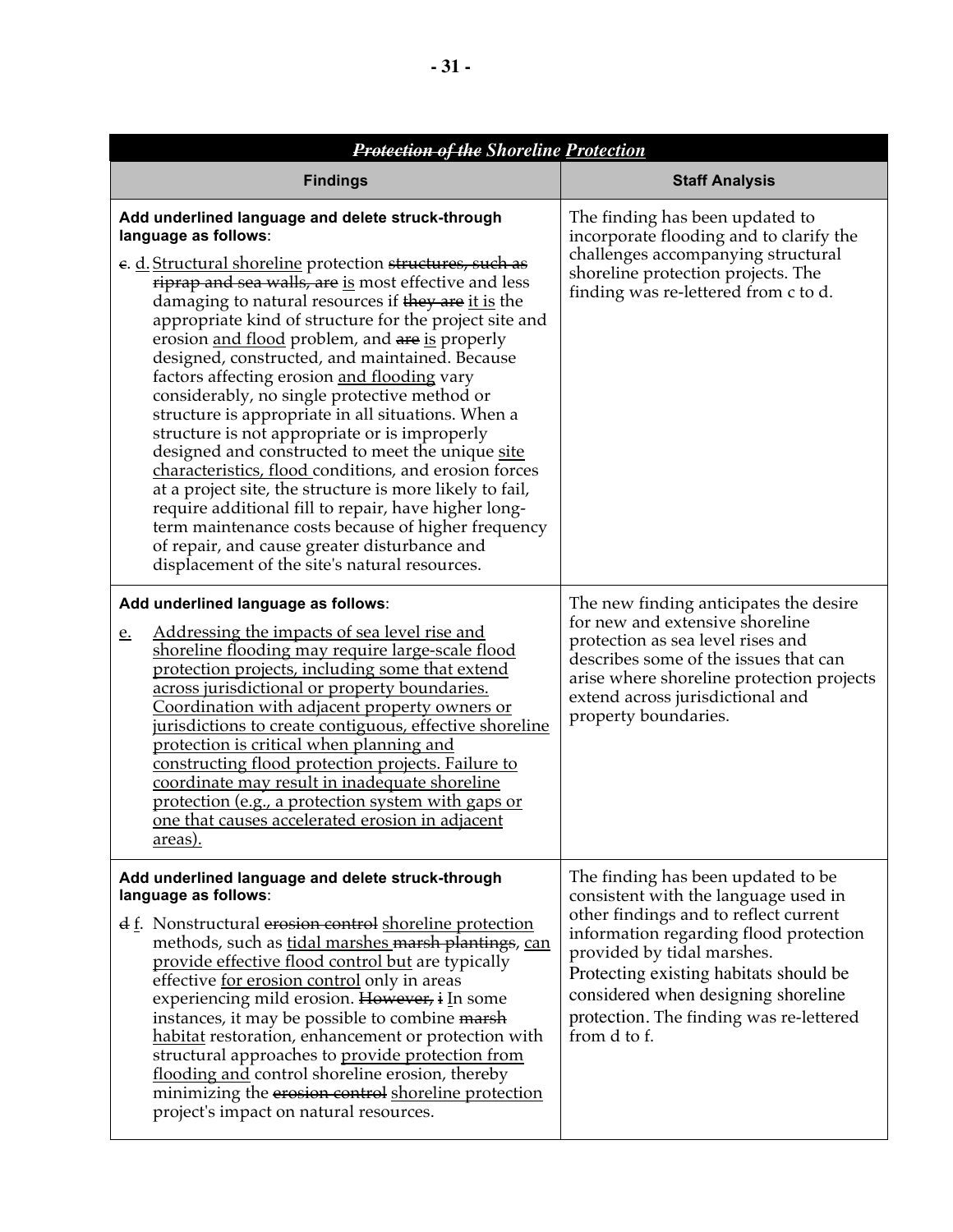| <b>Protection of the Shoreline Protection</b>                                                                                                                                                                                                                                                                                                                                                                                                                                                                                                                                                                                                                                                                                                                                                                                                                                                                                                                                                                                                                                                                                                                                   |                                                                                                                                                                                                                                                                                                                                                         |
|---------------------------------------------------------------------------------------------------------------------------------------------------------------------------------------------------------------------------------------------------------------------------------------------------------------------------------------------------------------------------------------------------------------------------------------------------------------------------------------------------------------------------------------------------------------------------------------------------------------------------------------------------------------------------------------------------------------------------------------------------------------------------------------------------------------------------------------------------------------------------------------------------------------------------------------------------------------------------------------------------------------------------------------------------------------------------------------------------------------------------------------------------------------------------------|---------------------------------------------------------------------------------------------------------------------------------------------------------------------------------------------------------------------------------------------------------------------------------------------------------------------------------------------------------|
| <b>Findings</b>                                                                                                                                                                                                                                                                                                                                                                                                                                                                                                                                                                                                                                                                                                                                                                                                                                                                                                                                                                                                                                                                                                                                                                 | <b>Staff Analysis</b>                                                                                                                                                                                                                                                                                                                                   |
| Add underlined language and delete struck-through<br>language as follows:<br>e.g. Loose dirt, concrete slabs, asphalt, bricks, scrap<br>wood and other kinds of debris, are generally<br>ineffective in halting shoreline erosion or preventing<br>flooding and may lead to increased fill or release of<br>pollutants. Although providing some short-term<br>shoreline protection, protective structures<br>constructed of such debris materials typically fail<br>rapidly in storm conditions because the material<br>slides bayward or is washed offshore. Repairing<br>these ineffective structures requires additional<br>material to be placed along the shoreline, leading to<br>unnecessary fill and disturbance of natural<br>resources.                                                                                                                                                                                                                                                                                                                                                                                                                               | The finding has been updated to<br>include flood protection. The finding<br>was re-lettered from e to g.                                                                                                                                                                                                                                                |
| <b>Policies</b>                                                                                                                                                                                                                                                                                                                                                                                                                                                                                                                                                                                                                                                                                                                                                                                                                                                                                                                                                                                                                                                                                                                                                                 | <b>Staff Analysis</b>                                                                                                                                                                                                                                                                                                                                   |
| Add underlined language and delete struck-through<br>language as follows:<br>New shoreline erosion control protection projects<br>1.<br>and the maintenance or reconstruction of existing<br>erosion control facilities projects should be<br>authorized if: (a) the project is necessary to protect<br>shoreline development from flooding or erosion; (b)<br>the type of the protective structure is appropriate for<br>the project site, the uses to be protected, and the<br>erosion and flooding conditions at the site; and (c)<br>the project is properly engineered to provide erosion<br>control and flood protection for the expected life of<br><u>the project based on a 100-year flood event that</u><br>takes future sea level rise into account; (d) the<br>project is properly designed and constructed to<br>prevent significant impediments to physical and<br>visual public access; and (e) the protection is<br>integrated with current or planned adjacent<br>shoreline protection measures. Professionals<br>knowledgeable of the Commission's concerns, such<br>as civil engineers experienced in coastal processes<br>should participate in the design. | The policy has been updated and<br>expanded to reflect the potential<br>need to provide protection for<br>existing development from flooding<br>due to sea level rise and storm<br>activity. The update includes specific<br>guidance regarding the<br>circumstances for which a shoreline<br>protection structure is allowable at a<br>given location. |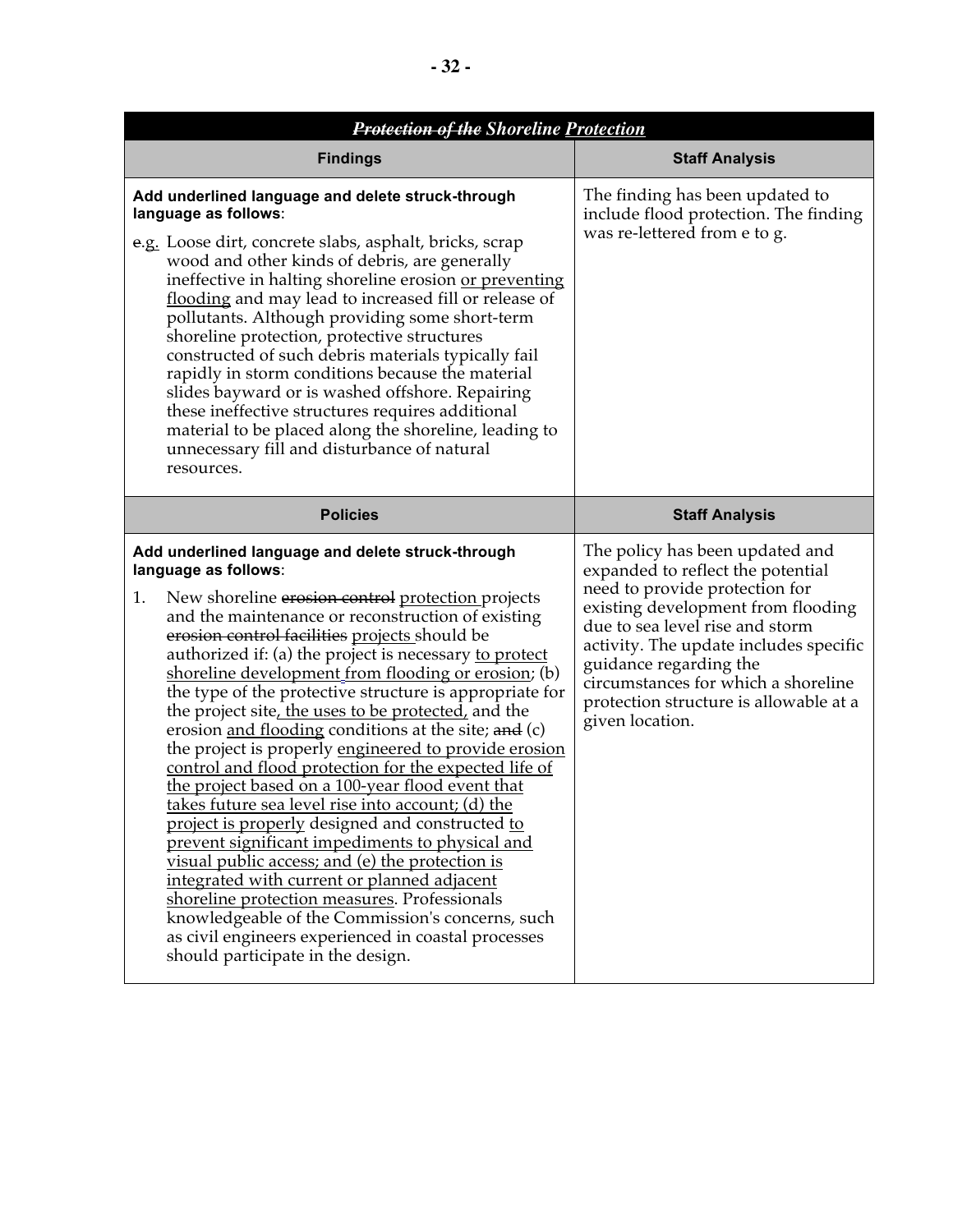| <b>Protection of the Shoreline Protection</b>                                                                                                                                                                                                                                                                                                                                                                                                                                                                                                                                                                                                                                                                                                                                                                                                                                                                                 |                                                                                                                                                                                                               |
|-------------------------------------------------------------------------------------------------------------------------------------------------------------------------------------------------------------------------------------------------------------------------------------------------------------------------------------------------------------------------------------------------------------------------------------------------------------------------------------------------------------------------------------------------------------------------------------------------------------------------------------------------------------------------------------------------------------------------------------------------------------------------------------------------------------------------------------------------------------------------------------------------------------------------------|---------------------------------------------------------------------------------------------------------------------------------------------------------------------------------------------------------------|
| <b>Policies</b>                                                                                                                                                                                                                                                                                                                                                                                                                                                                                                                                                                                                                                                                                                                                                                                                                                                                                                               | <b>Staff Analysis</b>                                                                                                                                                                                         |
| Add underlined language and delete struck-through<br>language as follows:<br>Riprap revetments, the most common shoreline<br>2.<br>protective structure, should be constructed of<br>properly sized and placed material that meet sound<br>engineering criteria for durability, density, and<br>porosity. Armor materials used in the revetment<br>should be placed according to accepted engineering<br>practice, and be free of extraneous material, such as<br>debris and reinforcing steel. Generally, only<br>engineered quarrystone or concrete pieces that have<br>either been specially cast, are free of extraneous<br>materials from demolition debris, and are carefully<br>selected for size, density, and durability, and<br>freedom of extraneous materials from demolition<br>debris will meet these requirements. Riprap<br>revetments constructed out of other debris materials<br>should not be authorized. | The policy has been updated to more<br>clearly identify appropriate riprap<br>materials.                                                                                                                      |
| Add underlined language and delete struck-through<br>language as follows:<br>Authorized protective projects should be regularly<br>3.<br>maintained according to a long-term maintenance<br>program to assure that the shoreline will be<br>protected from tidal erosion and flooding and that<br>the effects of the erosion control shoreline protection<br>project on natural resources during the life of the<br>project will be the minimum necessary.                                                                                                                                                                                                                                                                                                                                                                                                                                                                    | The policy has been updated to<br>incorporate shoreline flooding.                                                                                                                                             |
| Whenever feasible and appropriate, shoreline<br>4.<br>protectiveon projects should include provisions for<br>nonstructural methods such as marsh vegetation<br>and integrate shoreline protection and Bay<br>ecosystem enhancement, using adaptive<br>management. Along shorelines that support marsh<br>vegetation, or where marsh establishment has a<br>reasonable chance of success, the Commission<br>should require that the design of authorized<br>protectiveon projects include provisions for<br>establishing marsh and transitional upland<br>vegetation as part of the protective structure,<br>wherever feasible.                                                                                                                                                                                                                                                                                                | Staff proposes minor for clarification<br>in response to comments.                                                                                                                                            |
| Add underlined language as follows:<br><u>Adverse impacts to natural resources and public</u><br><u>5.</u><br>access from new shoreline protection should be<br>avoided. Where such significant impacts cannot be<br>avoided, mitigation or alternative public access<br><u>should be provided.</u>                                                                                                                                                                                                                                                                                                                                                                                                                                                                                                                                                                                                                           | The new policy requires mitigation<br>and/or the provision of alternative<br>public access when adverse impacts<br>to natural resources and/or public<br>access from shoreline protection are<br>unavoidable. |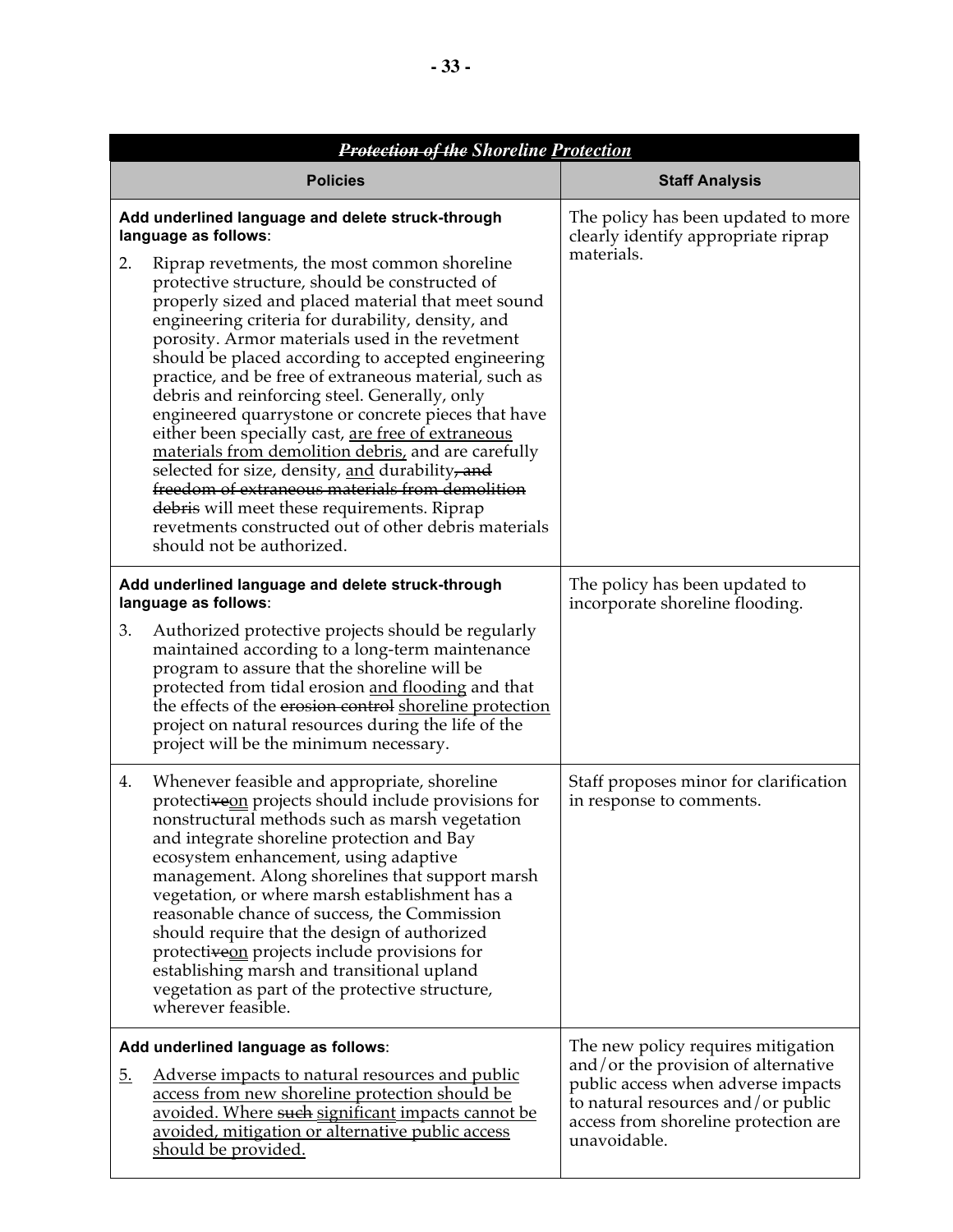**Public Access.** The staff preliminarily recommends the Commission revise the findings and policies in the *Public Access* policy section as shown below.

More context on how other findings and policies in this section of the Bay Plan relate to the proposed changes, especially those that the staff is not proposing to change, is available at http://www.bcdc.ca.gov/laws\_plans/plans/sfbay\_plan.shtml

|              | <b>Public Access</b>                                                                                                                                                                                                                                                                                                                                                                                                                                                                                                                                                                                                                                                                                                             |                                                                                                                                                                                                                                                                                                                                                            |
|--------------|----------------------------------------------------------------------------------------------------------------------------------------------------------------------------------------------------------------------------------------------------------------------------------------------------------------------------------------------------------------------------------------------------------------------------------------------------------------------------------------------------------------------------------------------------------------------------------------------------------------------------------------------------------------------------------------------------------------------------------|------------------------------------------------------------------------------------------------------------------------------------------------------------------------------------------------------------------------------------------------------------------------------------------------------------------------------------------------------------|
|              | <b>Findings</b>                                                                                                                                                                                                                                                                                                                                                                                                                                                                                                                                                                                                                                                                                                                  | <b>Staff Analysis</b>                                                                                                                                                                                                                                                                                                                                      |
| <u>f.</u>    | Add underlined language as follows:<br>Accelerated flooding from sea level rise and storm<br>activity will severely impact existing shoreline<br>public access, resulting in temporary or permanent<br>closures. Periodic and consistent flooding would<br>increase damage to public access areas, which can<br>then require additional fill to repair, raise<br>maintenance costs, and cause greater disturbance<br>and displacement of the site's natural resources.<br>Risks to public health and safety from sea level rise<br>and shoreline flooding may require new shoreline<br>protection to be installed or existing shoreline<br>protection to be modified, which may impede<br>physical and visual access to the Bay. | The new finding describes the range of<br>impacts on public access from flooding<br>from sea level rise and storm activity and<br>identifies related issues, such as higher<br>maintenance costs.                                                                                                                                                          |
| <u>h i.</u>  | Add underlined language and delete struck-through<br>language as follows:<br>Public access areas obtained through the permit<br>process are most utilized if they provide physical<br>access, provide connections to public rights-of-<br>way, are related to adjacent uses, are designed,<br>improved and maintained clearly to indicate their<br>public character, and provide visual access to the<br>Bay. Flooding from sea level rise and storm<br>activity increase the difficulty of designing public<br>access areas (e.g., connecting new public access<br>that is set at a higher elevation or located farther<br>inland than existing public access areas).                                                           | The finding has been updated to reflect<br>the difficulties of designing public access<br>in the face of sea level rise and related<br>flooding. The finding was re-lettered<br>from h. to i.                                                                                                                                                              |
| <u>k l</u> . | Add underlined language and delete struck-through<br>language as follows:<br>Studies indicate that public access may have<br>immediate effects on wildlife (including flushing,<br>increased stress, interrupted foraging, or nest<br>abandonment) and may result in adverse long-<br>term population and species effects. Although<br>some wildlife may adapt to human presence, not all<br>species or individuals may adapt equally, and<br>adaptation may leave some wildlife more<br>vulnerable to harmful human interactions such as<br>harassment or poaching. The type and severity of                                                                                                                                    | The finding has been updated to<br>recommend characterization of current<br>and future wildlife habitats as they may<br>be significantly altered by sea level rise<br>and, thus, any impacts from public access<br>on wildlife may be more serious than<br>otherwise anticipated, or may change<br>over time. The finding was re-lettered<br>from k. to l. |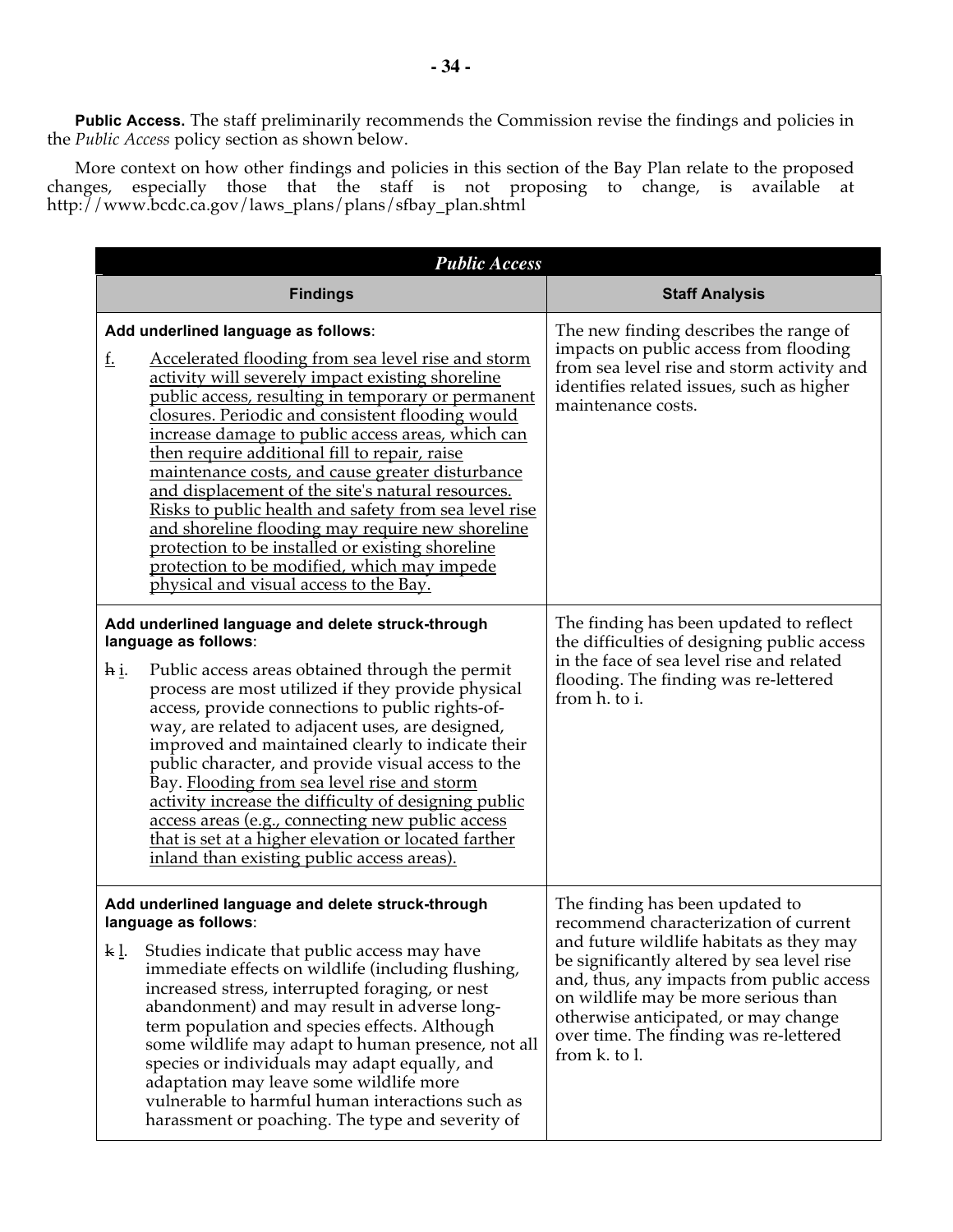|           | <b>Public Access</b>                                                                                                                                                                                                                                                                                                                                                                                                                                                                                                                                                                                                                                                                                                                                                                                                                                                                                                                                                                                                                                                                                         |                                                                                                                                                                                                                             |
|-----------|--------------------------------------------------------------------------------------------------------------------------------------------------------------------------------------------------------------------------------------------------------------------------------------------------------------------------------------------------------------------------------------------------------------------------------------------------------------------------------------------------------------------------------------------------------------------------------------------------------------------------------------------------------------------------------------------------------------------------------------------------------------------------------------------------------------------------------------------------------------------------------------------------------------------------------------------------------------------------------------------------------------------------------------------------------------------------------------------------------------|-----------------------------------------------------------------------------------------------------------------------------------------------------------------------------------------------------------------------------|
|           | <b>Findings</b>                                                                                                                                                                                                                                                                                                                                                                                                                                                                                                                                                                                                                                                                                                                                                                                                                                                                                                                                                                                                                                                                                              | <b>Staff Analysis</b>                                                                                                                                                                                                       |
|           | effects, if any, on wildlife depend on many factors,<br>including physical site configuration, species<br>present, and the nature of the human activity.<br>Accurate characterization of current and future<br>site, habitat and wildlife conditions, and of likely<br>human activities, would provide information<br>critical to understanding potential effects on<br>wildlife.                                                                                                                                                                                                                                                                                                                                                                                                                                                                                                                                                                                                                                                                                                                            |                                                                                                                                                                                                                             |
|           | Add underlined language and delete struck-through<br>language as follows:                                                                                                                                                                                                                                                                                                                                                                                                                                                                                                                                                                                                                                                                                                                                                                                                                                                                                                                                                                                                                                    | The finding has been updated to reflect<br>the need to site and design public access                                                                                                                                        |
| $I_{m}$ . | Potential adverse effects on wildlife from public<br>access may be avoided or minimized by siting,<br>designing and managing public access to reduce or<br>prevent adverse human and wildlife interactions.<br>Managing human use of the area may include<br>adequately maintaining improvements, periodic<br>closure of access areas, pet restrictions such as<br>leash requirements, and prohibition of public<br>access in areas where other strategies are<br>insufficient to avoid adverse effects. Properly sited<br>and/or designed public access can avoid habitat<br>fragmentation and limit predator access routes to<br>wildlife areas. In some cases, public access adjacent<br>to sensitive wildlife areas may be set back from the<br>shoreline a greater distance because buffers may be<br>needed to avoid or minimize human disturbance<br>of wildlife. Appropriate siting, design and<br>management strategies depend on the<br>environmental characteristics of the site, and the<br>likely human uses of the site, and the potential<br>impacts of future sea level rise climate change. | that is compatible with wildlife even as<br>sea level rises and sites change.                                                                                                                                               |
|           | Add underlined language as follows:                                                                                                                                                                                                                                                                                                                                                                                                                                                                                                                                                                                                                                                                                                                                                                                                                                                                                                                                                                                                                                                                          | The new policy requires the creation of                                                                                                                                                                                     |
| <u>5.</u> | <u>Public access should be sited, designed, managed</u><br>and maintained to avoid significant adverse<br>impacts from sea level rise and shoreline flooding.                                                                                                                                                                                                                                                                                                                                                                                                                                                                                                                                                                                                                                                                                                                                                                                                                                                                                                                                                | public access that will be resilient to sea<br>level rise.                                                                                                                                                                  |
|           | Add underlined language and delete struck-through<br>language as follows:                                                                                                                                                                                                                                                                                                                                                                                                                                                                                                                                                                                                                                                                                                                                                                                                                                                                                                                                                                                                                                    | The policy has been updated to require<br>that permit conditions for public access                                                                                                                                          |
| 56.       | Whenever public access to the Bay is provided as a<br>condition of development, on fill or on the<br>shoreline, the access should be permanently<br>guaranteed. This should be done wherever<br>appropriate by requiring dedication of fee title or<br>easements at no cost to the public, in the same<br>manner that streets, park sites, and school sites are                                                                                                                                                                                                                                                                                                                                                                                                                                                                                                                                                                                                                                                                                                                                              | account for sea level rise. Since a permit<br>requiring public access is recorded with<br>the property document the public access,<br>where feasible, is guaranteed for the life<br>of the project even if sea level rises. |